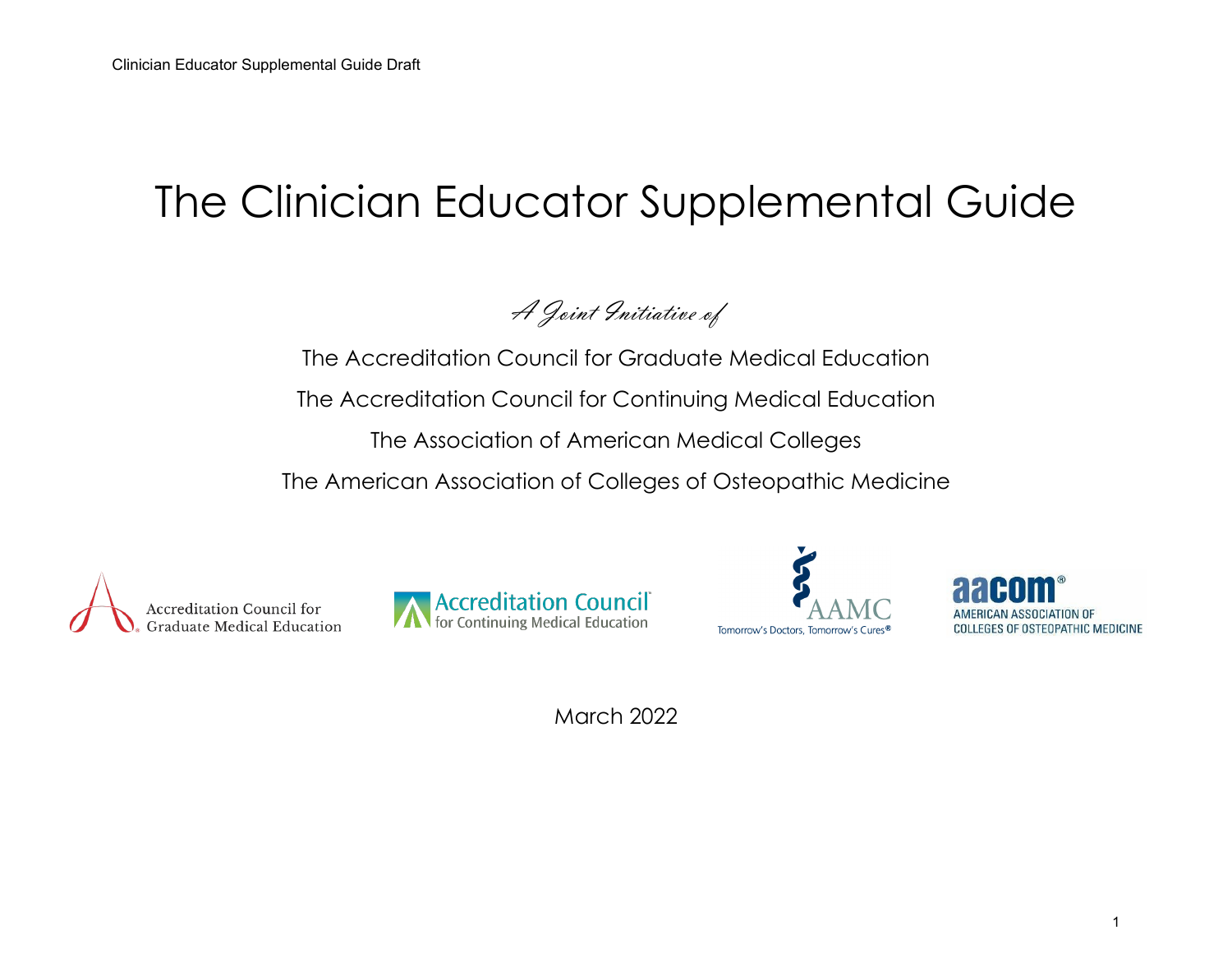## **TABLE OF CONTENTS**

| <b>INTRODUCTION</b>                                                                                                                                                          | 3                                                                 |
|------------------------------------------------------------------------------------------------------------------------------------------------------------------------------|-------------------------------------------------------------------|
| <b>FOUNDATIONAL</b>                                                                                                                                                          | 4                                                                 |
| Reflective Practice and Commitment to Personal Growth<br>Well-Being of Self<br>Barrier and Bias Mitigation                                                                   | 4<br>7<br>10                                                      |
| <b>EDUCATIONAL THEORY AND PRACTICE</b>                                                                                                                                       | 12                                                                |
| Teaching<br>Professionalism<br>Learner Assessment<br>Feedback<br>Remediation<br>Program Evaluation<br>Learner Professional Development<br>Science of Learning<br>Scholarship | $12 \overline{ }$<br>14<br>16<br>18<br>21<br>23<br>25<br>27<br>29 |
| <b>WELL-BEING</b>                                                                                                                                                            | 31                                                                |
| Well-Being of Self, Learner, and Colleagues                                                                                                                                  | 31                                                                |
| DIVERSITY, EQUITY, AND INCLUSION                                                                                                                                             | 33                                                                |
| Diversity, Equity, and Inclusion                                                                                                                                             | 33                                                                |
| <b>ADMINISTRATION</b>                                                                                                                                                        | 35                                                                |
| <b>Administration Skills</b><br>Leadership Skills<br><b>Learning Environment</b><br>Change Management                                                                        | 35<br>37<br>39<br>41                                              |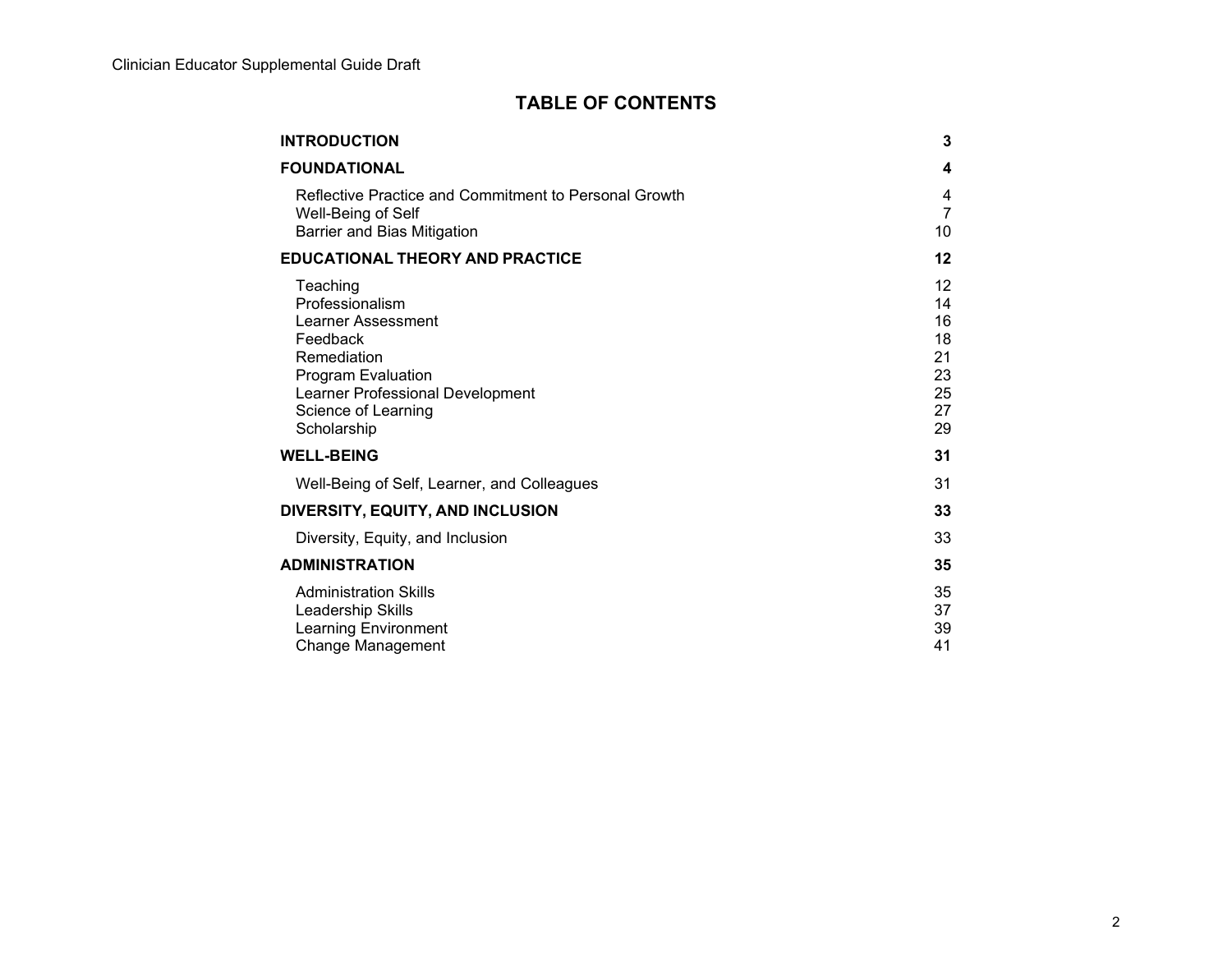#### **Milestones Supplemental Guide**

This document provides additional guidance and examples for the Clinician Educator Milestones. This is not designed to indicate any specific requirements for each level, but to provide insight into the thinking of the Milestone Work Group.

Included in this document is the intent of each Milestone and examples of what might be observed/assessed at each level. Each example is labeled with letter in parentheses to indicate which part of the continuum the example addresses; U = undergraduate medical education, G = graduate medical education, and C = continued professional development. Also included are suggested assessment models and tools for each subcompetency, references, and other useful information.

This Guide can be used to aid in self-assessment or by a trusted colleague offering a peer-assessment. Additional tools and references are available on the [Resources](https://www.acgme.org/What-We-Do/Accreditation/Milestones/Resources) page of the Milestones section of the ACGME website.

These Milestones are organized under four competencies:

#### **Administration**

Demonstrate administrative skills relevant to their professional role, program management, and the learning environment that leads to best health outcomes for the society

#### **Educational Theory/Practice**

Ensure the optimal development of competent learners through the application of the science of teaching and learning to practice.

#### **Well-Being**

Apply principles of wellbeing to develop and model a learning environment that supports behaviors which promote personal and learner psychological, emotional, and physical health

#### **Diversity, Equity, and Inclusion**

Acknowledge and address the complex intrapersonal, interpersonal, and systemic influences of diversity, power, and inequity (power, privilege) to promote equity and inclusion in all settings so that all educators and learners can thrive and be successful.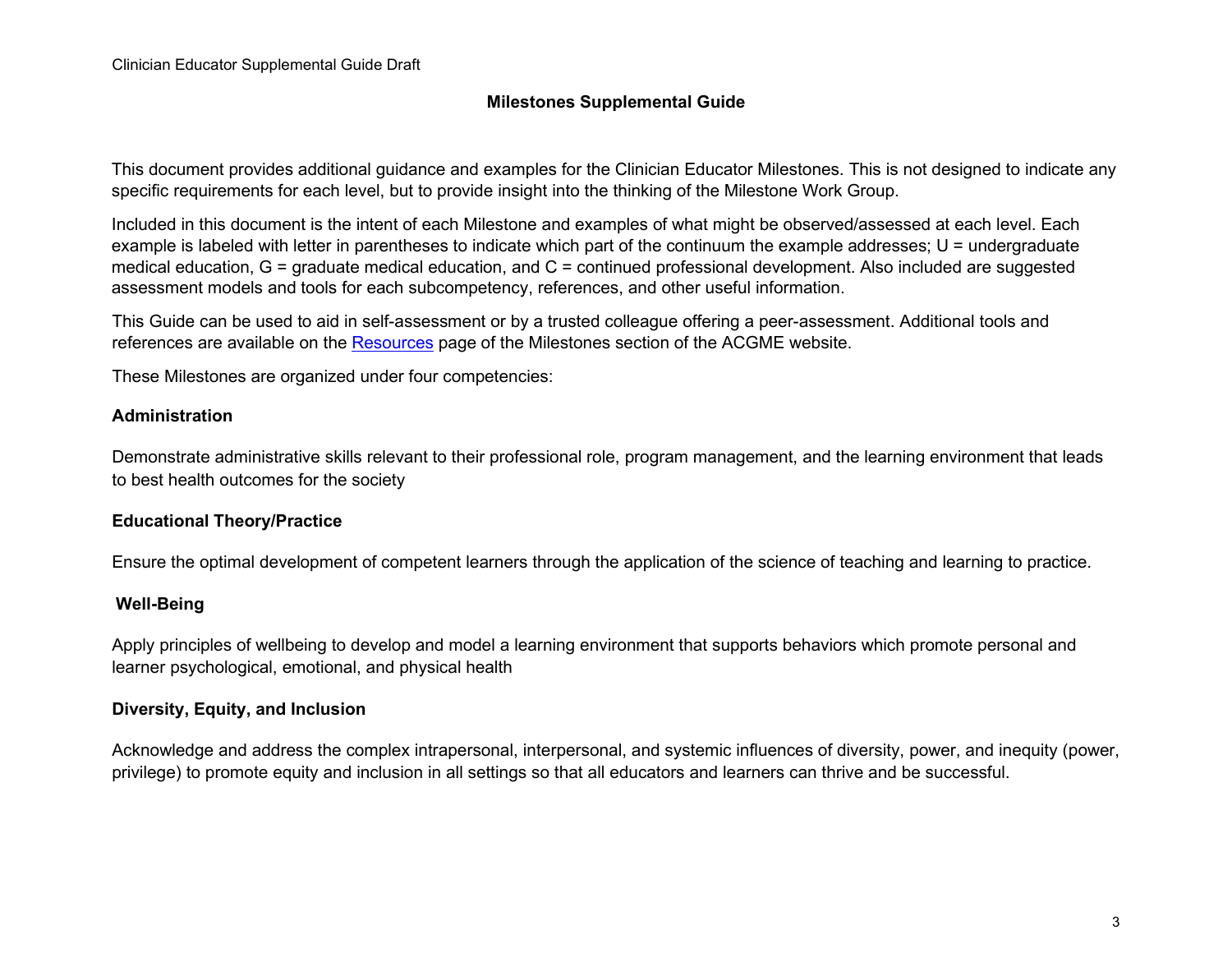| Foundational 1 - Reflective Practice and Commitment to Personal Growth<br><b>Overall Intent:</b> To seek performance data and develop a learning plan |                                                                                                                                                                                                                                                                                                             |
|-------------------------------------------------------------------------------------------------------------------------------------------------------|-------------------------------------------------------------------------------------------------------------------------------------------------------------------------------------------------------------------------------------------------------------------------------------------------------------|
|                                                                                                                                                       |                                                                                                                                                                                                                                                                                                             |
| <b>Milestones</b>                                                                                                                                     | <b>Examples</b>                                                                                                                                                                                                                                                                                             |
| Level 1 Accepts responsibility for personal and<br>professional development by establishing goals                                                     | • (U/G/C): Actively solicits feedback on teaching and leadership behaviors                                                                                                                                                                                                                                  |
| Identifies the factors that contribute to gap(s)<br>between expectations and actual performance                                                       | • (U/G/C):Reviews summative feedback/evaluation for teaching activities and establishes<br>plans for improvement                                                                                                                                                                                            |
| Actively seeks opportunities to improve                                                                                                               | $\bullet$ (U/G/C): After a challenging precepting encounter with a learner, identifies frustration as a<br>predominant emotion and resolves to explore ways for handling one's emotions                                                                                                                     |
| Level 2 Demonstrates openness to<br>performance data (feedback and other input) to<br>inform goals                                                    | • (U/G/C):Uses feedback to reflect on teaching and leadership performance<br>• (U/G/C): Utilizes appreciative feedback to intentionally continue positive behaviors                                                                                                                                         |
| Analyzes and reflects on the factors that<br>contribute to gap(s) between expectations and<br>actual performance                                      | • (U/G/C):Consults with educational leaders and mentors to analyze feedback and<br>evaluation data for greatest value<br>• (U/G/C):Reviews feedback and summative evaluations of teaching activities to develop<br>meaningful goals for improving teaching                                                  |
| Designs and implements a learning plan, with<br>prompting                                                                                             | $\bullet$ (U/G/C):Creates list of educational or teaching goals as part of an annual review process<br>(all)<br>• (U/G/C): After meeting with program director and/or educational leaders, initiates an<br>annual plan for attending faculty development sessions and improve personal clinical<br>teaching |
| Level 3 Seeks performance data episodically,<br>with adaptability and humility                                                                        | $\bullet$ (U/G): After reviewing academic year inpatient teaching rotation data, attends faculty<br>development session on bedside teaching and solicits a senior colleague to observe and<br>provide constructive feedback                                                                                 |
| Analyzes, reflects on, and institutes behavioral<br>$change(s)$ to narrow the gap(s) between<br>expectations and actual performance                   | • (U/G):On basis of feedback about interrupting learner presentations, intentionally sets a<br>goal not to interrupt until the learner has finished, and solicits a co-preceptor to observe<br>and provide coaching                                                                                         |
| Independently creates and implements a<br>learning plan                                                                                               | • (U/G/C):Creates effective SMART plan for improvement in teaching and/or leadership<br>skills                                                                                                                                                                                                              |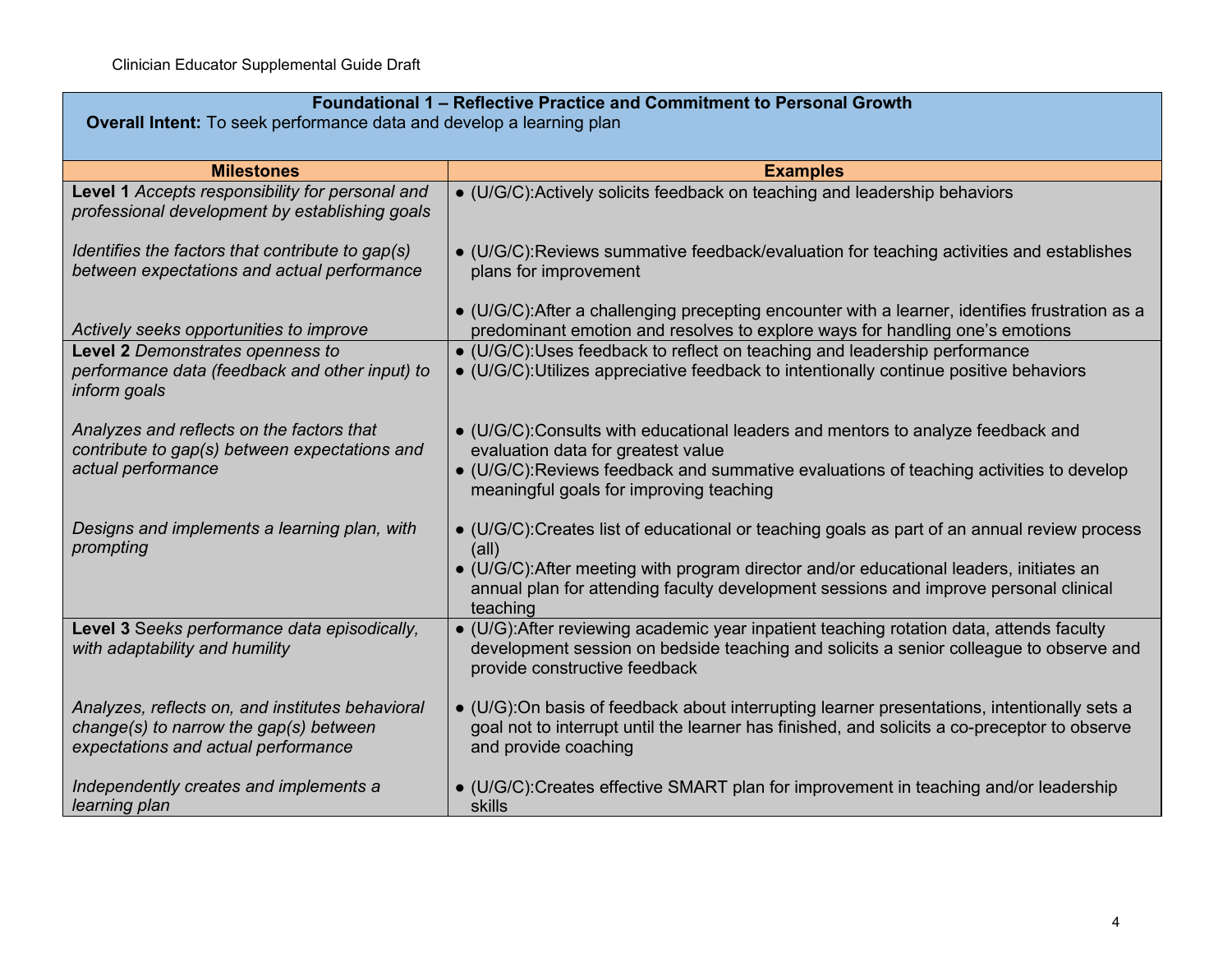| Level 4 Intentionally seeks performance data<br>consistently with adaptability and humility                                 | • (U/G):Solicits verbal feedback from learners, and tracks learner evaluations for<br>comments, both reinforcing and modifying, on goal to provide evidence-based data when<br>doing bedside teaching                                                |
|-----------------------------------------------------------------------------------------------------------------------------|------------------------------------------------------------------------------------------------------------------------------------------------------------------------------------------------------------------------------------------------------|
| Challenges assumptions and considers<br>alternatives in narrowing the gap(s) between<br>expectations and actual performance | • (C):Reviews workshop evaluation data and makes modifications on best mix of didactics<br>and experiential exercises for the next iteration                                                                                                         |
| Uses performance data to measure the<br>effectiveness of the learning plan and when<br>necessary, improves it               | • (U/G/C): Utilizes performance improvement methods to iteratively enhance teaching<br>effectiveness with multiple levels of learners in the same clinical setting                                                                                   |
| Level 5 Role models consistently seeking<br>performance data with adaptability and humility                                 | • (U/G/C):Delivers regional or national conference presentation on impact and methods of<br>reflective practices in improving teaching performances (all)                                                                                            |
| Coaches others on reflective practice                                                                                       | • (U/G/C):Serves as senior mentor to clinical educator faculty using humble inquiry and<br>best mentorship practices (all)                                                                                                                           |
| Facilitates the design and implementation of<br>learning plans for others                                                   | $\bullet$ (U/G/C):As a leader or mentor, guides a junior faculty member who is an Associate<br>Program Director through a self-assessment and impels further self-reflection in the<br>process of creating a detailed 3-year career development plan |
| <b>Assessment Models or Tools</b>                                                                                           | • Direct observation<br>• Educator portfolio                                                                                                                                                                                                         |
|                                                                                                                             | • Faculty-observed structured teaching                                                                                                                                                                                                               |
|                                                                                                                             | • Learner feedback                                                                                                                                                                                                                                   |
|                                                                                                                             | • Learner outcomes                                                                                                                                                                                                                                   |
|                                                                                                                             | • Multisource feedback<br>• Performance assessment and review                                                                                                                                                                                        |
|                                                                                                                             | • Self-assessment                                                                                                                                                                                                                                    |
| <b>Notes or Resources</b>                                                                                                   | • The basic elements of reflective practice are cognitive, affective, and behavioral                                                                                                                                                                 |
|                                                                                                                             | • Hojat M, Veloski JJ, Gonnella JS. Measurement and correlates of physicians' lifelong                                                                                                                                                               |
|                                                                                                                             | learning. Academic Medicine. 2009;84(8):1066-1074.<br>https://journals.lww.com/academicmedicine/fulltext/2009/08000/Measurement and Correl                                                                                                           |
|                                                                                                                             | ates of Physicians Lifelong.21.aspx. 2020.                                                                                                                                                                                                           |
|                                                                                                                             | • Grant A, McKimm J, Murphy F. Developing Reflective Practice: A Guide for Medical                                                                                                                                                                   |
|                                                                                                                             | Students, Doctors, and Teachers. Wiley Blackwell, 2017.                                                                                                                                                                                              |
|                                                                                                                             | • Karnieli-Miller O. Reflective practice in the teaching of communication skills. Pat Educ<br>Couns 2020;103:2166-2172.                                                                                                                              |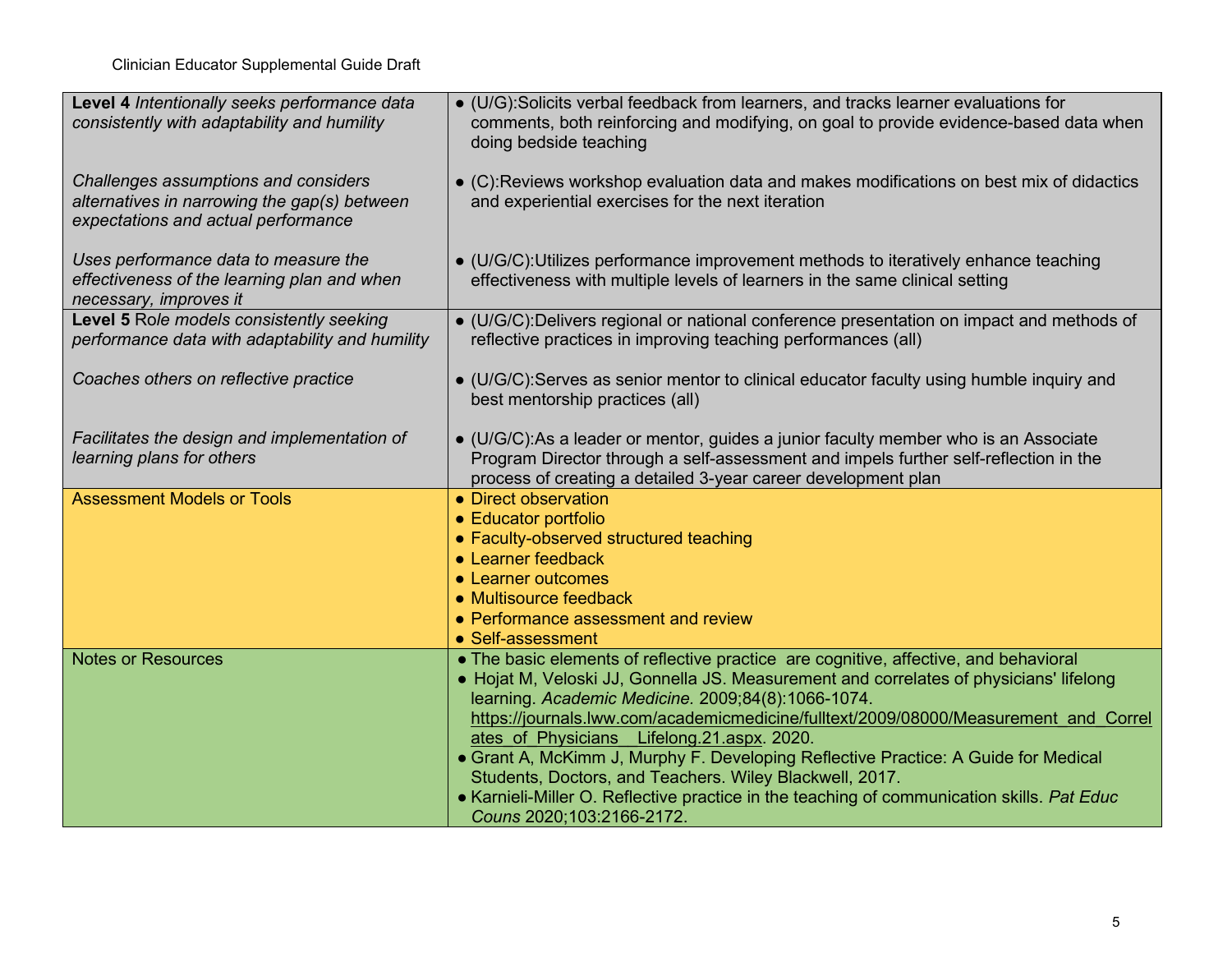| • Lockspeiser TM, Schmitter PA, Lane JL, Hanson JL, Rosenberg AA, Park YS. Assessing         |
|----------------------------------------------------------------------------------------------|
| residents' written learning goals and goal writing skill: validity evidence for the learning |
| goal scoring rubric. Academic Medicine. 2013;88(10):1558-1563.                               |
| https://journals.lww.com/academicmedicine/fulltext/2013/10000/Assessing Residents            |
| ritten Learning Goals and 39 aspx. 2020.                                                     |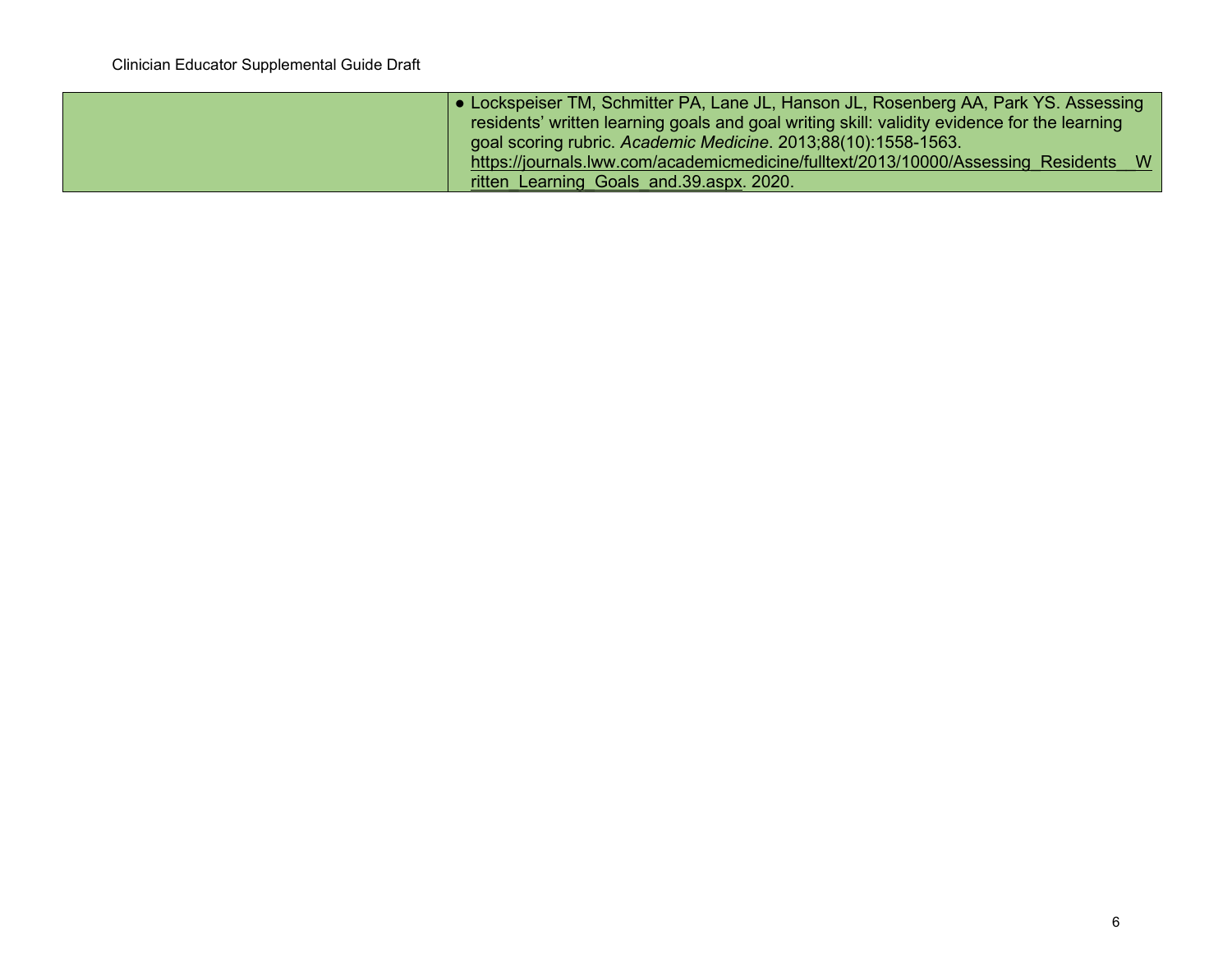| <b>Foundational 2: Well-Being</b>                                          |                                                                                                      |
|----------------------------------------------------------------------------|------------------------------------------------------------------------------------------------------|
| Overall Intent: To develop a plan for personal and professional well-being |                                                                                                      |
|                                                                            |                                                                                                      |
| <b>Milestones</b>                                                          | <b>Examples</b>                                                                                      |
| Level 1 Recognizes the importance of getting                               | • (U/G/C): Has sufficient self-awareness to seek help for own personal and/or professional           |
| help when needed to address personal and                                   | well-being                                                                                           |
| professional well-being                                                    | • (U/G/C): Has read articles about the prevalence of burnout in healthcare providers and<br>learners |
|                                                                            | • (U/G/C):Seeks validation of need for assistance with personal and/or professional well-<br>being   |
| Level 2 Lists resources to support personal and                            | · (U/G/C): Knows how to access provider wellness and employee assistance resources at                |
| professional well-being                                                    | their institution                                                                                    |
|                                                                            | • (U/G/C): Names options and practices to enhance resilience that they and others have<br>tried      |
|                                                                            | • (U/G/C): Recognizes that substance use may interfere with well-being                               |
|                                                                            | • (U/G/C): Names family members, friends, and colleagues that they can reliably confide in           |
| Level 3 Reflects on how personal and                                       | • (U/G/C): Understands that personal development precedes professional development                   |
| professional well-being may impact one's own                               | • (U/G/C): Defines compassion fatigue, stereotype threat, imposter syndrome                          |
| clinical practice and teaching                                             | • (U/G/C):Develops and/or further enhances own growth mindset                                        |
|                                                                            | • (U/G/C): Identifies a mentor and/or coach for personal and/or professional well-being              |
| Level 4 Reflects on actions in real time to                                | · (U/G/C):Assesses own emotional intelligence                                                        |
| proactively respond to the inherent emotional                              | · (U/G/C): Enhances own emotional intelligence to recognize situations and manage the                |
| challenges of the clinician educator's work and                            | situation, self, and others for optimal personal and professional well-being                         |
| develops a plan to optimize personal and                                   |                                                                                                      |
| professional well-being                                                    |                                                                                                      |
| Level 5 Role models optimal personal and<br>professional well-being        | • (U/G/C): Serves as a mentor and/or coach for personal and/or professional well-being               |
| <b>Assessment Models or Tools</b>                                          | • Direct observation                                                                                 |
|                                                                            | • Educator portfolio                                                                                 |
|                                                                            | • Faculty-observed structured teaching                                                               |
|                                                                            | • Learner feedback                                                                                   |
|                                                                            | • Learner outcomes                                                                                   |
|                                                                            | • Multisource feedback                                                                               |
|                                                                            | • Performance assessment and review                                                                  |
|                                                                            | • Self-assessment                                                                                    |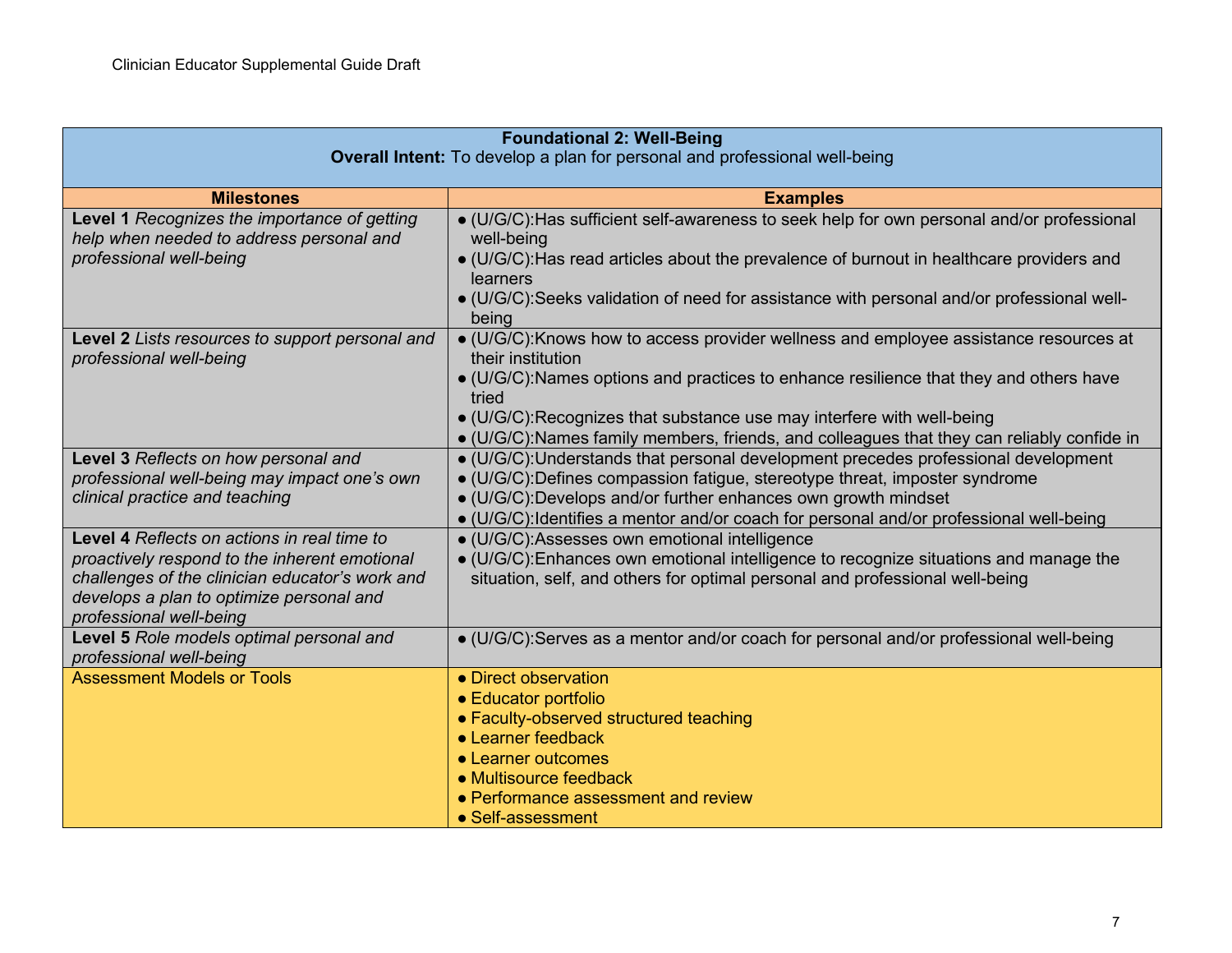| <b>Notes or Resources</b> | • Accreditation Council for Graduate Medical Education. Tools and Resources.               |
|---------------------------|--------------------------------------------------------------------------------------------|
|                           | https://www.acgme.org/What-We-Do/Initiatives/Physician-Well-Being/Resources. 2020.         |
|                           | • Local resources, including Employee Assistance                                           |
|                           | • AAMC. Transition to Residency. https://news.aamc.org/video/transition-residency/.        |
|                           | Accessed 2019.                                                                             |
|                           | • AAMC. Well-Being in Academic Medicine. https://www.aamc.org/initiatives/462280/well-     |
|                           | being-academic-medicine.html. Accessed 2019.                                               |
|                           | • AMA. About STEPS Forward. https://edhub.ama-assn.org/steps-forward/pages/about.          |
|                           | Accessed 2019.                                                                             |
|                           | • APA. Well-being and Burnout. https://www.psychiatry.org/psychiatrists/practice/well-     |
|                           | being-and-burnout. Accessed 2019.                                                          |
|                           | • ACGME. Tools and Resources. https://www.acgme.org/What-We-Do/Initiatives/Physician-      |
|                           | Well-Being/Resources. Accessed 2019.                                                       |
|                           | • Chaukos D, Chad-Friedman E, Mehta DH, et al. SMART-R: a prospective cohort study of      |
|                           | a resilience curriculum for residents by residents. Acad Psychiatry. 2018;42(1):78-83.     |
|                           | https://doi.org/10.1007/s40596-017-0808-z.                                                 |
|                           | · Hilshak W, Lederer S, Mandili C, et al. Burnout During Residency Training: A Literature  |
|                           | Review. J Grad Med Educ. 2009; 1(2):236-242. doi: 10.4300/JGME-D-09-00054.1                |
|                           | • Magudia K, Bick A, Cohen J. et al. Childbearing and family leave policies for resident   |
|                           | physicians at top training institutions. JAMA. 2018;320(22):2372-2374.                     |
|                           | doi:10.1001/jama.2018.14414.                                                               |
|                           | • NAM. Action Collaborative on Clinician Well-Being and Resilience.                        |
|                           | https://nam.edu/initiatives/clinician-resilience-and-well-being/. Accessed 2019.           |
|                           | • Professional behavior refers to the global comportment of the resident in carrying out   |
|                           | clinical and professional responsibilities. This includes:                                 |
|                           | $\circ$ timeliness (e.g., reports for duty, answers pages, and completes work assignments  |
|                           | on time);                                                                                  |
|                           | $\circ$ maintaining professional appearance and attire;                                    |
|                           | $\circ$ being reliable, responsible, and trustworthy (e.g., knows and fulfills assignments |
|                           | without needing reminders);                                                                |
|                           |                                                                                            |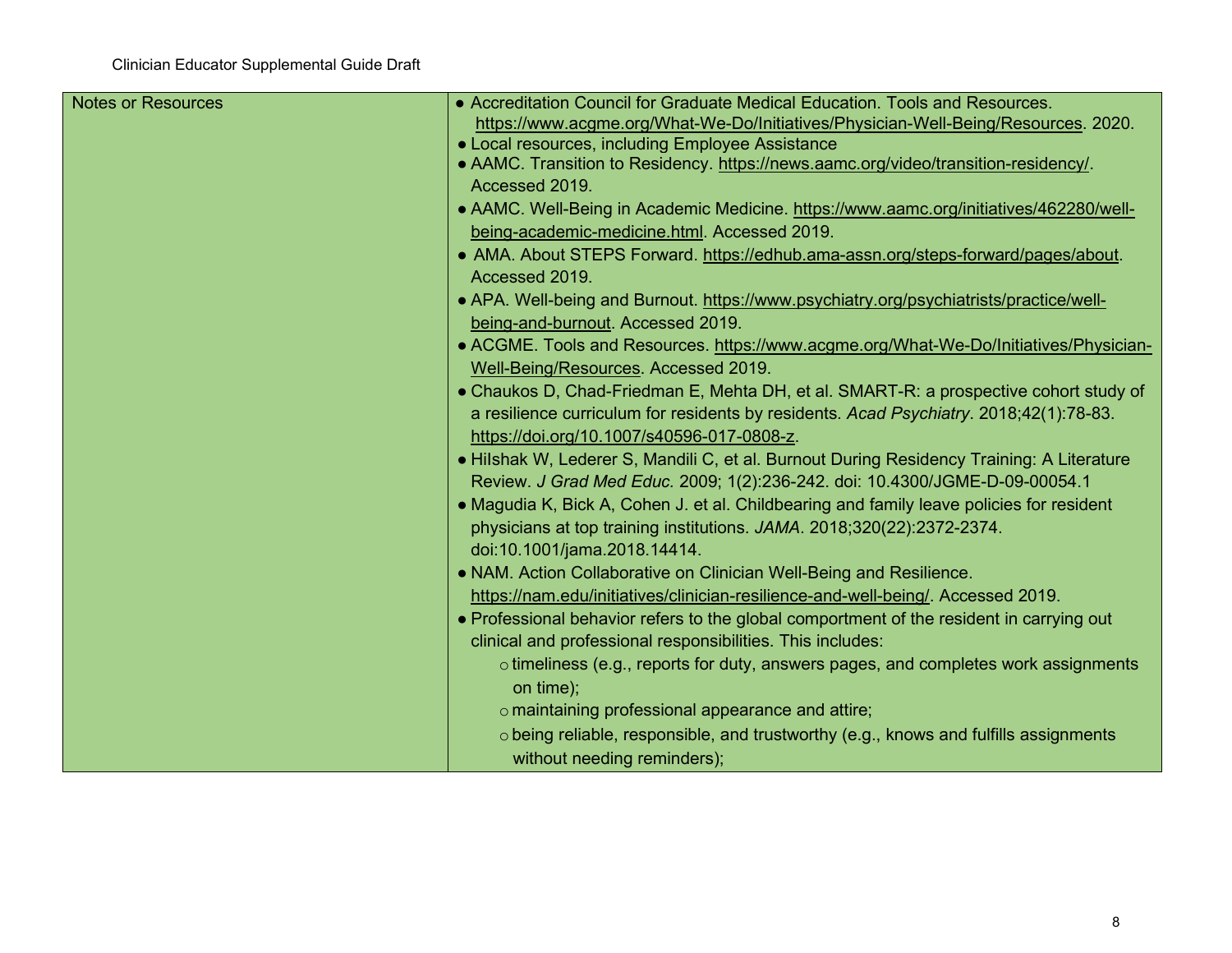| o being respectful and courteous (e.g., listens to the ideas of others, is not hostile or                                                                                                                                                                                                                                                                                                                                                                                                                                                                 |
|-----------------------------------------------------------------------------------------------------------------------------------------------------------------------------------------------------------------------------------------------------------------------------------------------------------------------------------------------------------------------------------------------------------------------------------------------------------------------------------------------------------------------------------------------------------|
| disruptive, maintains measured emotional responses and equanimity despite                                                                                                                                                                                                                                                                                                                                                                                                                                                                                 |
| stressful circumstances);                                                                                                                                                                                                                                                                                                                                                                                                                                                                                                                                 |
| o maintaining professional boundaries; and,                                                                                                                                                                                                                                                                                                                                                                                                                                                                                                               |
| $\circ$ understanding that the role of a physician involves professionalism and consistency                                                                                                                                                                                                                                                                                                                                                                                                                                                               |
| of one's behaviors, both on and off duty.                                                                                                                                                                                                                                                                                                                                                                                                                                                                                                                 |
| • These descriptors and examples are not intended to represent all elements of<br>professional behavior. It is important to recognize the inherent conflicts and competing<br>values involved in balancing dedication to patient care with attention to the interests of<br>personal well-being and responsibilities to families and others. Balancing these interests<br>while maintaining an overriding commitment to patient care requires, for example,<br>ensuring excellent transitions of care, sign-out, and continuity of care for each patient. |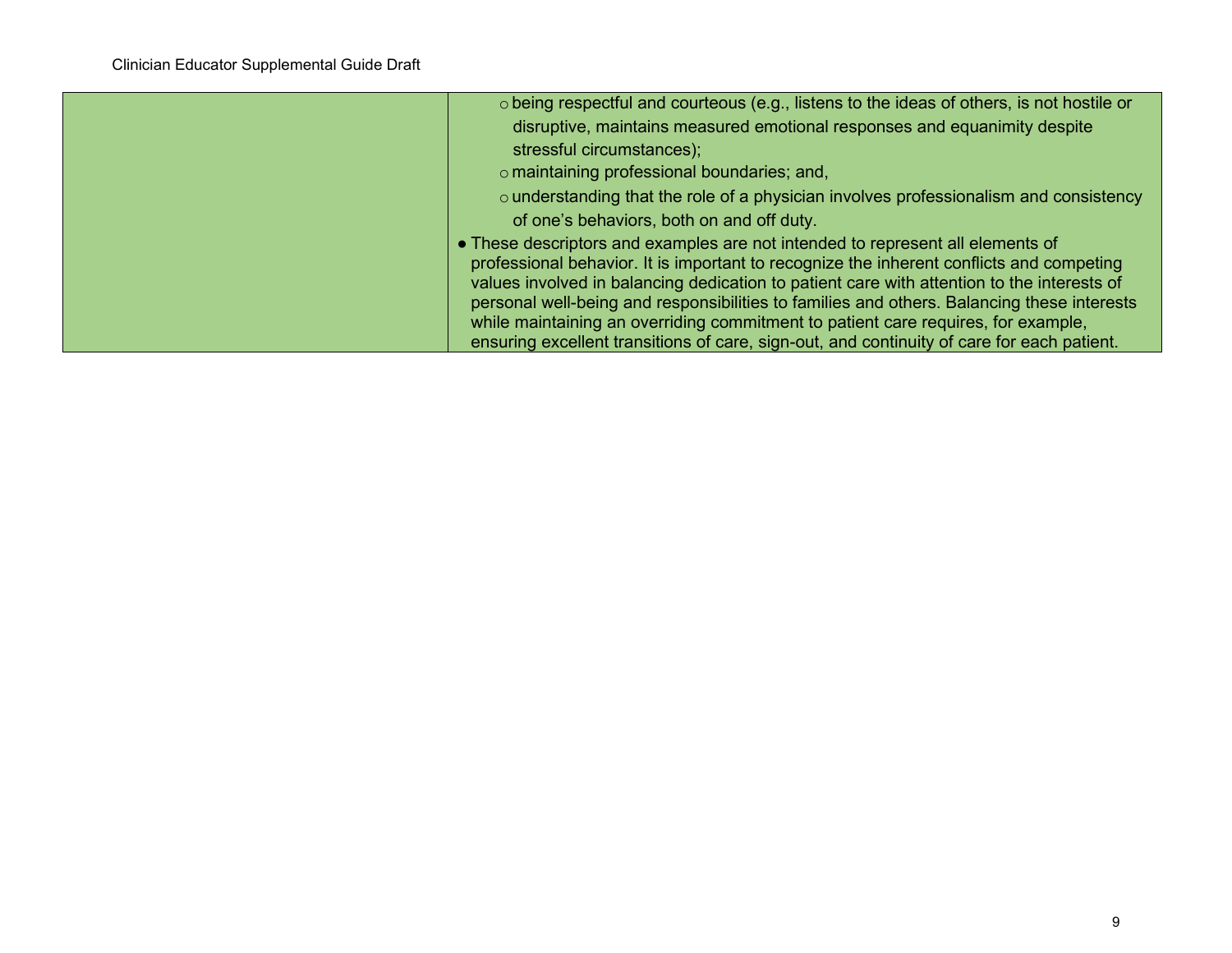#### **Foundational 3: Barrier and Bias Mitigation**

**Overall Intent:** To recognize barriers and biases in communication and develop approaches to mitigate them

| <b>Milestones</b>                                                                                                                             | <b>Examples</b>                                                                                                                                                                                                                                                                                                                                                           |
|-----------------------------------------------------------------------------------------------------------------------------------------------|---------------------------------------------------------------------------------------------------------------------------------------------------------------------------------------------------------------------------------------------------------------------------------------------------------------------------------------------------------------------------|
| Level 1 Identifies common and complex biases<br>to effective education and patient care (e.g.,<br>language, disability, cultural differences) | • (U/G/C) Identifies that race, gender, sexual orientation, language, cultural differences,<br>and disabilities are biases that can impact an individual or a group of learners                                                                                                                                                                                           |
| Level 2 Proactively seeks to assess and reflect<br>on one's personal biases, both explicit and<br>implicit                                    | • (U/G/C) Reflects to assess if there are implicit biases in the course materials by meeting<br>with the adaptive technology team to review materials for accessibility<br>• (U/G/C) Proactively identifies the pronouns used by the learners in a course                                                                                                                 |
| Level 3 Identifies strategies to mitigate the<br>effects of bias on effective education and patient<br>care                                   | • (U/G/C) Provides course materials in advance of the class to allow for review<br>• (U/G/C) Identifies stereotype replacement/suppression, perspective-taking, and speaking<br>up against bias as strategies to mitigate the impact it may have on the learners                                                                                                          |
| Level 4 Addresses personal biases and<br>proactively mitigates the effects of personal bias<br>in effective education and patient care        | • (U/G/C) Uses perspective-taking after identifying a bias against physicians who have low<br>performance on an individual assessment; instead of treating them differently they speak<br>with the learner to identify if there was a problem with the course materials/lectures,<br>something related to clinical duties, or something personal                          |
| <b>Level 5</b> Mentors others on recognition of bias<br>and mitigation of barriers                                                            | • (U/G/C) Leads a workshop on identifying and mitigating microaggressions                                                                                                                                                                                                                                                                                                 |
| <b>Assessment Models or Tools</b>                                                                                                             | • Direct observation<br>• Educator portfolio<br>• Faculty-observed structured teaching<br>• Learner feedback<br>• Learner outcomes<br>• Multisource feedback<br>• Performance assessment and review<br>• Self-assessment                                                                                                                                                  |
| <b>Notes or Resources</b>                                                                                                                     | • Project Implicit Bias. https://implicit.harvard.edu/implicit/takeatest.html accessed 2022<br>• Teaching and Learning Lab. Implicit Bias. https://tll.mit.edu/teaching-resources/inclusive-<br>classroom/implicit-<br>bias/#:~:text=%20To%20help%20mitigate%20the%20impact%20of%20implicit,important<br>%20decisions.%20lt%20is%20difficult%20to%20More%20 Accessed 2022 |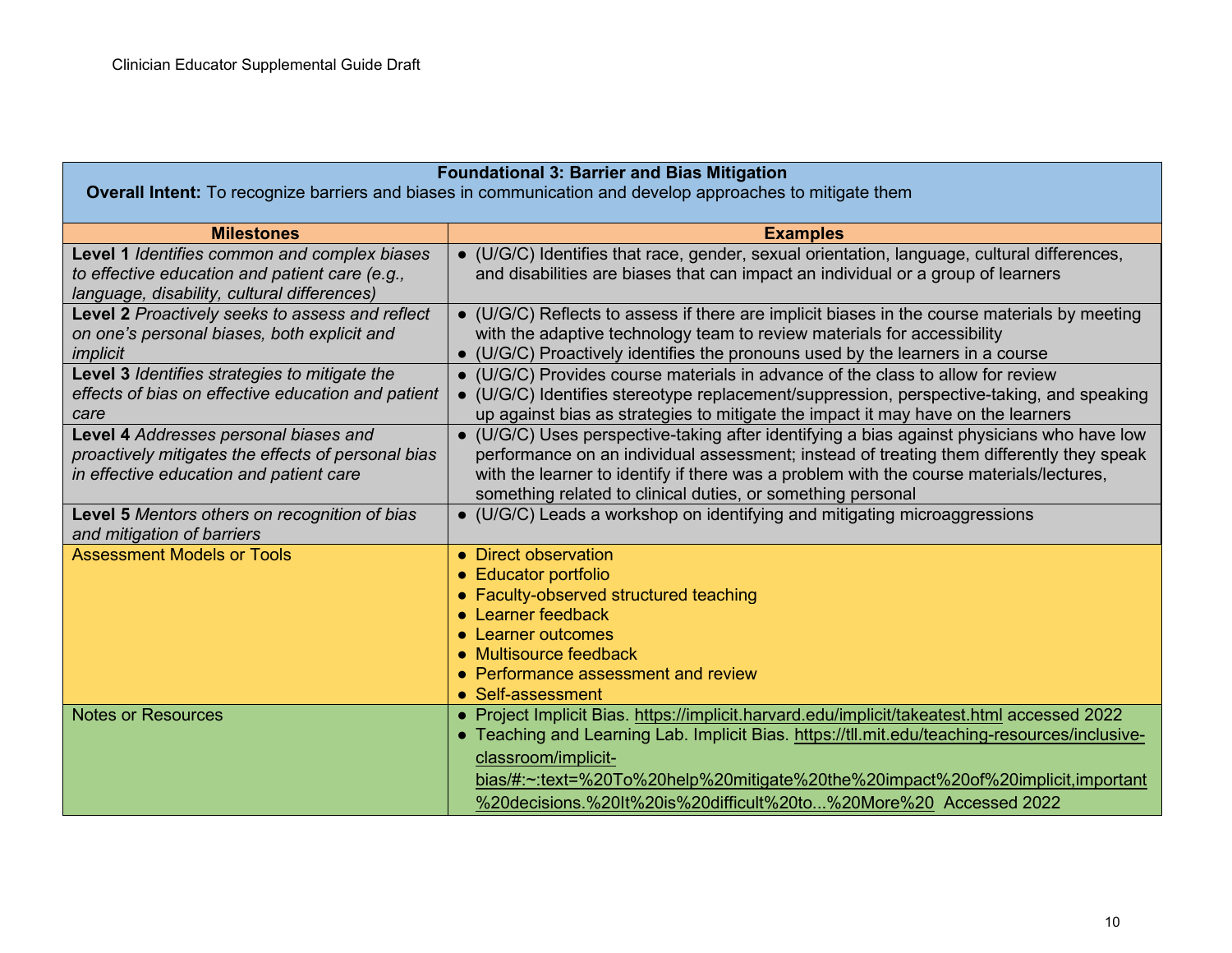| • MedEdPORTAL collection of anti-racism resources: https://www.mededportal.org/anti-    |
|-----------------------------------------------------------------------------------------|
| racism                                                                                  |
| • Laidlaw A, Hart J. Communication skills: an essential component of medical curricula. |
| Part I: Assessment of clinical communication: AMEE Guide No. 51. Med Teach.             |
| 2011;33(1):6-8. https://www.tandfonline.com/doi/full/10.3109/0142159X.2011.531170.      |
| 2020.                                                                                   |
| • Symons AB, Swanson A, McGuigan D, Orrange S, Akl EA. A tool for self-assessment of    |
| communication skills and professionalism in residents. BMC Med Educ. 2009;9:1.          |
| https://bmcmededuc.biomedcentral.com/articles/10.1186/1472-6920-9-1. 2020.              |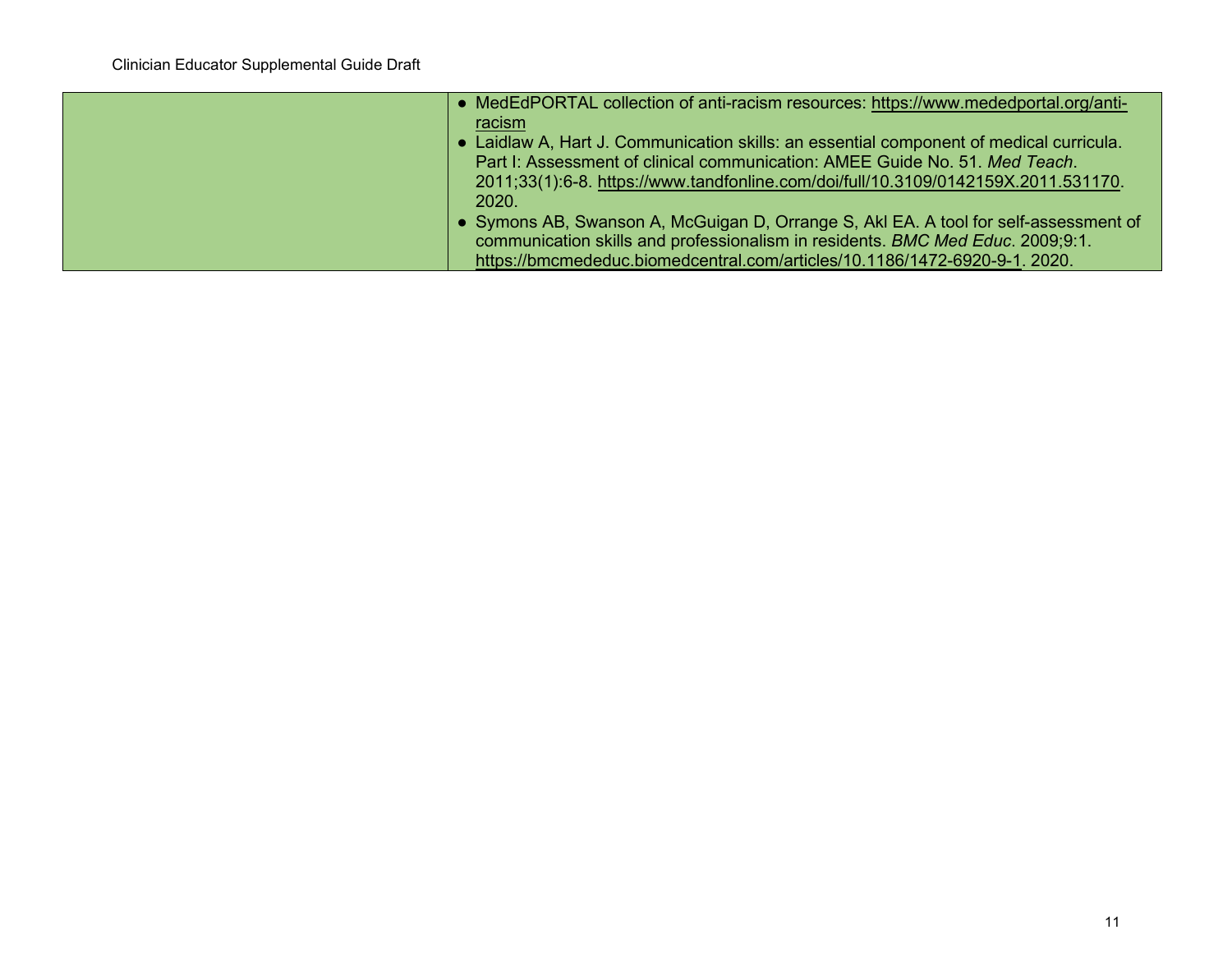## **Educational Theory and Practice 1: Teaching**

**Overall Intent:** To provide effective teaching and facilitation of learning across the continuum of medical education in various settings

| <b>Milestones</b>                                                                      | <b>Examples</b>                                                                                                                                                                                                                |
|----------------------------------------------------------------------------------------|--------------------------------------------------------------------------------------------------------------------------------------------------------------------------------------------------------------------------------|
| Level 1 Identifies various techniques for<br>teaching                                  | • (U/G/C): Identifies small group methods, large group techniques, and didactic methods,<br>• (U/G/C): Identifies synchronous and asynchronous methods                                                                         |
| Discusses lessons implicitly learned (e.g.,<br>hidden curriculum)                      | • (U/G/C): Recognizes there are lessons not explicitly in the curriculum; knows the<br>definition of hidden curriculum                                                                                                         |
| Level 2 Delivers instruction in unidirectional<br>manner resulting in passive learning | • (U/G/C): Provides prepared lectures without first understanding learner needs                                                                                                                                                |
| Identifies that own behavior (role modeling) is<br>part of the hidden curriculum       | • (U/G/C): Recognizes that using consistent language with a patient and within the team<br>huddle is modeling the hidden curriculum of professional education<br>• (U/G/C): Avoids contradictory behaviors to what they taught |
| Level 3 Teaches in a way to invite active                                              | • (U/G/C): Provides bi-directional teaching for learning                                                                                                                                                                       |
| learning and encourages critical appraisal                                             | • (U/G/C): Explores the limits of the learner's knowledge and works with the learner to<br>expand it                                                                                                                           |
| Intentionally role models desired behaviors to<br>aid the learner in familiar settings | • (U/G/C): Maintains professional communications in conversations with the patient and<br>with the team                                                                                                                        |
|                                                                                        | • (U/G/C): Demonstrates respect for all members by soliciting opinions of the team                                                                                                                                             |
|                                                                                        | • (U/G/C): Role models appropriate professionalism and communication behaviors<br>• (U/G/C): Role models what is taught, while respecting the formal education curriculum                                                      |
| Level 4 Uses techniques for facilitated learning                                       | • (U/G/C): Educates a group with varied levels of knowledge and needs                                                                                                                                                          |
| of varied levels of learners across settings                                           | • (U/G/C): Teaches a group or groups with varying levels of knowledge and needs in<br>diverse settings effectively                                                                                                             |
|                                                                                        | • (U/G/C): Facilitates small-group learning to elicit critical thinking                                                                                                                                                        |
| Consistently role models desired behaviors to                                          | • (U/G/C): Role models even with significant stressors, such as being on-call                                                                                                                                                  |
| aid the learner across settings and conditions                                         | • (U/G/C): Role models behaviors when there are increased, unexpected, competing<br>responsibilities and tasks                                                                                                                 |
| Level 5 Develops effective educators                                                   | • (U/G/C): Conducts a peer teaching evaluation program                                                                                                                                                                         |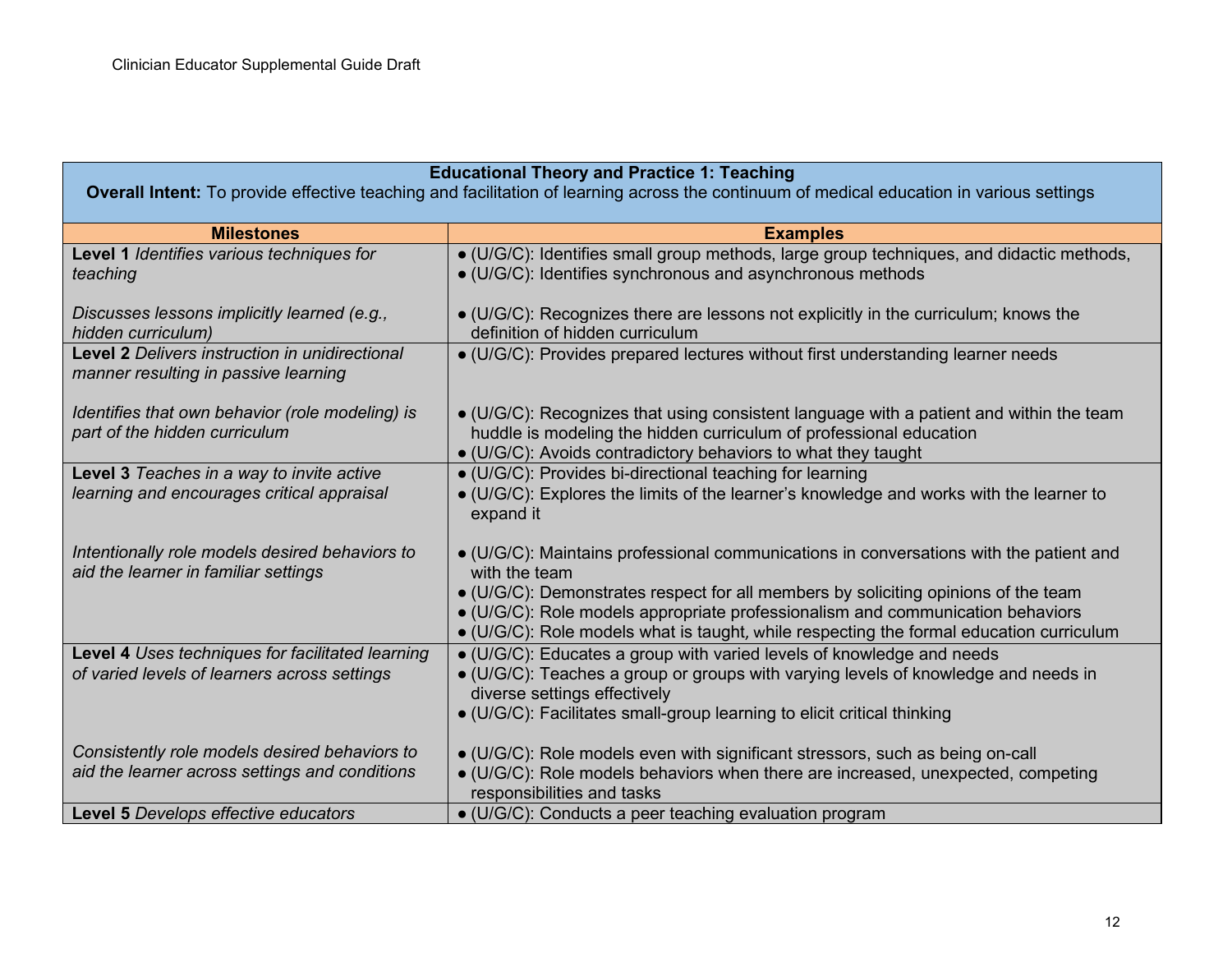|                                   | • (U/G/C): Runs objective structured teaching exercises (OSTE) as part of a faculty        |
|-----------------------------------|--------------------------------------------------------------------------------------------|
|                                   | development program                                                                        |
| <b>Assessment Models or Tools</b> | • Direct observation                                                                       |
|                                   | • Educator portfolio                                                                       |
|                                   | • Faculty-observed structured teaching                                                     |
|                                   | • Learner feedback                                                                         |
|                                   | • Learner outcomes                                                                         |
|                                   | • Multisource feedback                                                                     |
|                                   | • Performance assessment and review                                                        |
|                                   | • Self-assessment                                                                          |
| <b>Notes or Resources</b>         | • Define hidden curriculum                                                                 |
|                                   | • Program Director Organizations                                                           |
|                                   | • Define facilitated learning: A learning approach where students are encouraged to take   |
|                                   | ownership and control of their learning process and the role of the teacher changes from   |
|                                   | supplier of knowledge to facilitating the process of learning. This is done by providing   |
|                                   | learning resources and actively challenging students through systematic problem-based      |
|                                   | learning and other active learning methods.                                                |
|                                   | • Teaching in Medicine series https://store.acponline.org/ebiz/products-services/product-  |
|                                   | details/productid/22402                                                                    |
|                                   | • Teaching in Medicine series https://store.acponline.org/ebiz/products-services/product-  |
|                                   | details/productid/22402                                                                    |
|                                   | . https://www.amazon.com/Health-Professional-Educator-Principles-Teaching-dp-              |
|                                   | 1284230813/dp/1284230813/ref=dp ob image bk                                                |
|                                   | • AAMC Faculty development Te4Q program https://www.aamc.org/what-we-do/mission-           |
|                                   | areas/medical-education/teaching-for-quality-certificate-program                           |
|                                   | • Chen HC et al. Sequencing learning experiences to engage different level learners in the |
|                                   | workplace: an interview study with excellent clinical teachers. Med Teach 2015;37:1090-    |
|                                   | 1097.                                                                                      |
|                                   | • Clinical Teaching Program - Stanford Faculty Development Program for Medical Teachers    |
|                                   | https://med.stanford.edu/sfdc/clinical_teaching.html                                       |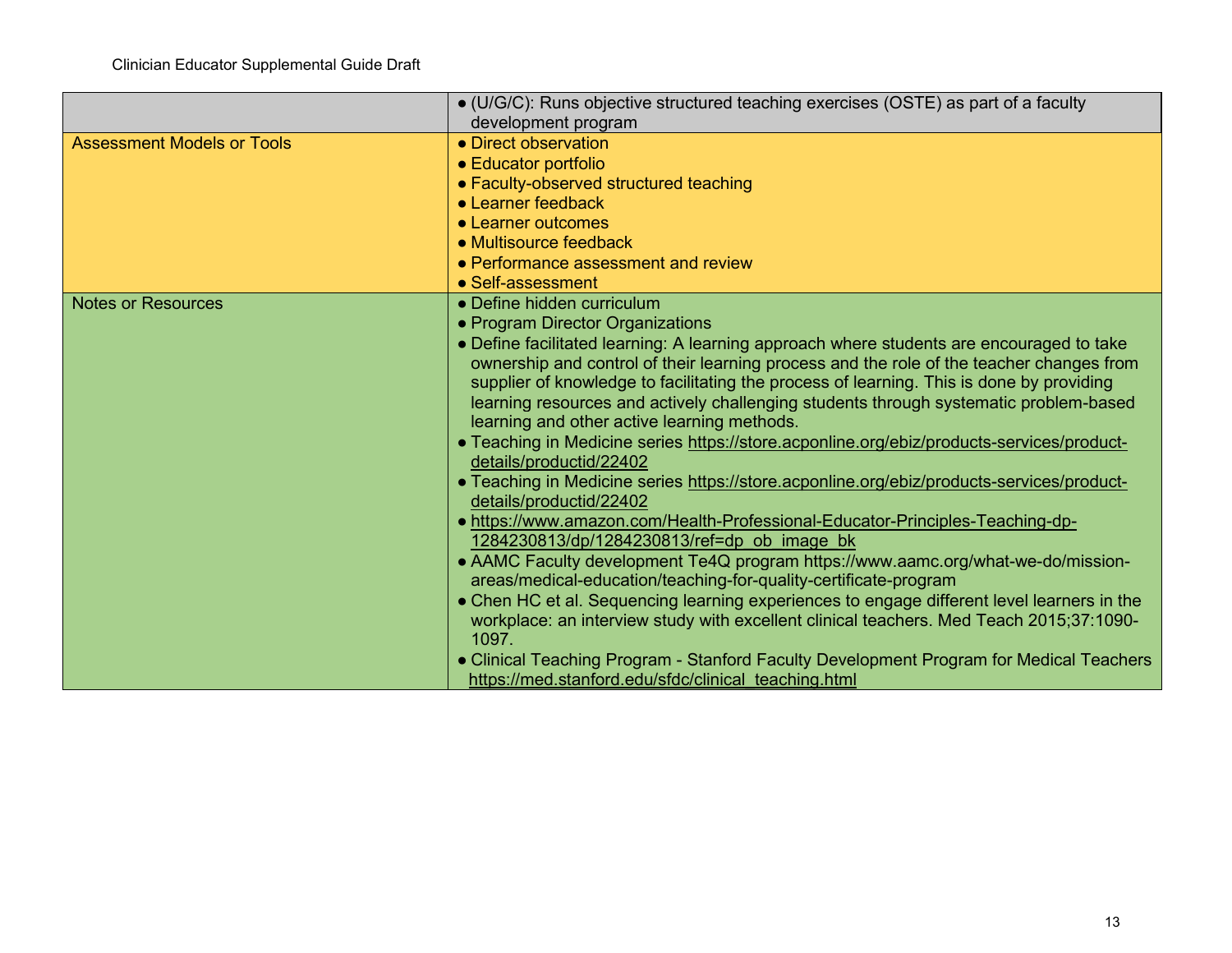| <b>Education Theory and Practice 2: Professionalism</b><br><b>Overall Intent:</b> To uphold implicit and explicit expectations of the profession and society                                                                                                  |                                                                                                                                                                                                                                      |
|---------------------------------------------------------------------------------------------------------------------------------------------------------------------------------------------------------------------------------------------------------------|--------------------------------------------------------------------------------------------------------------------------------------------------------------------------------------------------------------------------------------|
| <b>Milestones</b>                                                                                                                                                                                                                                             | <b>Examples</b>                                                                                                                                                                                                                      |
| Level 1 Demonstrates punctuality, completes<br>evaluations in a timely manner, and presents "fit<br>for duty"                                                                                                                                                 | • (U/G/C): Is punctual and prepared for work as described in institutional policies                                                                                                                                                  |
| Understands the importance of consideration of<br>the rights, feelings, traditions, and wishes of<br>learners, patients and team members                                                                                                                      | • (U/G/C): In team meetings, notes how goals and perspectives of various stakeholders in a<br>particular patient care case, including interprofessional team members, may overlap and<br>differ                                      |
| Level 2 Is timely in the performance of duties<br>and takes responsibility for follow-up on details                                                                                                                                                           | • (U/G/C): Clearly states how patient care responsibilities can occasionally overwhelm<br>learners, empathizes with these struggles, and role models self-care                                                                       |
| Demonstrates respect for learners, patients and<br>team members through behavior and<br>communication                                                                                                                                                         | $\bullet$ (U/G/C): In team meetings, explicitly states how goals of various stakeholders in a<br>particular patient care case, including interprofessional team members, overlap and differ,<br>and actively works to seek solutions |
| Level 3 Takes responsibility for<br>errors/professional lapses and initiates<br>corrective action when indicated                                                                                                                                              | · (U/G/C): Role models looking up answers to questions the educator doesn't know the<br>answer to (rather than always asking learners to look up the answer)                                                                         |
| Effectively manages personal beliefs and biases<br>in their role as an educator                                                                                                                                                                               | $\bullet$ (U/G/C): Notes differences in perceptions about learners and reflects about potential<br>implicit biases that may influence those judgments                                                                                |
| Level 4 Recognizes personal risks to<br>professional behavior and those of colleagues<br>and learners and effectively manages those<br>risks to produce the best outcome for the<br>individual                                                                | · (U/G/C): Participates in review of learner lapses in professionalism and coaches the<br>learner to demonstrate exemplary professional behaviors                                                                                    |
| Consistently recognizes potential obstacles to<br>unbiased and respectful communication,<br>leadership, and educational practice, and<br>applies strategies to mitigate against them to<br>produce outcomes that are always in the<br>learner's best interest | $\bullet$ (U/G/C): Notices microaggressions from a patient to a learner, intervenes empathically in<br>the moment, and debriefs the learner afterwards                                                                               |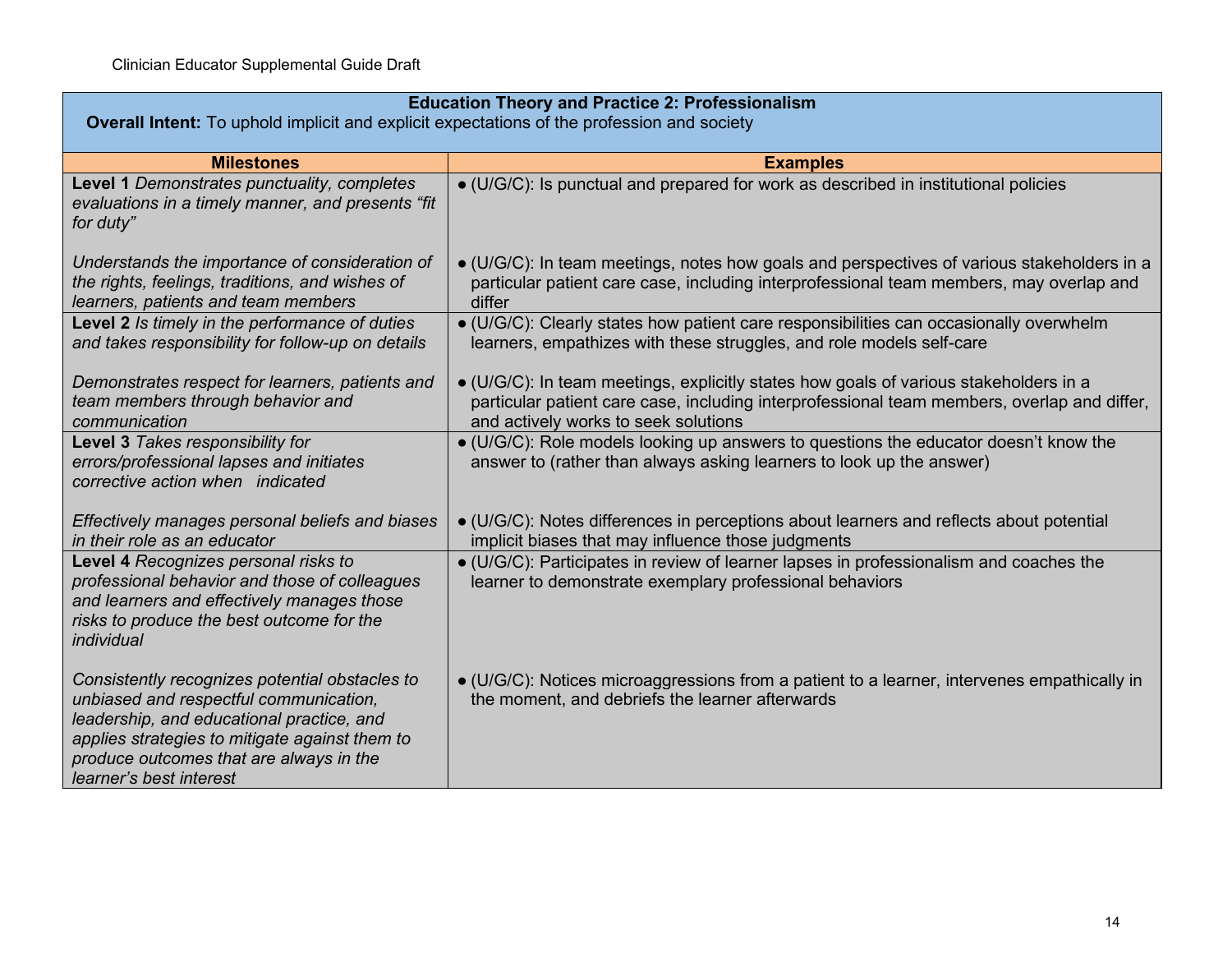| Level 5 Works at system level to lead higher<br>level changes that support professionalism                                                           | • (U/G/C): Constructs faculty development sessions to mitigate the effect of<br>microaggressions from patients to learners                                                                                                                                                                                                                                                                                                                                                                                                                                                                                                                                                                                                                                                                                                                                                                                                                                                                                                     |
|------------------------------------------------------------------------------------------------------------------------------------------------------|--------------------------------------------------------------------------------------------------------------------------------------------------------------------------------------------------------------------------------------------------------------------------------------------------------------------------------------------------------------------------------------------------------------------------------------------------------------------------------------------------------------------------------------------------------------------------------------------------------------------------------------------------------------------------------------------------------------------------------------------------------------------------------------------------------------------------------------------------------------------------------------------------------------------------------------------------------------------------------------------------------------------------------|
| Develops organizational and institutional<br>processes and strategies to facilitate respectful<br>and unbiased communication and problem-<br>solving | · (U/G/C): Leads professional standards board that reviews learner lapses in<br>professionalism and supports those learners toward exemplary behavior                                                                                                                                                                                                                                                                                                                                                                                                                                                                                                                                                                                                                                                                                                                                                                                                                                                                          |
| <b>Assessment Models or Tools</b>                                                                                                                    | • Direct observation<br>• Education portfolio<br>• Multisource feedback<br>$\bullet$ OSTE<br>• For professional identity formation: Defining Issues Test<br>(https://ethicaldevelopment.ua.edu/about-the-dit.html) and Professional Identity Essay<br>(see Bebeau, below)                                                                                                                                                                                                                                                                                                                                                                                                                                                                                                                                                                                                                                                                                                                                                      |
| <b>Notes or Resources</b>                                                                                                                            | . Wheeler et al. Twelve tips for responding to microaggressions and overt discrimination:<br>when the patient offends the learner. Medical Teacher 2019;41:1112-1117.<br>• Gill et al, Responding to moderate breaches in professionalism: An intervention for<br>medical students. Med Teach 2015 Feb; 37(2): 136-139.<br>• Brennan et al, Remediating professionalism lapses in medical students and doctors: a<br>systematic review. Med Educ 2020;54:196-204. Cruess et al, A schematic representation<br>of the professional identity formation and socialization of medical students and residents:<br>a guide for medical educators. Acad Med 2015;90:718-725.<br>• Bebeau MJ and Faber-Langendoen K. Remediating lapses in professionalism. In Kalet A,<br>Chou CL, eds. Remediation in Medical Education: A Mid-course Correction. New York:<br>Springer, 2014.<br>• Mak-van der Vossen et al, How to identify, address and report students' unprofessional<br>behavior in medical school. Med Teach 2020;42:372-379. |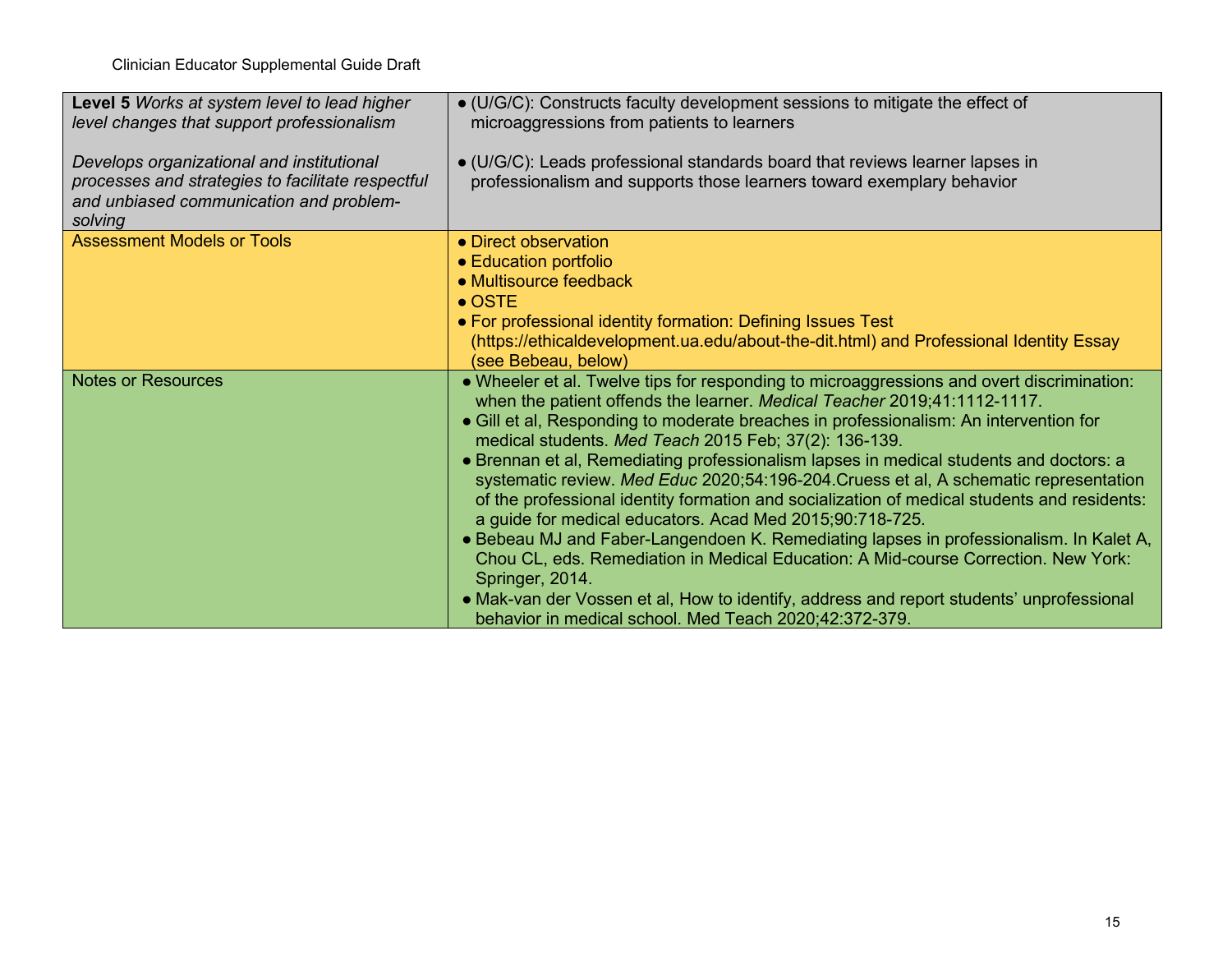| <b>Educational Theory and Practice 3: Learner Assessment</b>                                                 |                                                                                                                                                                                                                                                                                                                                                                                                                                                                                                                                                     |
|--------------------------------------------------------------------------------------------------------------|-----------------------------------------------------------------------------------------------------------------------------------------------------------------------------------------------------------------------------------------------------------------------------------------------------------------------------------------------------------------------------------------------------------------------------------------------------------------------------------------------------------------------------------------------------|
| Overall Intent: To apply and develop principles of formative and summative assessment to improve performance |                                                                                                                                                                                                                                                                                                                                                                                                                                                                                                                                                     |
| <b>Milestones</b>                                                                                            | <b>Examples</b>                                                                                                                                                                                                                                                                                                                                                                                                                                                                                                                                     |
| Level 1 Discusses the goals and principles of<br>both formative and summative assessment                     | · (U/G/C): Explains the difference between summative and formative assessment to a<br>learner<br>$\bullet$ (U/G/C): Describes when a formative versus summative evaluation should be used                                                                                                                                                                                                                                                                                                                                                           |
| Level 2 Implements appropriate methods and<br>tools for assessment in a specific setting                     | • (U/G/C): Differentiates when to use a global assessment versus more focused<br>assessment of performance<br>• (U/G/C): Employs pre/post-test to assess knowledge/skill/competence after an<br>educational activity<br>• (U/G/C): Uses daily feedback forms to provide formative assessment<br>• (U/G/C): Provides daily verbal feedback to learners to help learners prepare for similar<br>cases during a subspecialty rotation                                                                                                                  |
|                                                                                                              | • (U/G/C) Ensures assessment is based on learning objectives                                                                                                                                                                                                                                                                                                                                                                                                                                                                                        |
| <b>Level 3 Educates others on selection of</b><br>appropriate assessment methods and tools                   | • (U/G/C): Assists faculty members in selecting optimal assessment, (e.g., intent to change,<br>knowledge tests, practice improvement measurement)<br>• (U/G/C): Advises colleagues against using the Milestone Reporting Worksheet as an<br>assessment tool                                                                                                                                                                                                                                                                                        |
| Level 4 Designs and implements evidence-<br>based assessment methods and tools                               | · (U/G/C): Creates post-activity assessment tools such as intent to change and/or practice<br>improvement measurement<br>· (U/G/C): Develops daily feedback forms to use in a clinical setting<br>• (U/G): Develops and guides the use of a summative rotation assessment form that<br>collates all feedback from the rotation in a manner that lets the learner know how they<br>performed during the entire educational experience<br>• (G): Designs and creates evaluations or assessments with the intent of informing<br>Milestone evaluations |
| Level 5 Designs and implements a system of<br>assessment                                                     | · (U/G/C): Creates system-wide assessment tools to measure impact of educational<br>activity(ies)<br>• (U/G/C): Maps assessments, goals, and objectives to ensure all objectives are being<br>measured<br>• (G): Maps assessments to milestones to ensure data is being collected to report<br>milestone progression every six months<br>• (U/G/C): Engages all stakeholders in a multisource feedback process to get a holistic view<br>of a learner's progress                                                                                    |
| <b>Assessment Models or Tools</b>                                                                            | • Direct observation<br>• Education portfolio                                                                                                                                                                                                                                                                                                                                                                                                                                                                                                       |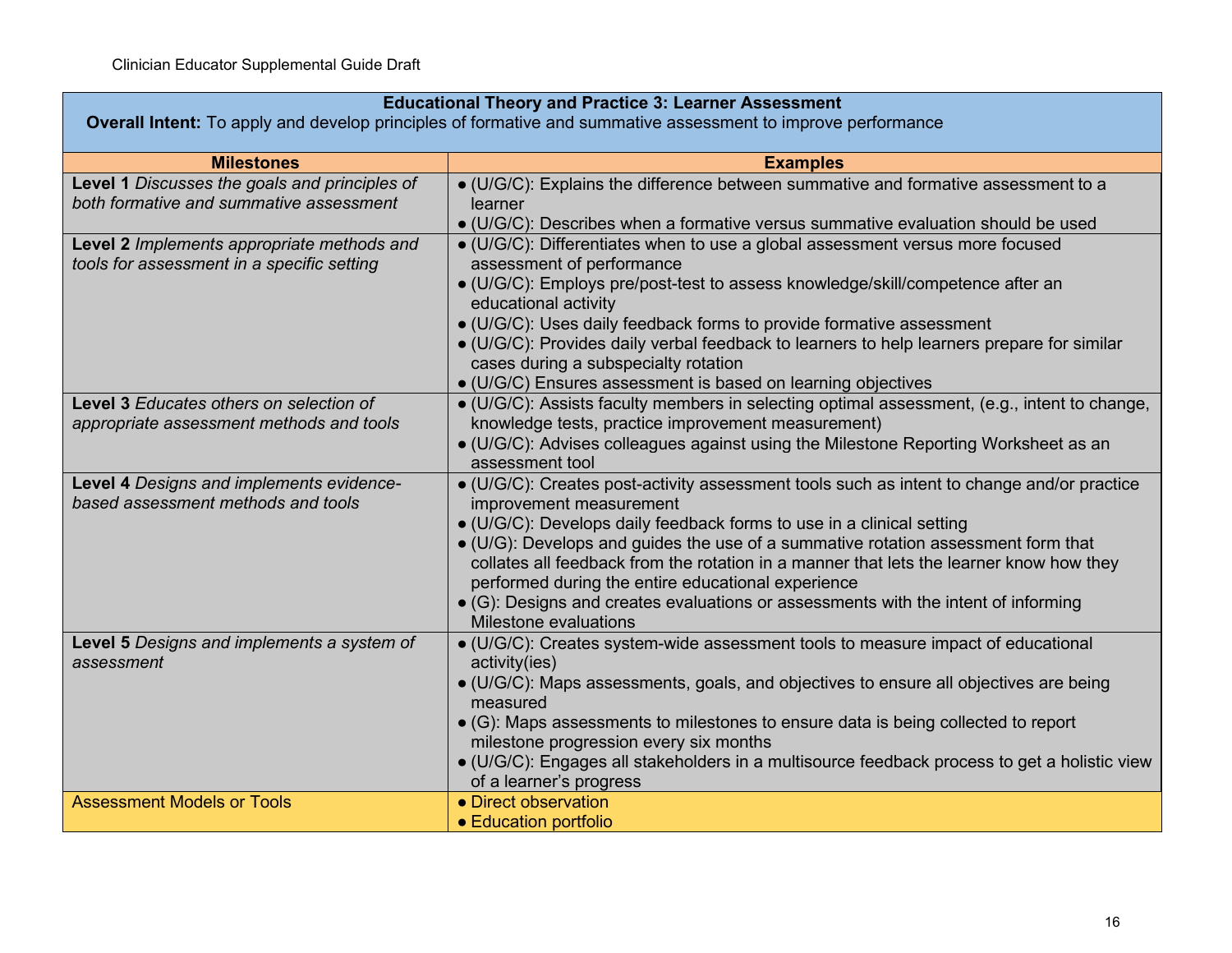|                    | • Continuing professional development/maintenance of certification activities in practice<br>$\bullet$ Multisource feedback<br>$\bullet$ OSTE |
|--------------------|-----------------------------------------------------------------------------------------------------------------------------------------------|
| Notes or Resources | • Learn at ACGME https://dl.acgme.org/                                                                                                        |
|                    | • Twelve Tips for Programmatic Assessment DOI: 10.3109/0142159X.2014.973388                                                                   |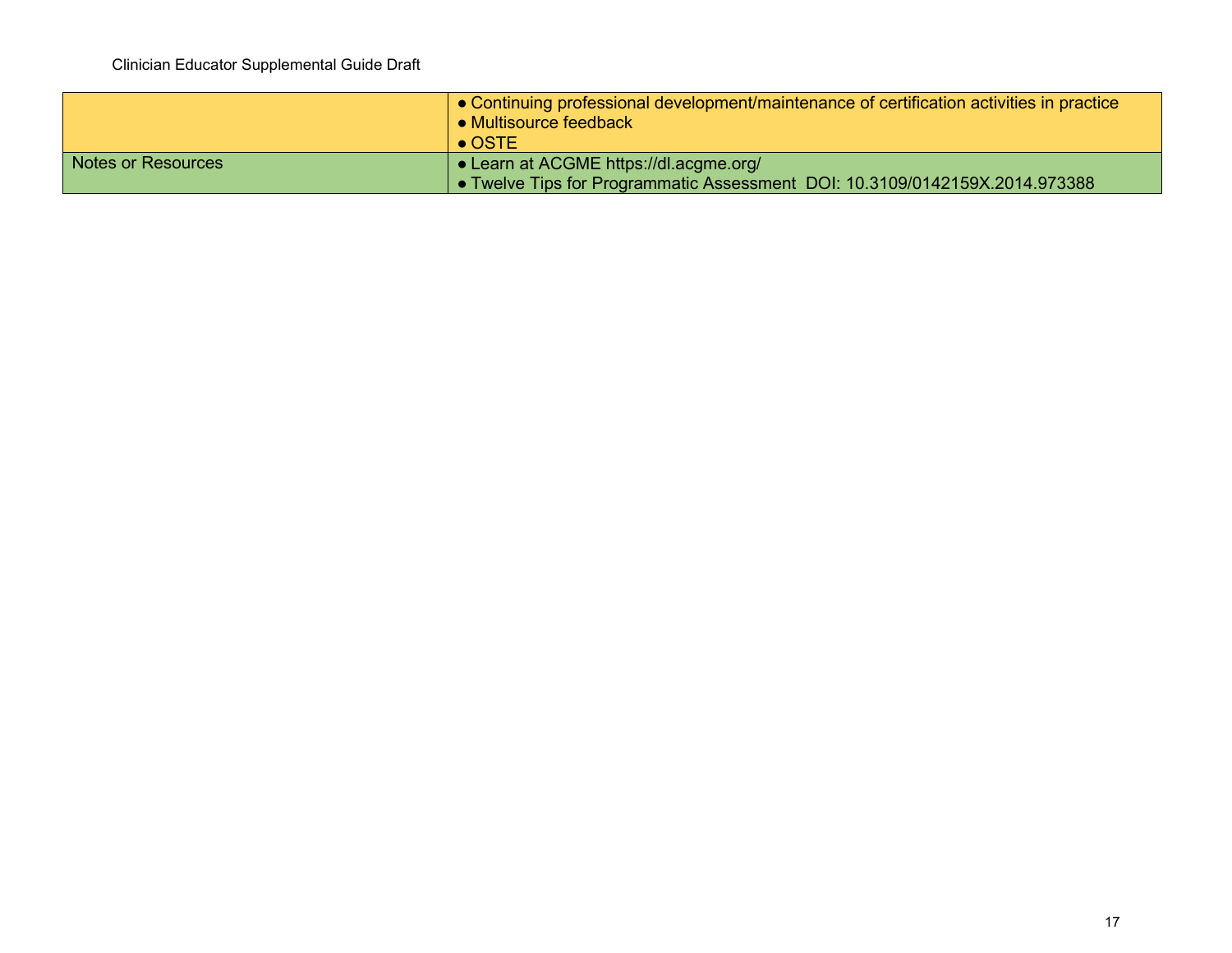| <b>Educational Theory and Practice 4: Feedback</b><br>Overall Intent: To foster conversations that motivate learners to incorporate feedback for performance improvement |                                                                                                                                                                                                                                                                                                    |
|--------------------------------------------------------------------------------------------------------------------------------------------------------------------------|----------------------------------------------------------------------------------------------------------------------------------------------------------------------------------------------------------------------------------------------------------------------------------------------------|
| <b>Milestones</b>                                                                                                                                                        | <b>Examples</b>                                                                                                                                                                                                                                                                                    |
| Level 1 Describes timing, content, and<br>approaches to conducting feedback<br>conversations                                                                             | • (U/G/C): Names the important elements required for effective feedback (communication<br>(method/details/style), specific observations, and culture (behaviors to promote positive<br>feedback))                                                                                                  |
| Describes the importance of soliciting feedback<br>on one's own skills with a growth mindset                                                                             | • (U/G/C): Identifies resources on how "growth mindset" improves learning                                                                                                                                                                                                                          |
| Describes the importance of setting a learning<br>environment that values feedback                                                                                       | • (U/G/C): Identifies that effective feedback requires a permissive and healthy learning<br>climate                                                                                                                                                                                                |
| Level 2 Elicits learners' goals and gives<br>predominantly reinforcing feedback on the basis<br>of those goals                                                           | • (U/G/C): Identifies a learner's goal of improved patient education and provides reinforcing<br>feedback                                                                                                                                                                                          |
| Reviews feedback about one's own skills,<br>manages one's own emotional reactions to<br>feedback, and incorporates relevant items                                        | • (U/G/C): Receives feedback from learners and after initial reluctance makes iterative<br>improvement by partially incorporating the feedback into educational practice                                                                                                                           |
| Role models exemplary feedback practices<br>without explicitly setting up the learning<br>environment                                                                    | • (U/G/C): Does not explicitly state the importance of or rationale underlying feedback but<br>meets with team learners halfway through their rotation and notes specific skills that<br>learners should continue                                                                                  |
| Level 3 Identifies items for learner feedback,<br>and gives feedback that initiates behavior<br>change                                                                   | • (U/G/C): Works with a learner who doesn't want feedback, lacks insight, or doesn't<br>receive it well<br>• (U/G/C): Conducts a feedback conversation that covers the learner's goals and<br>motivations, and that ends with specific actionable take-home points                                 |
| Actively solicits general feedback from learners                                                                                                                         | • (U/G/C): Asks learners at the end of the rotation or course about what they should<br>continue to do, and what they could to do differently                                                                                                                                                      |
| Explicitly states the importance of feedback in<br>the learning environment                                                                                              | • (U/G): At the beginning of the learning relationship, explicitly names that feedback is one<br>of the most effective ways for all team members, including oneself, to improve, and that<br>both reinforcing and modifying feedback conversations will be frequent, ongoing, and<br>bidirectional |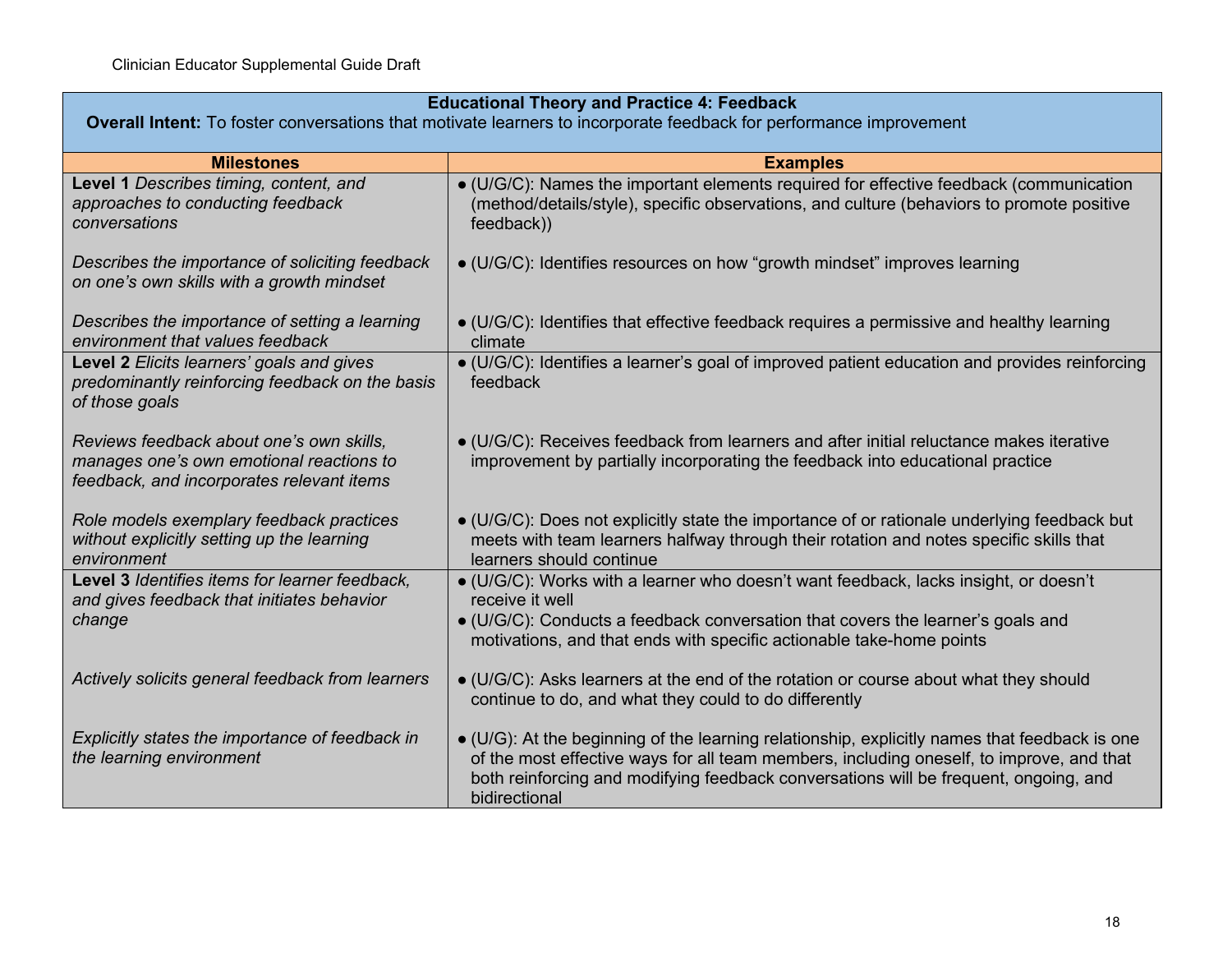| Level 4 Consistently engages in feedback<br>conversations across differences and in<br>challenging situations that initiates behavior<br>change                                      | $\bullet$ (U/G/C): Asks learners who show differences of all types, including background, learning<br>differences, and strong differences of opinion, about their perspective, with humility and<br>curiosity; reflects back the content and tone of what was said; and inquires deeply about<br>other relevant perspectives before suggesting any changes<br>• (U/G/C): Reflects on implicit bias in direct observations that might affect feedback;<br>incorporates concepts of stereotype threat and imposter syndrome into feedback<br>conversations; uses affirmations to mitigate stereotype threat and uses substitution to<br>check implicit bias |
|--------------------------------------------------------------------------------------------------------------------------------------------------------------------------------------|-----------------------------------------------------------------------------------------------------------------------------------------------------------------------------------------------------------------------------------------------------------------------------------------------------------------------------------------------------------------------------------------------------------------------------------------------------------------------------------------------------------------------------------------------------------------------------------------------------------------------------------------------------------|
| Consistently solicits specific feedback from<br>learners that leads to behavior change in<br>oneself                                                                                 | • (U/G): Asks learners for feedback, explicitly names the hierarchy inherent in the learner-<br>teacher relationship, and states, "you have the opportunity to work with lots of different<br>faculty members, whereas I don't; I would love to hear something that someone else does<br>that you think I should incorporate" - and then incorporates it non-defensively                                                                                                                                                                                                                                                                                  |
| Demonstrates expertise in explicitly constructing<br>and maintaining a learning environment in which<br>all learners give and receive feedback with<br>intent to improve performance | • (U/G/C): Consistently role models inquiry mode of feedback, particularly for sensitive or<br>summative feedback; responds to learners with reflection and empathy statements;<br>supportively challenges learners with next steps to get them to the next level of<br>performance                                                                                                                                                                                                                                                                                                                                                                       |
| Level 5 Guides others to conduct effective<br>feedback conversations                                                                                                                 | • (U/G/C): Performs direct observation of a mentees' feedback conversations with learners<br>and engages in debriefing and coaching specific to the mentees' performance during their<br>feedback conversation.                                                                                                                                                                                                                                                                                                                                                                                                                                           |
| Guides others to solicit, metabolize, and<br>incorporate feedback                                                                                                                    | $\bullet$ (U/G/C): Asks mentees for cases, listens nonjudgmentally, reflects and empathizes, and<br>inquiries about emotions that arise during feedback conversations, and provides context<br>for how to receive feedback                                                                                                                                                                                                                                                                                                                                                                                                                                |
| <b>Assessment Models or Tools</b>                                                                                                                                                    | • Direct observation<br>• Multisource feedback                                                                                                                                                                                                                                                                                                                                                                                                                                                                                                                                                                                                            |
|                                                                                                                                                                                      | • Objective structured teaching exercise (OSTE)                                                                                                                                                                                                                                                                                                                                                                                                                                                                                                                                                                                                           |
|                                                                                                                                                                                      | • Portfolio or journal review: How do learners rate the educator's feedback? what evidence<br>shows that the educator incorporated feedback?                                                                                                                                                                                                                                                                                                                                                                                                                                                                                                              |
| <b>Notes or Resources</b>                                                                                                                                                            | • Feedback is defined as information communicated to the learner that is intended to modify                                                                                                                                                                                                                                                                                                                                                                                                                                                                                                                                                               |
|                                                                                                                                                                                      | the learner's thinking or behavior for the purpose of improved learning.<br>• Telio et al. The "educational alliance" as a framework for reconceptualizing feedback in                                                                                                                                                                                                                                                                                                                                                                                                                                                                                    |
|                                                                                                                                                                                      | medical education. Acad Med 2015 May;90(5):609-14.                                                                                                                                                                                                                                                                                                                                                                                                                                                                                                                                                                                                        |
|                                                                                                                                                                                      | • Milan et al. A model for educational feedback based on clinical communication skills                                                                                                                                                                                                                                                                                                                                                                                                                                                                                                                                                                    |
|                                                                                                                                                                                      | strategies: beyond the "feedback sandwich." Teach Learn Med 2006;18:42-47.                                                                                                                                                                                                                                                                                                                                                                                                                                                                                                                                                                                |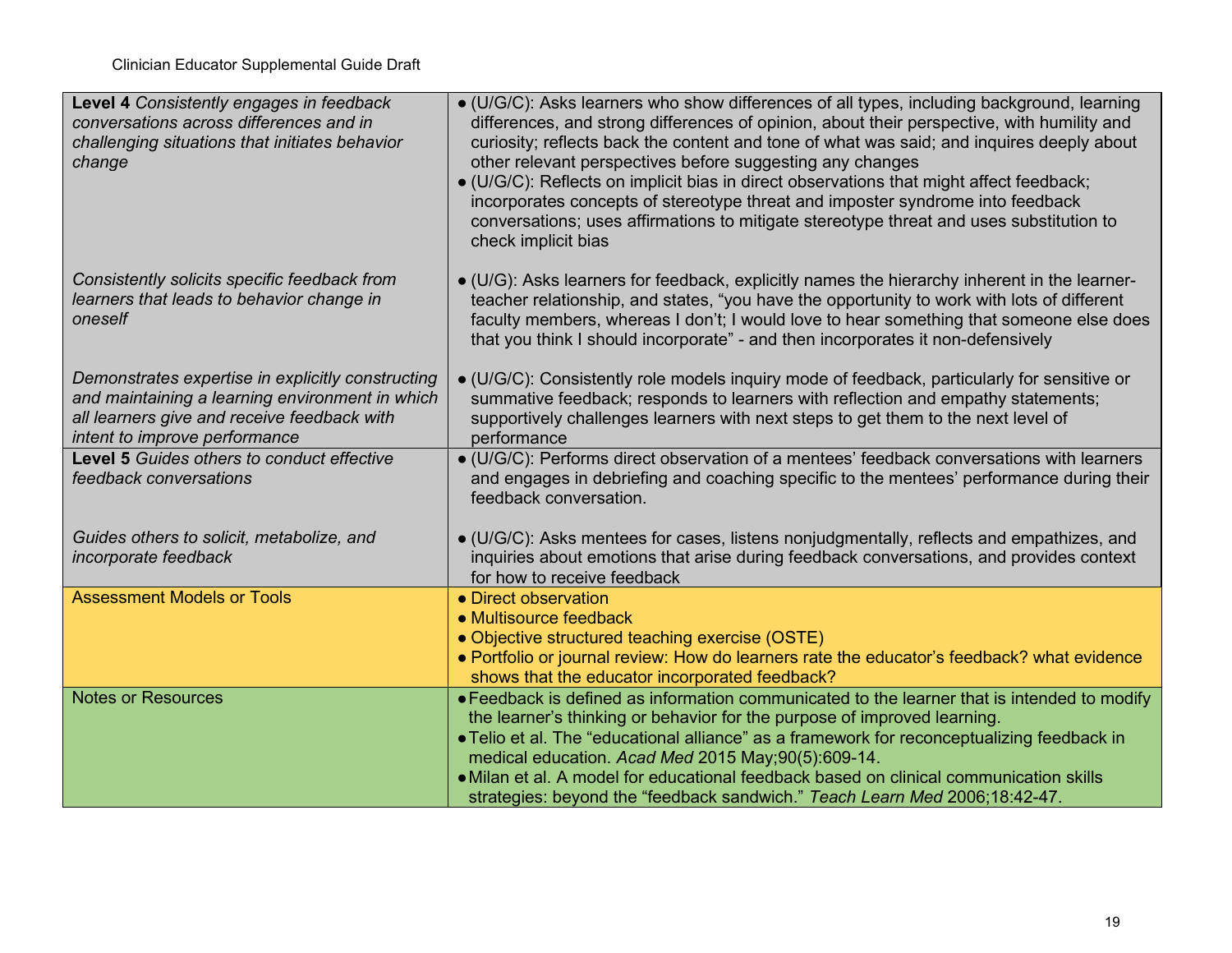| • Sergeant et al. R2C2 in action: testing an evidence-based model to facilitate feedback and<br>coaching in residency. JGME 2017; 165-170. |
|--------------------------------------------------------------------------------------------------------------------------------------------|
| • Watling and Ginsburg. Assessment, feedback and the alchemy of learning. Med Educ<br>2019;53:76-85.                                       |
| • Ramani et al. Meaningful feedback through a sociocultural lens. Med Teach 2019<br>Dec: 41(12): 1342-1352.                                |
| • Stone D and Heen S. Thanks for the feedback: the science and art of receiving                                                            |
| feedback well. New York: Viking; 2014.                                                                                                     |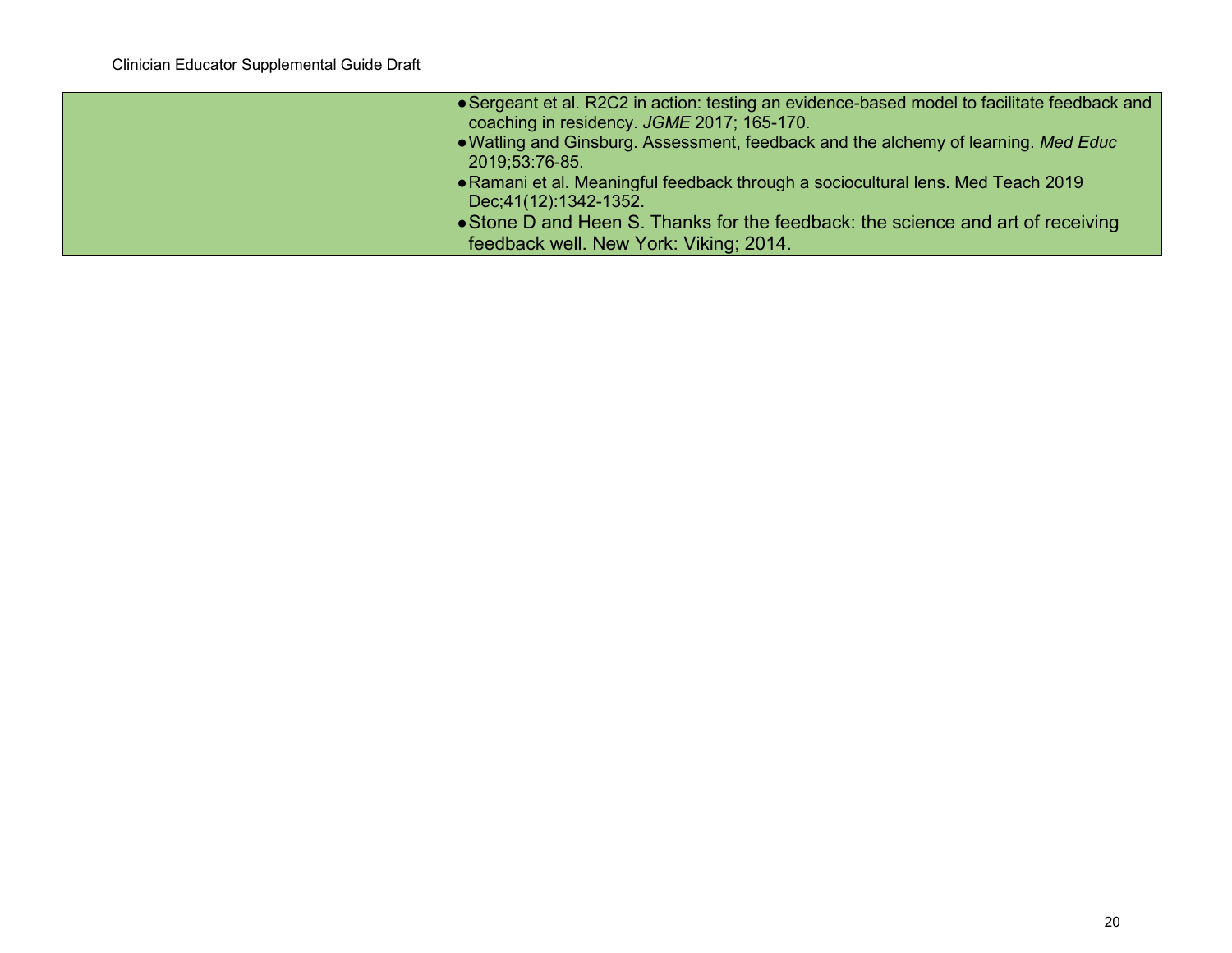| <b>Educational Theory and Practice 5: Remediation</b>                                                                                                                                    |                                                                                                                                                                                                                                                                                                                                                                                                                                                                                                                                                                                                                                                                                                                                                                                                                                            |
|------------------------------------------------------------------------------------------------------------------------------------------------------------------------------------------|--------------------------------------------------------------------------------------------------------------------------------------------------------------------------------------------------------------------------------------------------------------------------------------------------------------------------------------------------------------------------------------------------------------------------------------------------------------------------------------------------------------------------------------------------------------------------------------------------------------------------------------------------------------------------------------------------------------------------------------------------------------------------------------------------------------------------------------------|
| <b>Overall Intent:</b> To offer compassionate course correction for learners, all of whom struggle at some point in the educational program                                              |                                                                                                                                                                                                                                                                                                                                                                                                                                                                                                                                                                                                                                                                                                                                                                                                                                            |
| <b>Milestones</b>                                                                                                                                                                        | <b>Examples</b>                                                                                                                                                                                                                                                                                                                                                                                                                                                                                                                                                                                                                                                                                                                                                                                                                            |
| Level 1 Identifies a learner who is struggling                                                                                                                                           | · (U/G/C): Understands the value of remediation<br>• (U/G/C): Records specific observations of learners who struggle and notifies teaching<br>supervisors - does not "kick the can down the road"<br>• (U/G/C): Uses clinician performance data to identify gaps                                                                                                                                                                                                                                                                                                                                                                                                                                                                                                                                                                           |
| Level 2 Identifies factors that contribute to poor<br>performance, develops individualized learning<br>plans in conjunction with the learner, and<br><i>identifies helpful resources</i> | • (U/G/C): Has a conversation with the struggling learner and asks clarifying questions<br>about underlying contributing factors; empathizes with the learner; collaborates on a<br>learning plan that encompasses the learner's struggles; and suggests reading materials,<br>reflective exercises, and practice sessions to improve skills<br>• (U/G/C): Develops individualized learning plans with referral to local and national<br>resources; identifies specialty-specific resources for improvement                                                                                                                                                                                                                                                                                                                                |
| Level 3 Implements learning plans and follow<br>up strategies and successfully guides a learner<br>who is struggling towards a short-term goal,<br>separate from formal remediation      | • (U/G/C): Follows up a learning plan with conversations that impel reflection, direct<br>observation with specific feedback to change maladaptive behaviors, and referral to<br>mental health services to mitigate burnout<br>· (U/G/C): Documents follow-up and helps the learner identify additional resources to<br>support their growth<br>• (U/G/C): Implements individualized learner plan with routine coaching<br>• (U/G/C): Recognizes when a learner may be unable to advance and consults with others                                                                                                                                                                                                                                                                                                                          |
| Level 4 Develops and implements a formal<br>remediation plan                                                                                                                             | • (U/G/C): Has conversations with learners whose struggles extend into multiple<br>competencies and that belie broader issues that encompass learning style, mental health,<br>and lack of sleep; determines a viable path that may include removing the learner from<br>current clinical rotations, coaches the learner through reflections and standardized patient<br>interactions, notes areas of success and areas for further improvement, and continues<br>iterative practice and reflection<br>$\bullet$ (U/G/C): Determines when it is appropriate when to recommend advancing or not<br>advancing a learner to the next level of the educational program<br>• (C/G): Understands formal remediation and relation to CME and GME<br>• (C): Uses continuing professional development and GME resources as part of remedial<br>plan |
| Level 5 Guides others in remediation<br>recognition and management<br>(in all four remediation domains: identification,<br>clarification, intervention, assessment)                      | • (U/G/C): Oversees a cadre of remediation coaches who support learning who struggle<br>throughout a program and mentors the communication and coaching skills necessary for<br>them to succeed<br>• (U/G/C): Identifies potential legal, human resource, and medical board considerations<br>within the remediation process                                                                                                                                                                                                                                                                                                                                                                                                                                                                                                               |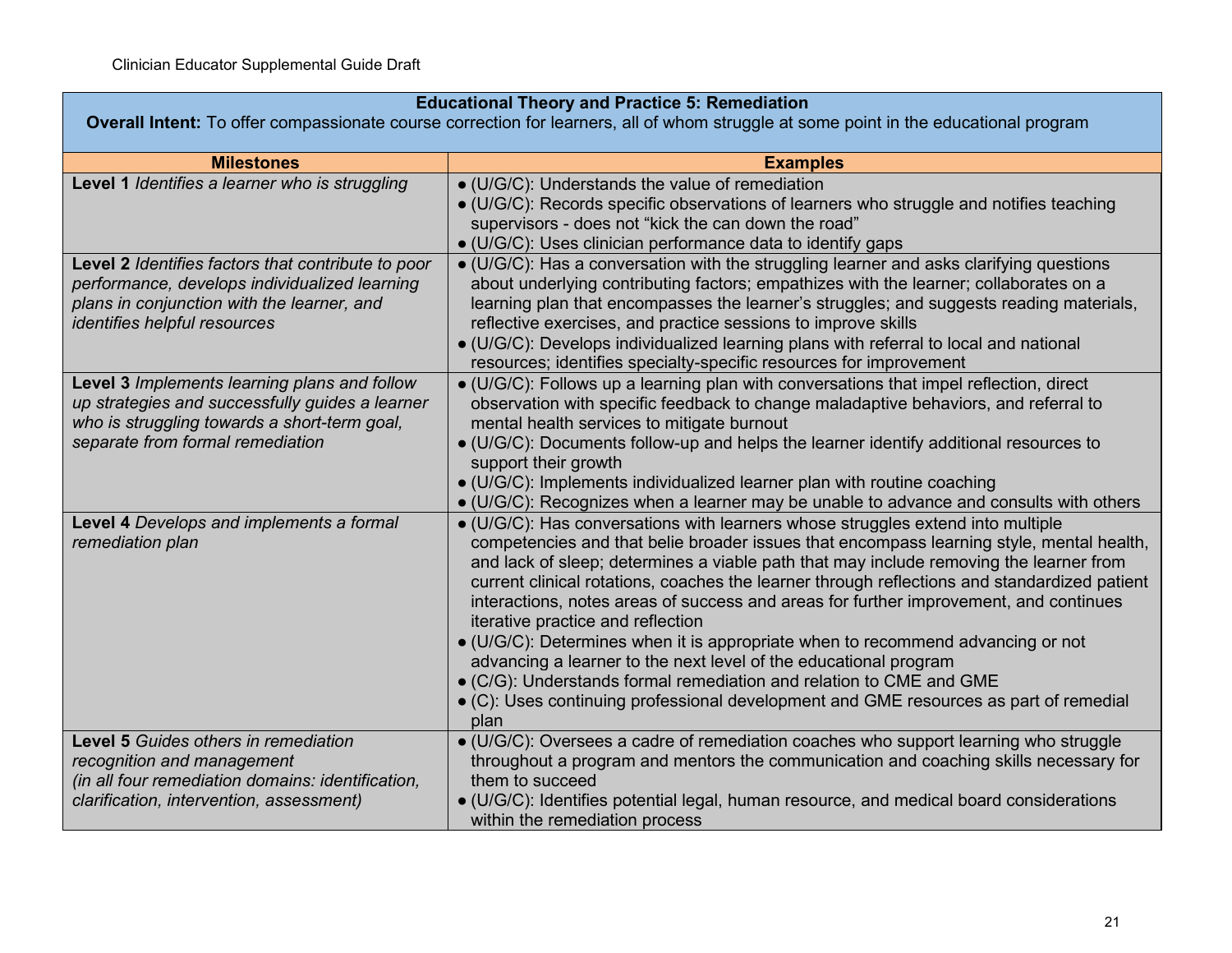|                                   | • (U/G/C): Designs training in remediation within or across the continuum                                                                                          |
|-----------------------------------|--------------------------------------------------------------------------------------------------------------------------------------------------------------------|
| <b>Assessment Models or Tools</b> | • Direct observation                                                                                                                                               |
|                                   | • Multisource feedback                                                                                                                                             |
|                                   | $\bullet$ OSTEs                                                                                                                                                    |
|                                   | • Portfolio or journal review: how do remediating learners rate the educator's remediation                                                                         |
|                                   | coaching and administration? How does the educator balance advocacy for the student                                                                                |
|                                   | with adherence to necessary guidelines?                                                                                                                            |
| <b>Notes or Resources</b>         | • Twelve Tips for Developing and Maintaining a Remediation Program in Medical                                                                                      |
|                                   | Education, A Kalet, et al. Medical Teacher. 2016. Vol 38, No 8, 787-792                                                                                            |
|                                   | • Remediation of the Struggling Medical Learner, Jeannette Guerrasio                                                                                               |
|                                   | • Chou CL, Kalet A, Joao Costa M, Cleland J, Winston K. Guidelines: the do's, don'ts, and                                                                          |
|                                   | don't knows of remediation in medical education. Perspectives on Medical Education,                                                                                |
|                                   | 2019, 8:322-338                                                                                                                                                    |
|                                   | • Kalet and Chou, Remediation in Medical Education: A Course Correction, Springer 2014                                                                             |
|                                   | • Brennan et al, Remediating professionalism lapses in medical students and doctors: a<br>systematic review. Med Educ 2020;54:196-204.                             |
|                                   | • Mandatory Multimodality Remediation Program for surgical GME:                                                                                                    |
|                                   | https://reader.elsevier.com/reader/sd/pii/S0002961020302336?token=8A9D21F3407485A                                                                                  |
|                                   | F7F18CF80BFF5D60001C7871150783113DBC35FED72BF345F2DED7F1DFA91DCB95                                                                                                 |
|                                   | 4EC0E8E0E0E4462&originRegion=us-east-1&originCreation=20210530175931                                                                                               |
|                                   | • Internal Medicine GME remediation with a model and comprehensive tools that even look                                                                            |
|                                   | back to UME performance and issues:                                                                                                                                |
|                                   | https://meridian.allenpress.com/jgme/article/9/6/763/35529/Comprehensive-Assessment-                                                                               |
|                                   | of-Struggling-Learners                                                                                                                                             |
|                                   | • Bennion, L.D., Durning, S.J., LaRochelle, J. et al. Untying the Gordian knot: remediation                                                                        |
|                                   | problems in medical schools that need remediation. BMC Med Educ 18, 120 (2018).                                                                                    |
|                                   | https://doi.org/10.1186/s12909-018-1219-x                                                                                                                          |
|                                   | • Baars GJA, Stijnen T, Splinter TAW. A Model to Predict Student Failure in the First Year                                                                         |
|                                   | of the Undergraduate Medical Curriculum, Health Professions Education, Volume 3, Issue                                                                             |
|                                   | 1, 2017, Pages 5-14, ISSN 2452-3011, https://doi.org/10.1016/j.hpe.2017.01.001.                                                                                    |
|                                   | • Prunuske, A., Skildum, A. Just-in-Time Remediation of Medical Students During the                                                                                |
|                                   | Preclinical Years. Med. Sci. Educ. 24, 103-109 (2014). https://doi.org/10.1007/s40670-014-                                                                         |
|                                   | 0010-9                                                                                                                                                             |
|                                   | • Yonder S, Pandey J. Remediation of pre-clerkship clinical skill performance using a hybrid<br>coaching model. Medical Education Online. 2021 26:1, 1842660, DOI: |
|                                   | 10.1080/10872981.2020.1842660                                                                                                                                      |
|                                   |                                                                                                                                                                    |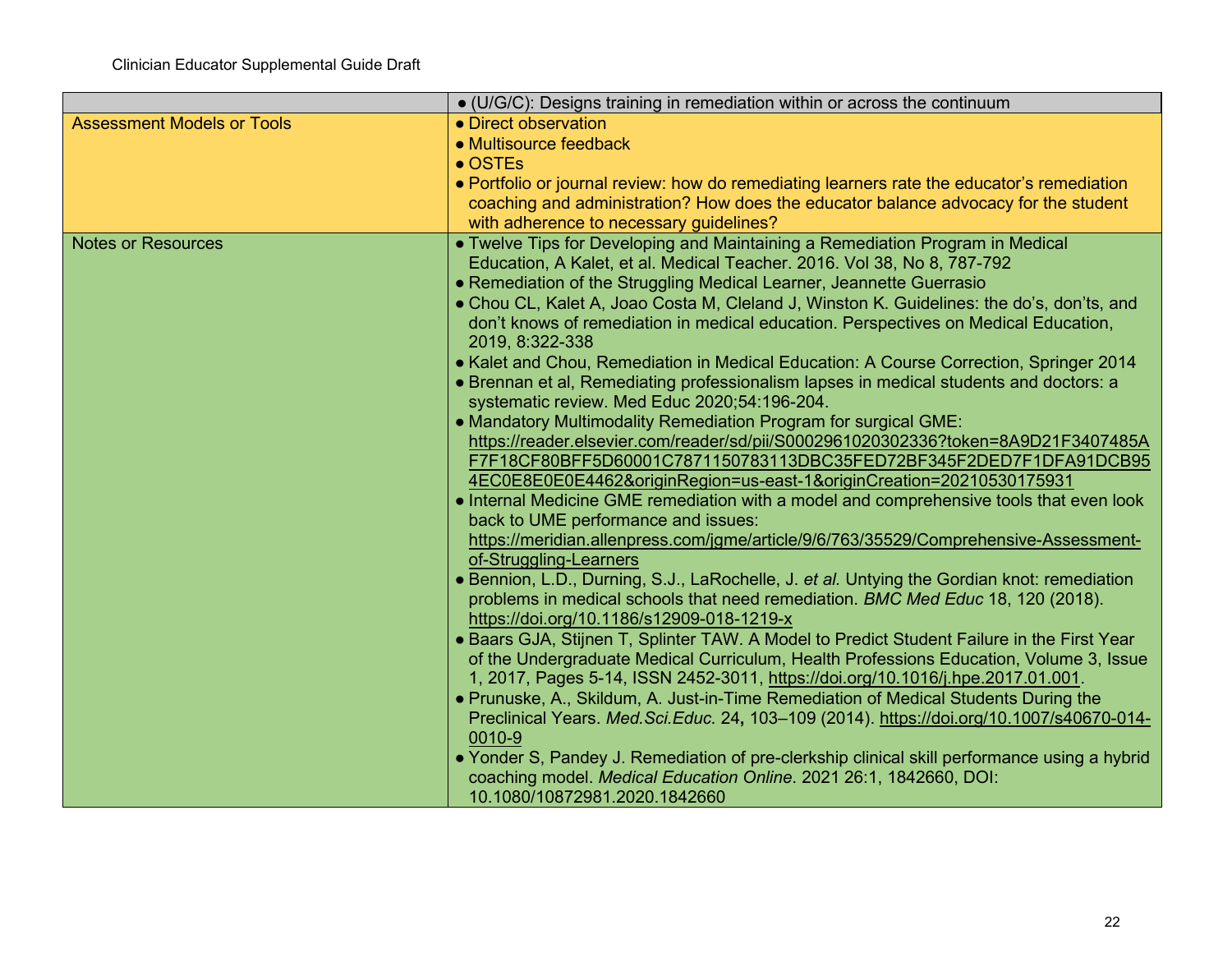| <b>Educational Theory and Practice 6: Program Evaluation</b><br>Overall Intent: To design and implement evaluation for accreditation, improvement, scholarship, and planning |                                                                                                                                                                                                                                                                                                                                                                                                                                                                                            |
|------------------------------------------------------------------------------------------------------------------------------------------------------------------------------|--------------------------------------------------------------------------------------------------------------------------------------------------------------------------------------------------------------------------------------------------------------------------------------------------------------------------------------------------------------------------------------------------------------------------------------------------------------------------------------------|
|                                                                                                                                                                              |                                                                                                                                                                                                                                                                                                                                                                                                                                                                                            |
| <b>Milestones</b>                                                                                                                                                            | <b>Examples</b>                                                                                                                                                                                                                                                                                                                                                                                                                                                                            |
| Level 1 Describes the importance and elements<br>of comprehensive program evaluation                                                                                         | • (C): Engages on continuing medical education (CME)/ continuing professional<br>development committee with oversight of continuing professional development program<br>evaluation<br>$\bullet$ (G): Names the elements required by the ACGME for programmatic assessment<br>• (U/G/C): Describes the importance of evaluating the learning environment in<br>programmatic evaluation<br>• (U/G/C): Describes the association between programmatic quality and future practice<br>patterns |
| Describes how to create an action plan                                                                                                                                       | • (U/G/C): Articulates the components of SMART goals<br>• (U/G/C): Describes the PDSA (plan, do, study, act) cycle                                                                                                                                                                                                                                                                                                                                                                         |
| Level 2 Contributes to program evaluation                                                                                                                                    | • (U/G/C): Provides data about the learning environment to inform programmatic review<br>· (U/G/C): Participates in a program evaluation committee<br>• (C): Participates in continuing professional development unit process improvement plan(s)                                                                                                                                                                                                                                          |
| Carries out an action plan to address areas<br>identified as needing improvement                                                                                             | • (U/G/C): Generates an action plan for the program which could involve<br>coaching/teaching/giving more feedback                                                                                                                                                                                                                                                                                                                                                                          |
| Level 3 Conducts comprehensive program<br>evaluation for curricular areas of responsibility                                                                                  | · (U/G/C): Solicits evaluation data from a variety of stakeholders within and outside of the<br>department or unit<br>• (U/G): Uses Clinical Competency Committee (CCC) data to inform program/curricular<br>evaluation<br>• (U/G/C): Develops evaluation tools to collect data from a variety of sources (learning<br>outcomes, satisfaction, graduate outcomes etc.)<br>• (U/G/C): Collects qualitative and qualitative data to inform programmatic review                               |
| Creates an action plan to address areas<br>identified as needing improvement                                                                                                 | • (U/G/C): Ensures action plans are specific, measurable, attainable, relevant, and time<br>bound<br>• (U/G/C) Uses program evaluation model such as Logic Model or Kirkpatrick for<br>comprehensive evaluation and action plan                                                                                                                                                                                                                                                            |
| Level 4 Uses theory or frameworks to guide<br>program evaluation                                                                                                             | · (U/G/C): Uses accreditation criteria and data for program evaluation<br>· (U/G/C): Employs utilization-focused evaluation theory to identify and engage<br>stakeholders at every step of the evaluation process                                                                                                                                                                                                                                                                          |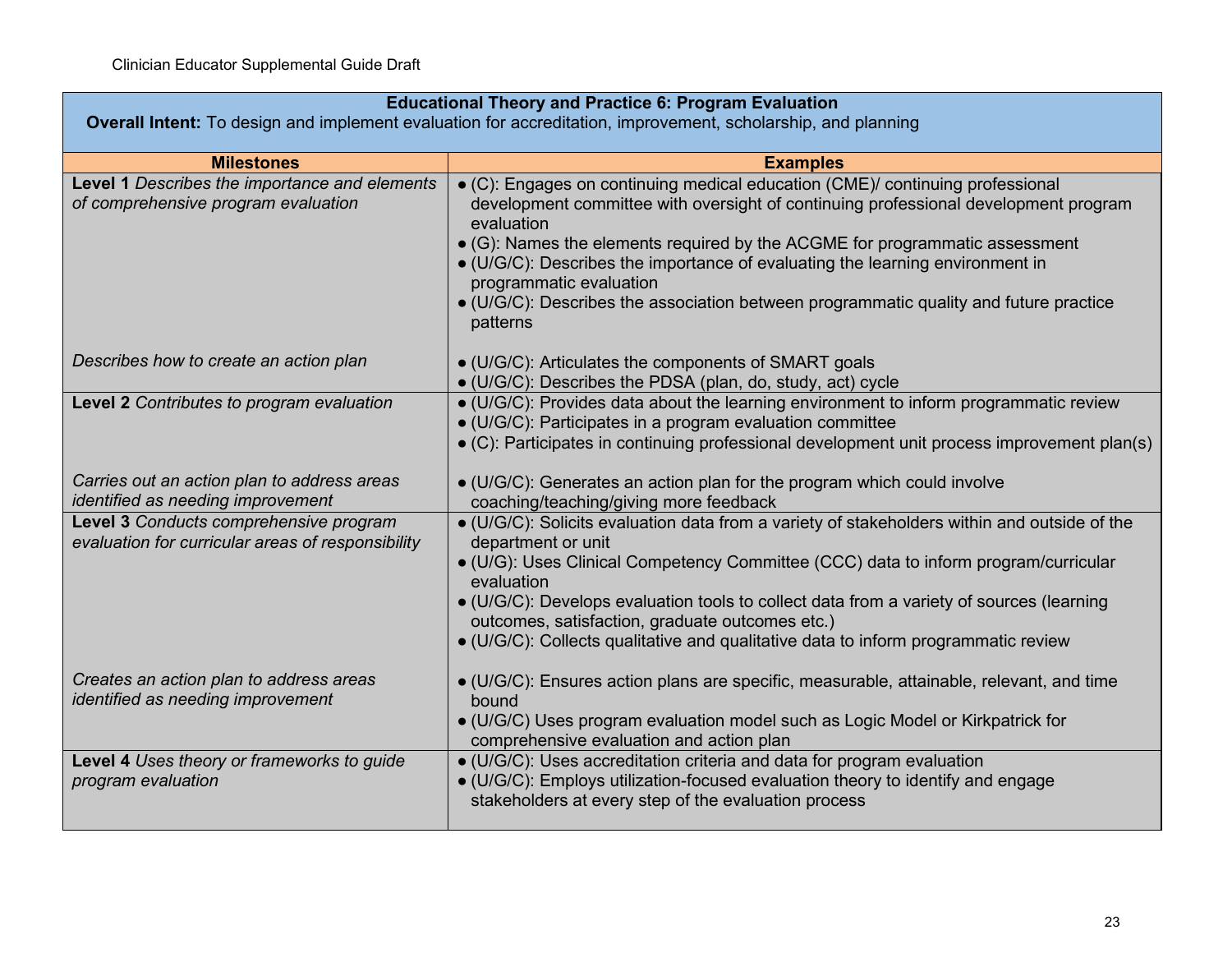Clinician Educator Supplemental Guide Draft

| Uses innovative approaches to address          | • (U/G/C): Uses the Donabedian model to assess the quality of medical care to identify              |
|------------------------------------------------|-----------------------------------------------------------------------------------------------------|
| programmatic areas of improvement              | program gaps                                                                                        |
|                                                | $\bullet$ (U/G/C): Identifies a new program or strategy from conference proceedings or the          |
|                                                | literature to address an area for improvement                                                       |
| Level 5 Develops and implements multi-site     | • (U/G/C): Coordinates program evaluation efforts at multiple sites                                 |
| evaluations or meta-evaluations                | • (U/G/C): Develops a system to engage educators at sites outside of the sponsoring                 |
|                                                | institution in program evaluation                                                                   |
|                                                |                                                                                                     |
| Disseminates interventions intended to support | $\bullet$ (U/G/C): Develops tools to collect feedback from learners about community sites to inform |
| program improvement                            | program evaluation and improvement                                                                  |
|                                                | · (U/G/C): Presents outcomes of innovative program improvement efforts at a local,                  |
|                                                | regional, or national conference                                                                    |
| <b>Assessment Models or Tools</b>              | • ACCME criteria                                                                                    |
|                                                | • Donabedian (2005) Model for Evaluating the Quality of Medical Care                                |
|                                                | • Kellog's Logic Model                                                                              |
|                                                | • Moore or Kirkpatrick's Model                                                                      |
|                                                | • University of California San Francisco's six programmatic principles                              |
| <b>Notes or Resources</b>                      | • ACGME assessment course                                                                           |
|                                                | • AAMC Te4Q faculty development program: https://www.aamc.org/what-we-do/mission-                   |
|                                                | areas/medical-education/teaching-for-quality-certificate-program                                    |
|                                                | • ACGME common program requirements                                                                 |
|                                                | • Learn at ACGME                                                                                    |
|                                                | • https://pubmed.ncbi.nlm.nih.gov/32910003/ Evaluating public and pop health education              |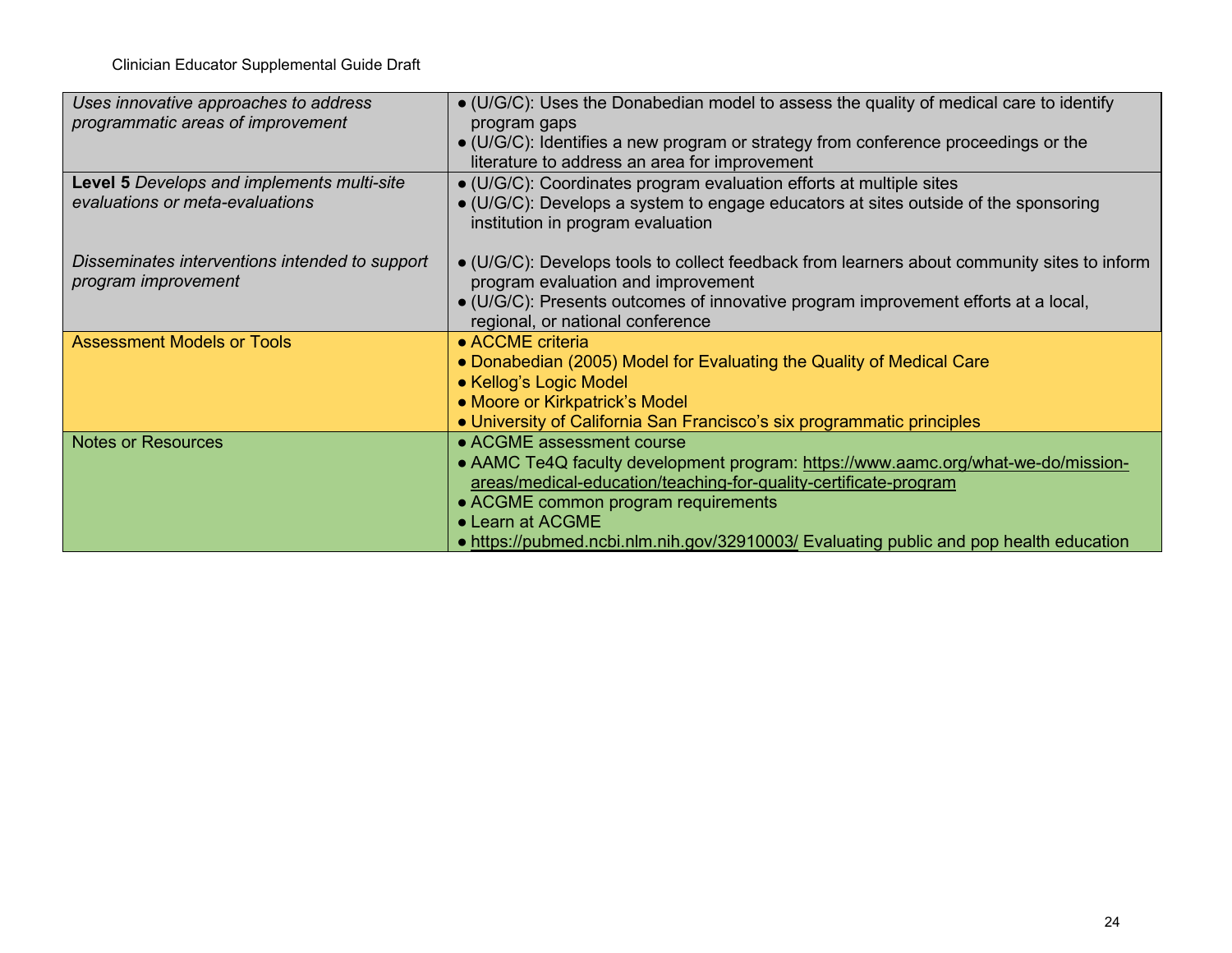## **Educational Theory and Practice 7: Learner Professional Development**

**Overall Intent:** To deliberately facilitate professional development of learners across the career continuum, which encompasses knowledge, skills, attitudes and professional identity

| <b>Milestones</b>                                                                              | <b>Examples</b>                                                                                                                                                                                                                                                   |
|------------------------------------------------------------------------------------------------|-------------------------------------------------------------------------------------------------------------------------------------------------------------------------------------------------------------------------------------------------------------------|
| Level 1 Describes continuous professional<br>development of learners                           | • (U): Describes the professional development changes that occur from pre-clinic to clinical<br>to graduating medical student                                                                                                                                     |
|                                                                                                | • (G): Describes the growth and change in professional identity from general medicine<br>resident to specialty fellow                                                                                                                                             |
|                                                                                                | $\bullet$ (C): Describes the growth of a geriatrician who becomes a clinical expert and educator of<br>fall prevention                                                                                                                                            |
| Describes differences between coaching,<br>sponsoring, advising, and mentoring                 | $\bullet$ (U/G/C): Includes specific definitions of mentoring, advising, sponsoring, and coaching<br>when describing interactions with a learner                                                                                                                  |
| Level 2 Identifies approaches or strategies to<br>promote continuous professional development  | • (U): Connects a Year 2 medical student to resources to learn more about a career in<br>surgery                                                                                                                                                                  |
| of learner                                                                                     | • (G/C): Provides article access to faculty members and programs to aid in career<br>exploration and skill development for someone interested in a clinician-educator career<br>• (U/G/C): Links a mentor-seeking learner to a women-in-science mentoring program |
| Identifies approaches or strategies for different<br>learners to provide coaching, sponsoring, | $\bullet$ (U/G/C): Encourages a learner to include strategies on professional identity formation in<br>the learner's individual learning plan                                                                                                                     |
| advising, and/or mentoring                                                                     | • (U/G/C): Enhances standard teaching/educational activities with longitudinal provision of<br>support of learner professional development                                                                                                                        |
| Level 3 Employs a variety of approaches or<br>strategies to promote continuous professional    | • (U/G/C): Uses the GROW model (Goal, Reality, Options, Will), as an example, for<br>coaching learners in a small group, clinic, or program                                                                                                                       |
| development of learners in a selected setting                                                  | • (G): Individualizes support of professional development to learners based on their<br>intended post-graduation interests (fellowship versus community practice versus<br>academic practice)                                                                     |
| Employs a variety of approaches or strategies<br>for coaching, sponsoring, advising, and/or    | $\bullet$ (C): Sponsors a more junior faculty member for a leadership position<br>• (U/G/C): Engages mentors and follows up with the learner on progress                                                                                                          |
| mentoring                                                                                      | • (U/G/C): Individualizes support of professional development to learners across the career<br>continuum<br>• (U/G/C): Uses appreciative inquiry questions as part of the semi-annual check-in                                                                    |
| Level 4 Implements best practices to promote                                                   | • (U/G/C): Recognizes that learners who are underrepresented in medicine may need                                                                                                                                                                                 |
| continuous professional development of<br>learners in a variety of settings                    | different types of mentorship and sponsorship compared to their peers, and provides it                                                                                                                                                                            |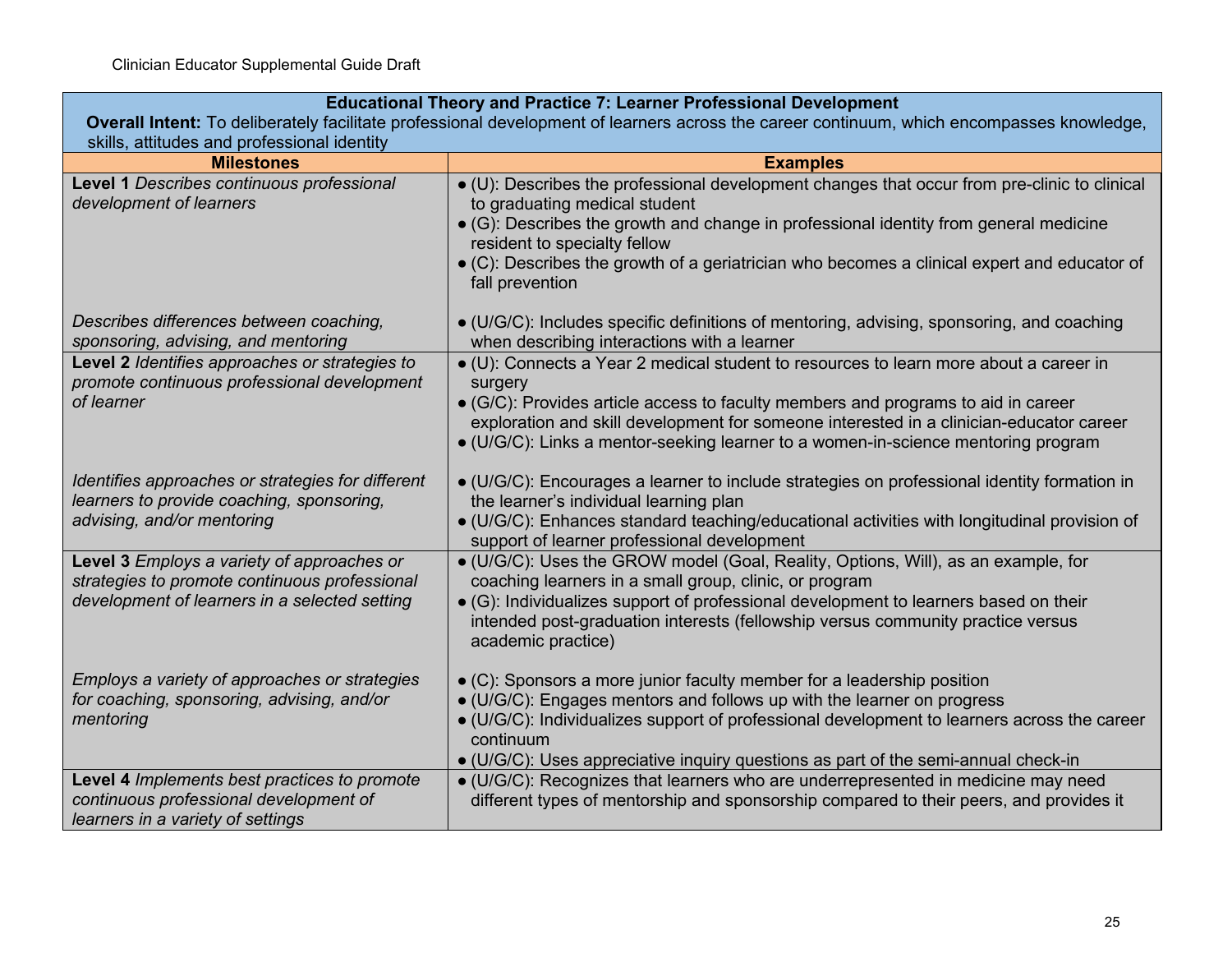| Implements best practices for coaching,<br>sponsoring, advising, and mentoring                                          | • (U/G/C): Designs a program using the GROW coaching model that includes faculty<br>development and measurement of impact                                                                                                                                                                                                                                                                                                                                                                                                                                                                                                                                                                                                                                                                                                                                                                                                                                                                                                                                                                                                                                                                                                                                                                                                                                                                                                                                                                     |
|-------------------------------------------------------------------------------------------------------------------------|-----------------------------------------------------------------------------------------------------------------------------------------------------------------------------------------------------------------------------------------------------------------------------------------------------------------------------------------------------------------------------------------------------------------------------------------------------------------------------------------------------------------------------------------------------------------------------------------------------------------------------------------------------------------------------------------------------------------------------------------------------------------------------------------------------------------------------------------------------------------------------------------------------------------------------------------------------------------------------------------------------------------------------------------------------------------------------------------------------------------------------------------------------------------------------------------------------------------------------------------------------------------------------------------------------------------------------------------------------------------------------------------------------------------------------------------------------------------------------------------------|
| Level 5 Demonstrates expertise (e.g., teaches,<br>researches) in the continuous professional<br>development of learners | • (U/G/C): Teaches, researches, or writes the review article for a specific subject<br>• (U/G/C): Speaks at national conferences about professional development<br>• (U/G/C): Implements a system to improve learner access to guidance to improve<br>professional development'                                                                                                                                                                                                                                                                                                                                                                                                                                                                                                                                                                                                                                                                                                                                                                                                                                                                                                                                                                                                                                                                                                                                                                                                               |
| Demonstrates expertise (e.g., teaches,<br>researches) for coaching, sponsoring, advising,<br>and mentoring              | · (U/G/C): Is recognized as a leader/educator of other advisors, mentors, coaches, and<br>sponsors<br>• (U/G/C): Those coached and mentored are promoted through the academic ranks                                                                                                                                                                                                                                                                                                                                                                                                                                                                                                                                                                                                                                                                                                                                                                                                                                                                                                                                                                                                                                                                                                                                                                                                                                                                                                           |
| <b>Assessment Models or Tools</b>                                                                                       | • Yukawa M, Gansky SA, O'Sullivan P, Teherani A, Feldman MD. A new Mentor Evaluation<br>Tool: Evidence of validity. PLoS One. 2020 Jun 16;15(6):e0234345. doi:<br>10.1371/journal.pone.0234345. PMID: 32544185; PMCID: PMC7297334.                                                                                                                                                                                                                                                                                                                                                                                                                                                                                                                                                                                                                                                                                                                                                                                                                                                                                                                                                                                                                                                                                                                                                                                                                                                            |
| <b>Notes or Resources</b>                                                                                               | • Lovell B. What do we know about coaching in medical education? A literature review. Med<br>Educ. 2018 Apr;52(4):376-390. doi: 10.1111/medu.13482. Epub 2017 Dec 11. PMID:<br>29226349.<br>• Vo, M., Dallaghan, G. B., Borges, N., Gill, A. C., Good, B., Gollehon, N.,  & Balmer, D.<br>(2021). Planning for Happenstance: Helping Students Optimize Unexpected Career<br>Developments. MedEdPORTAL, 17, 11087.<br>• Fernandez, Cristina R., et al. "Introducing trainees to academic medicine career roles and<br>responsibilities." MedEdPORTAL 13 (2017).<br>• Whitmore, John. Coaching: come risvegliare il potenziale umano nella vita professionale e<br>personale. Unicomunicazione. it, 2018.<br>• Coaching in Medical Education: A faculty handbook: https://www.ama-<br>assn.org/system/files/2019-09/coaching-medical-education-faculty-handbook.pdf<br>• AMA has another coaching across the continuum book coming out shortly<br>• Add Beyond Advising and Mentoring: Competencies for Coaching in Medical Education<br>from med teacher author: Margaret Wolff et al. should be out soon<br>• Schein, Edgar H., and Peter A. Schein. Humble inquiry: The gentle art of asking instead<br>of telling. Berrett-Koehler Publishers, 2021.<br>• That is Holden - https://pubmed.ncbi.nlm.nih.gov/23104548/<br>• Manuel SP, Poorsattar SP. Mentoring up: twelve tips or successsfully employing a<br>mentee-driven approach to mentoring relationships. Med Teach 2021;43:384-387. |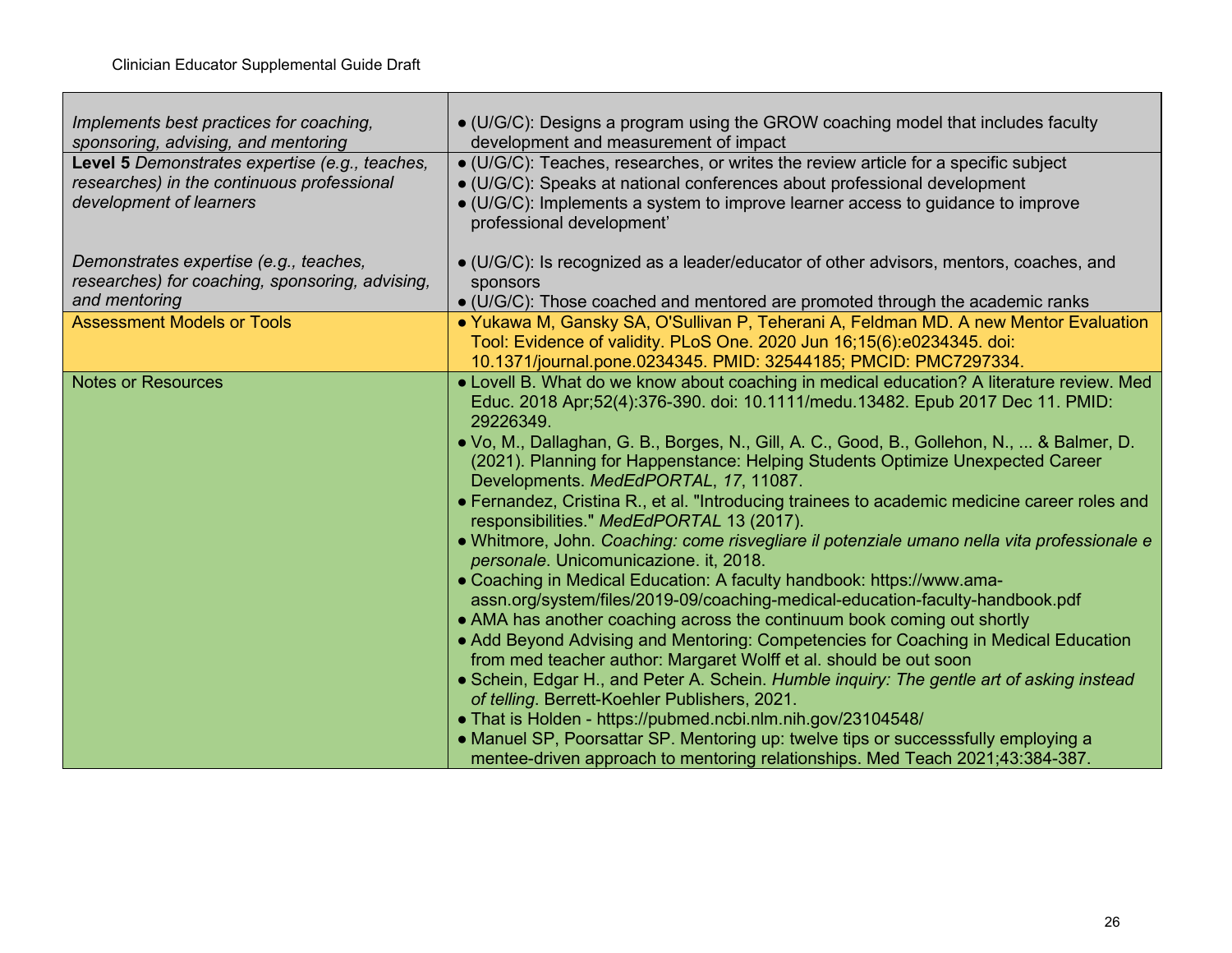| <b>Educational Theory and Practice 8: Science of Learning</b>                                                                            |                                                                                                                                                                                                                                                                                                                                                                                                                                                                                                                                                                                                                                                                                                                       |  |
|------------------------------------------------------------------------------------------------------------------------------------------|-----------------------------------------------------------------------------------------------------------------------------------------------------------------------------------------------------------------------------------------------------------------------------------------------------------------------------------------------------------------------------------------------------------------------------------------------------------------------------------------------------------------------------------------------------------------------------------------------------------------------------------------------------------------------------------------------------------------------|--|
| Overall Intent: To demonstrate how clinician educators use the knowledge base of adult learning and development, health professions      |                                                                                                                                                                                                                                                                                                                                                                                                                                                                                                                                                                                                                                                                                                                       |  |
|                                                                                                                                          | education and its associated disciplines for their roles as educators                                                                                                                                                                                                                                                                                                                                                                                                                                                                                                                                                                                                                                                 |  |
| <b>Milestones</b>                                                                                                                        | <b>Examples</b>                                                                                                                                                                                                                                                                                                                                                                                                                                                                                                                                                                                                                                                                                                       |  |
| Level 1 Describes science of learning theories                                                                                           | • (U/G/C): Discusses neuroscience of cognition                                                                                                                                                                                                                                                                                                                                                                                                                                                                                                                                                                                                                                                                        |  |
| that promote comprehension, engagement,                                                                                                  | · (U/G/C): Describes the zone of proximal development                                                                                                                                                                                                                                                                                                                                                                                                                                                                                                                                                                                                                                                                 |  |
| retention, recall and reflection in learners                                                                                             | • (U/G/C): Explains single and double loop learning                                                                                                                                                                                                                                                                                                                                                                                                                                                                                                                                                                                                                                                                   |  |
| Level 2 Incorporates techniques described in<br>the science of learning to medical education                                             | · (U): As a UME course director, incorporates periodic knowledge checks to enhance recall<br>of facts based on the spacing effect                                                                                                                                                                                                                                                                                                                                                                                                                                                                                                                                                                                     |  |
|                                                                                                                                          | • (G): As a fellowship research director, designs and implements a career development<br>workshop                                                                                                                                                                                                                                                                                                                                                                                                                                                                                                                                                                                                                     |  |
|                                                                                                                                          | · (U/G/C): Aids in identifying development and career goals, and incorporates both self and<br>group reflection as part of the design                                                                                                                                                                                                                                                                                                                                                                                                                                                                                                                                                                                 |  |
| Level 3 Continuously incorporates new<br>knowledge and skills regarding the science of<br>learning to improve medical education practice | $\bullet$ (G): Encourages a senior endoscopy director in charge of endoscopy training for a<br>gastroenterology fellowship attends a national workshop on endoscopy about the Dreyfus<br>model of development and cognitive load theory; the director changes the teaching<br>program to include simulation, sequencing of endoscopic cases based on complexity, and<br>a faculty development to decrease extrinsic cognitive load<br>$\bullet$ (C): Encourages a CME course lecturer to incorporate a more active learning strategy; the<br>lecturer converts part of the slide materials to include audience-response polling and adds<br>two schema to help with organizing a differential diagnosis for back pain |  |
| Level 4 Deliberately and regularly utilizes<br>techniques of theory of learning and varies<br>application depending on situation         | $\bullet$ (U/G/C): Converts a large-group didactic lecture to a flipped classroom approach to<br>maximize opportunities for active learning<br>$\bullet$ (C): After a presentation on how to minimize patient readmission rates for heart failure,<br>supports an individual practioner's clinical data on readmission rates for heart failure to<br>support workplace learning                                                                                                                                                                                                                                                                                                                                       |  |
| Level 5 Contributes to new knowledge in the<br>theory or science of learning                                                             | · (U/G/C): Participates in a study to explore the application of critical reflection theory and<br>transformative learning on identity and career development for underrepresented in<br>medicine (URiM) pre-medical and medical students<br>$\bullet$ (U/G/C): Conducts a mix methods study applying sociocultural learning theories to<br>explore interprofessional team dynamics during a robotic surgery                                                                                                                                                                                                                                                                                                          |  |
| <b>Assessment Models or Tools</b>                                                                                                        | • Describing theoretical or conceptual framework in talks or papers where educational<br>projects are described<br>• Incorporating educational theory or learning science into peer review requests of<br>educational papers or products (such as in a MedEdPortal submission review)<br>• Review of educational portfolio entry which connects design to theory                                                                                                                                                                                                                                                                                                                                                      |  |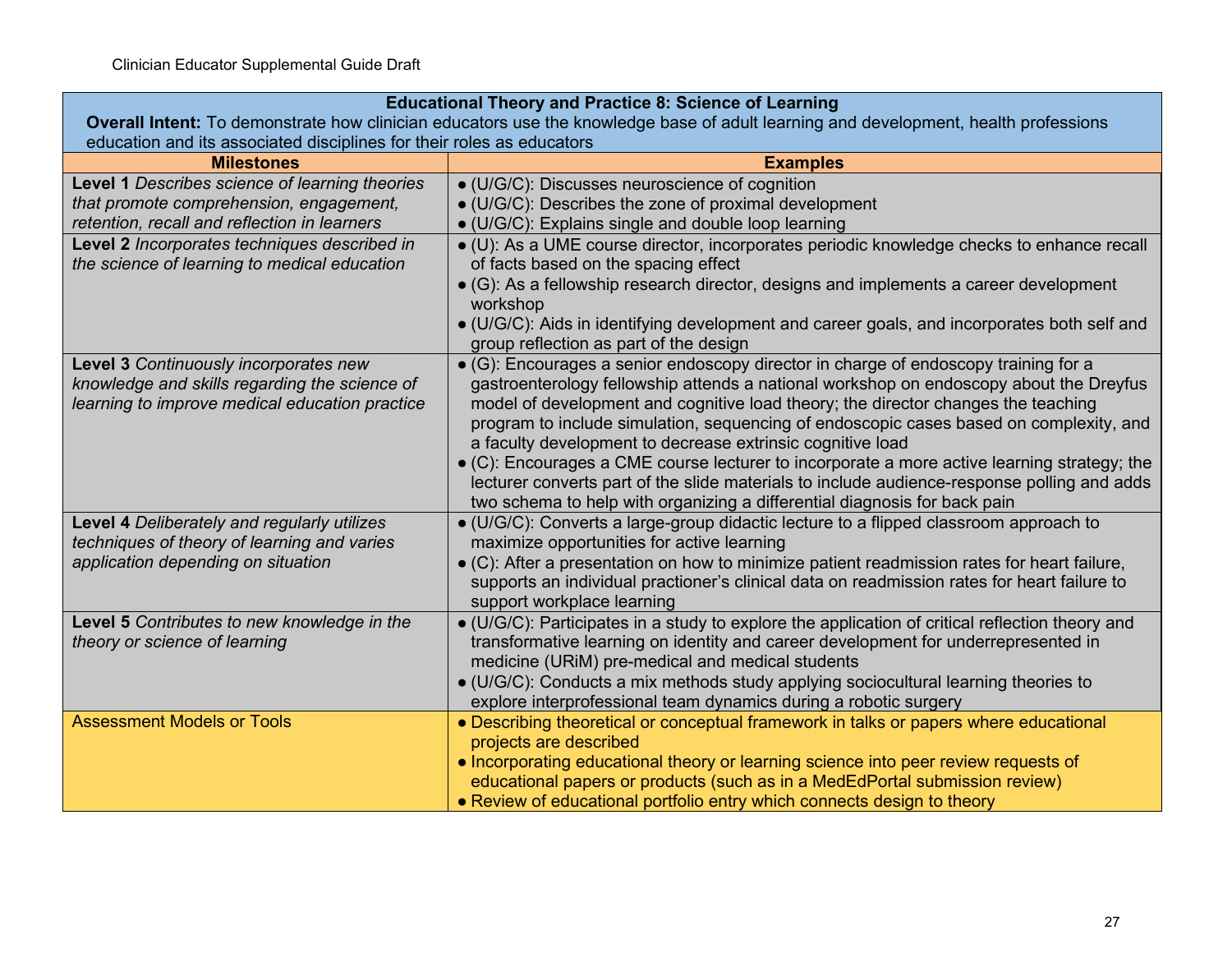| <b>Notes or Resources</b> | . Wilson, A. L., & Hayes, E. (Eds.). (2009). Handbook of adult and continuing education.<br>John Wiley & Sons.                                                                                                                                 |
|---------------------------|------------------------------------------------------------------------------------------------------------------------------------------------------------------------------------------------------------------------------------------------|
|                           | • Ng SL et al. The divergence and convergence of critical reflection and critical reflexivity:<br>implications for health professions education. Acad Med 2019;94:1122-1128.                                                                   |
|                           | • Ng SL et al. "There shouldn't be anything wrong with not knowing": epistemologies in<br>simulation. Med Educ 2019;53:1049-1059.                                                                                                              |
|                           | • Baker LR et al. Re-envisioning paradigms of education: towards awareness, alignment,<br>and pluralism. Adv Health Sci Educ 2021; pub ahead of print.                                                                                         |
|                           | • Best Evidence Medical and Health Professional Education.<br>https://www.bemecollaboration.org/BEME+Guides/                                                                                                                                   |
|                           | • ACCME. Education design resources. https://accme.org/resources/educational-design-<br><b>resources</b>                                                                                                                                       |
|                           | • Bransford JD, Brown AL, Cocking RR (Eds) (2000). How People Learn - Brain, Mind,<br>Experience, and school, National Academy Press                                                                                                           |
|                           | • Formal Masters in Education/Medical Education/Health Professions Education Programs<br>• AAMC Medical Education Certificate Course ()https://www.aamc.org/what-we-do/mission-<br>areas/medical-education/meded-research-certificate-program) |
|                           | • Stanford Teaching Seminar<br>• Journals: JGME, Academic Medicine, AMEE BEME Guides                                                                                                                                                           |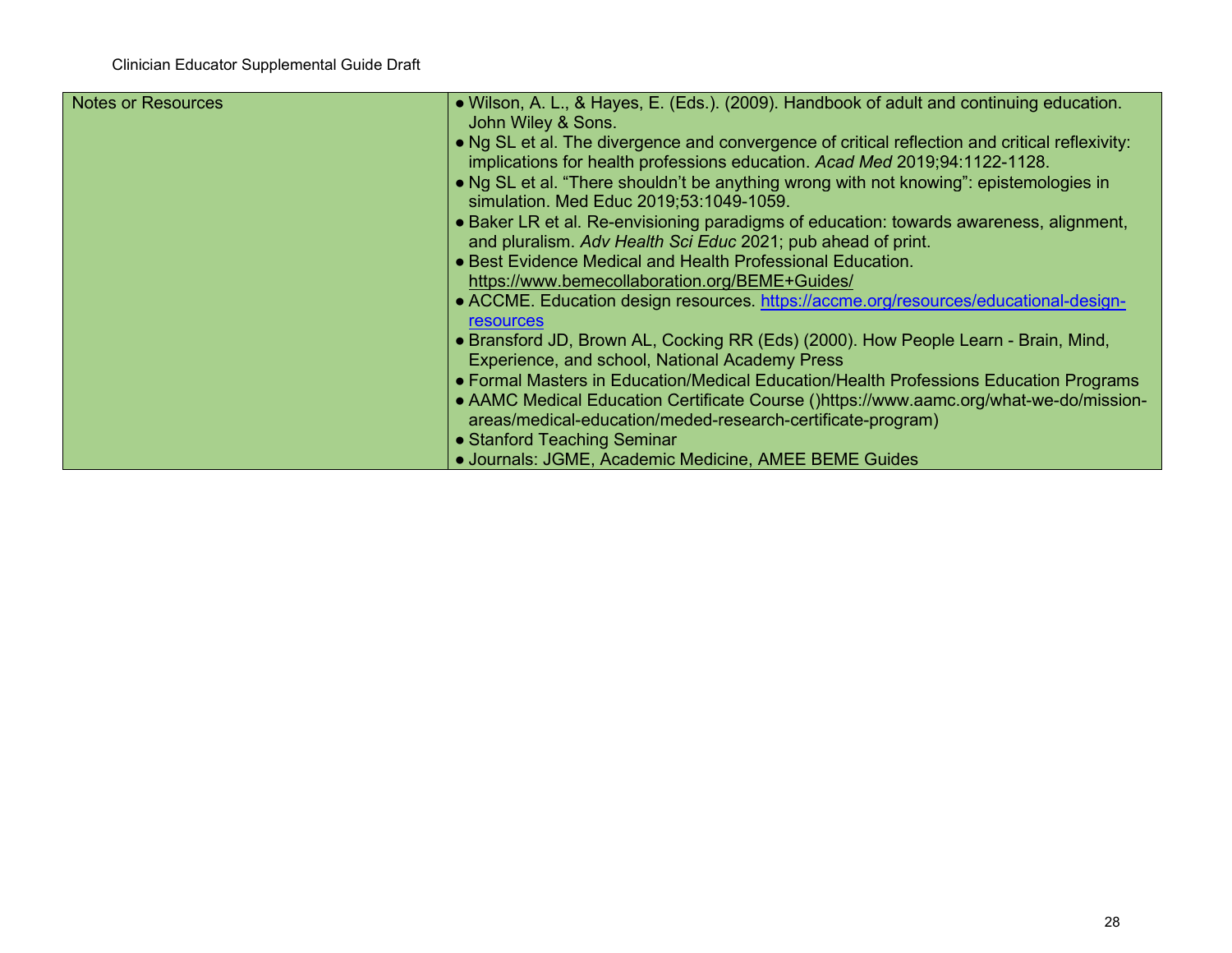| <b>Educational Theory and Practice 9: Scholarship</b> |  |
|-------------------------------------------------------|--|
|-------------------------------------------------------|--|

**Overall Intent:** To encourage clinician educators to base their teaching in scholarship (theory and evidence) and contribute to the literature

| <b>Milestones</b>                                                                                                                                                          | <b>Examples</b>                                                                                                                                                                                                          |
|----------------------------------------------------------------------------------------------------------------------------------------------------------------------------|--------------------------------------------------------------------------------------------------------------------------------------------------------------------------------------------------------------------------|
| Level 1 Describes definition of scholarship and<br>basics of scholarly approach for teaching,                                                                              | · (U/G/C): Describes how they keep up with the medical literature and subscribes to<br>electronic tables of contents of journals                                                                                         |
| fostering intellectual curiosity, and learning<br>preferences                                                                                                              | • (U/G/C): Identifies Glassick's criteria for scholarship and Boyer's definition of scholarship                                                                                                                          |
| Identifies forums for dissemination of<br>educational approach, curricula, and/or<br>research                                                                              | $\bullet$ (U/G/C): Names medical education journals, online forums, and courses that enhance<br>personal educational practices                                                                                           |
| Level 2 Recognizes multiple theories and<br>strategies for teaching and promoting<br>intellectual curiosity for different learning<br>preferences                          | • (U/G/C): Names the steps of the "learning ladder," identifies where any given learner is on<br>the ladder, and can name ways in which teaching could be tailored for those learners                                    |
| Assists with dissemination of educational<br>approach, curricula, and/or research which<br>contributes to medical educational knowledge                                    | • (U/G/C): Participates in development of curricular modules for local courses<br>• (U/G/C): Participates in a medical education research project to learn fundamental<br>qualitative, quantitative, or synthetic skills |
| Level 3 Routinely incorporates a variety of<br>approaches derived from literature and other                                                                                | • (U/G/C): Attends national medical education conferences to hear and incorporate trends<br>in teaching                                                                                                                  |
| high-quality sources to improve teaching<br>practices and promote intellectual curiosity                                                                                   | • (U/G/C): Reads texts and treatises in educational theory to increase effectiveness of<br>teaching                                                                                                                      |
| Independently contributes to medical education<br>scholarship or evidence through design of<br>educational approach, curricula, and/or<br>development of research findings | $\bullet$ (U/G/C): Takes the lead in writing a section of a medical education scholarly article or<br>chapter                                                                                                            |
| Level 4 Role models a scholarly approach to<br>teaching, fostering intellectual curiosity of                                                                               | • (U/G/C): When updating teaching scripts, consults recent primary literature to enhance<br>the clarity and impact of their teaching                                                                                     |
| learners, and incorporation of best practice                                                                                                                               | • (U/G/C): Asks learners to incorporate primary literature in their notes and oral<br>presentations and evaluates the quality of the included data                                                                       |
| Expands medical education scholarship or<br>evidence through regular dissemination of                                                                                      | $\bullet$ (U/G/C): Presents a medical education study at a regional or national medical education<br>conference                                                                                                          |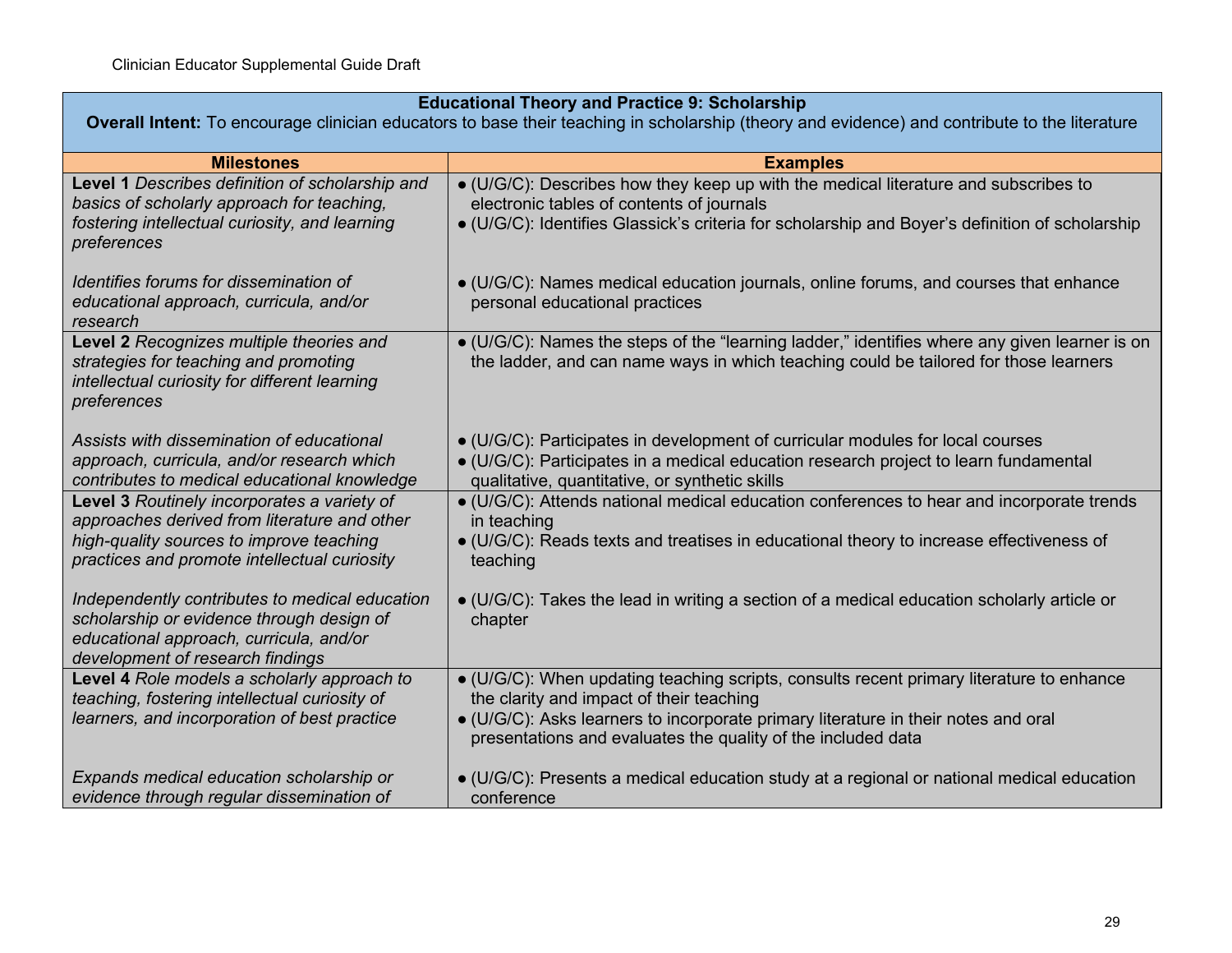| educational approach, curricula, and/or<br>research findings                                                                            |                                                                                                                                                                                                                                                                                                                                                                                                                                                                                                                                                                                                                                                                                                                                                                     |
|-----------------------------------------------------------------------------------------------------------------------------------------|---------------------------------------------------------------------------------------------------------------------------------------------------------------------------------------------------------------------------------------------------------------------------------------------------------------------------------------------------------------------------------------------------------------------------------------------------------------------------------------------------------------------------------------------------------------------------------------------------------------------------------------------------------------------------------------------------------------------------------------------------------------------|
| Level 5 Demonstrates expertise in the use of a<br>scholarly approach to education                                                       | $\bullet$ (U/G/C): Acts as senior author to mentor advanced learners to develop their independent<br>expertise as a medical education investigator                                                                                                                                                                                                                                                                                                                                                                                                                                                                                                                                                                                                                  |
| Demonstrates expertise in the field of<br>scholarship and provides guidance,<br>consultation, and mentoring across medical<br>education | $\bullet$ (U/G/C): Mentors a more junior faculty member in writing a book chapter using education<br>theory and practice                                                                                                                                                                                                                                                                                                                                                                                                                                                                                                                                                                                                                                            |
| <b>Assessment Models or Tools</b>                                                                                                       | • Academic productivity<br>• Educator philosophy<br>• Educational portfolio<br>• Multisource feedback                                                                                                                                                                                                                                                                                                                                                                                                                                                                                                                                                                                                                                                               |
|                                                                                                                                         | • Scholarly presentations                                                                                                                                                                                                                                                                                                                                                                                                                                                                                                                                                                                                                                                                                                                                           |
| <b>Notes or Resources</b>                                                                                                               | • Boyer, E. Scholarship Reconsidered: Priorities for the Professoriate. Princeton, NJ: The<br>Carnegie Foundation for the Advancement of Teaching: 1990.<br>. Note: Focus on Boyer's expanded definition of scholarship.<br>• Glassick, E. Boyer's expanded definitions of scholarships standards for assessing<br>scholarship, and the elusiveness of the scholarship of teaching. Academic Medicine<br>2000;75(9)877-880. https://www.augusta.edu/mcg/academic-<br>affairs/eii/documents/glassick-criteria.pdf<br>Note: Focus on Glassick's criteria for scholarship.<br>• AAMC. Medical Education Research Certificate (MERC) Program.<br>https://www.aamc.org/what-we-do/mission-areas/medical-education/meded-research-<br>certificate-program. Accessed 2022. |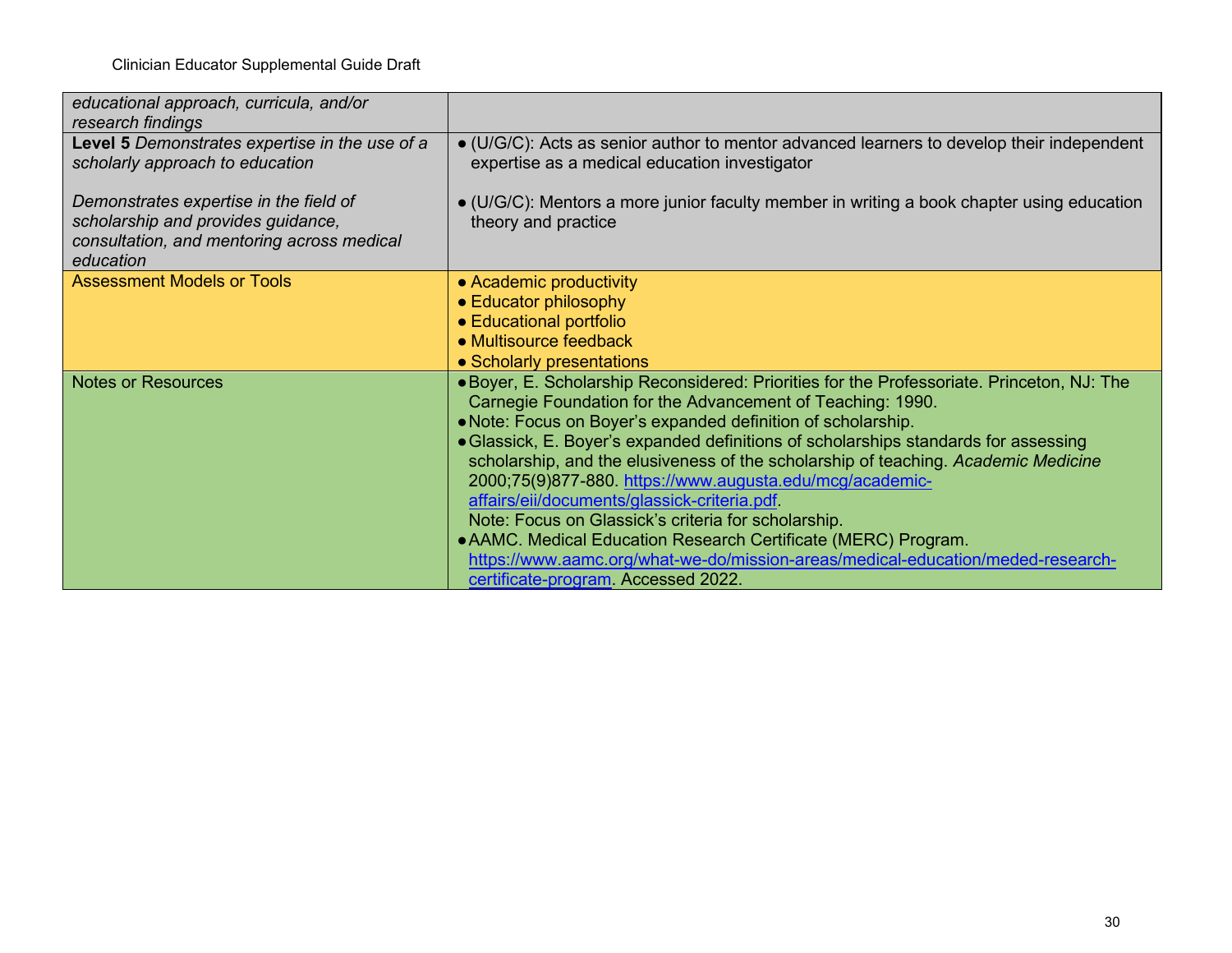### **Well-Being: Well-Being of Self, Learner, and Colleagues**

**Overall Intent:** To acknowledge and provide support and resources in the arduous process of becoming and being health care professionals

| <b>Milestones</b>                                                                                                                                                                             | <b>Examples</b>                                                                                                                                                                                                                                                                                                        |
|-----------------------------------------------------------------------------------------------------------------------------------------------------------------------------------------------|------------------------------------------------------------------------------------------------------------------------------------------------------------------------------------------------------------------------------------------------------------------------------------------------------------------------|
| Level 1 Describes the relationship between<br>well-being, burnout, learning, and patient safety                                                                                               | • (U/G/C): Understands the relationship between well-being, burnout, and learning<br>• (U/G/C): Understands professional identity and the reward for growing and becoming<br>clinically stronger (with connection to purpose)<br>• (U/G/C): Understands that the learning environment is also a well-being environment |
| Describes signs of physical, emotional and/or<br>professional distress                                                                                                                        | $\bullet$ (U/G/C): Defines psychological safety and how that is related to patient safety                                                                                                                                                                                                                              |
| Level 2 Shares approaches to support well-<br>being                                                                                                                                           | • (U/G/C): In a peer discussion, shares own approaches to managing clinical and teaching<br>demands, using department or institutional resources<br>$\bullet$ (U/G/C): Incorporates ample breaks for networking, nourishment, and recharging during a<br>three-day board review course                                 |
| Recognizes a learner in apparent distress                                                                                                                                                     | $\bullet$ (U/G/C): Identifies the signs of those considering suicide<br>• (U/G/C): Identifies signs/signals of burnout in a colleague or peer                                                                                                                                                                          |
| Level 3 Employs approaches in various<br>situations to support and foster well-being and<br>reduce burnout                                                                                    | $\bullet$ (U/G/C): Intervenes in a crisis<br>• (U/G/C): Gets the learner to the right person for help<br>$\bullet$ (U/G/C): Identifies the individual and guides them to specific resources for somebody                                                                                                               |
| Intervenes and identifies resources for a specific<br>situation                                                                                                                               | $\bullet$ (U/G/C): Identifies a faculty member, chief resident, or chair who can list school and<br>hospital resources for well-being and to address burnout<br>• (U/G/C): Questions a colleague who may be in need of help managing well-being (Q/P/R)                                                                |
| Level 4 Employs system-based approaches<br>towards fostering well-being and reducing<br>burnout and consistently provides support and<br>resources to foster well-being and reduce<br>burnout | • (G): Uses internal and ACGME survey data on well-being to advocate for well-being and<br>stress reduction resources when meeting with the dean and hospital president                                                                                                                                                |
| Guides someone in distress and provides on-<br>going support                                                                                                                                  | $\bullet$ (U/G/C): Recognizes a distressed learner, intervenes to facilitate health care referrals,<br>employee assistance programs (EAPs), and follows up to ensure that the learning<br>environment can continue to support the learner                                                                              |
| Level 5 Uses experiences with learners to guide<br>assessing, reimagining, and creating new                                                                                                   | · (U/G/C): Engages in scholarship or research on well-being                                                                                                                                                                                                                                                            |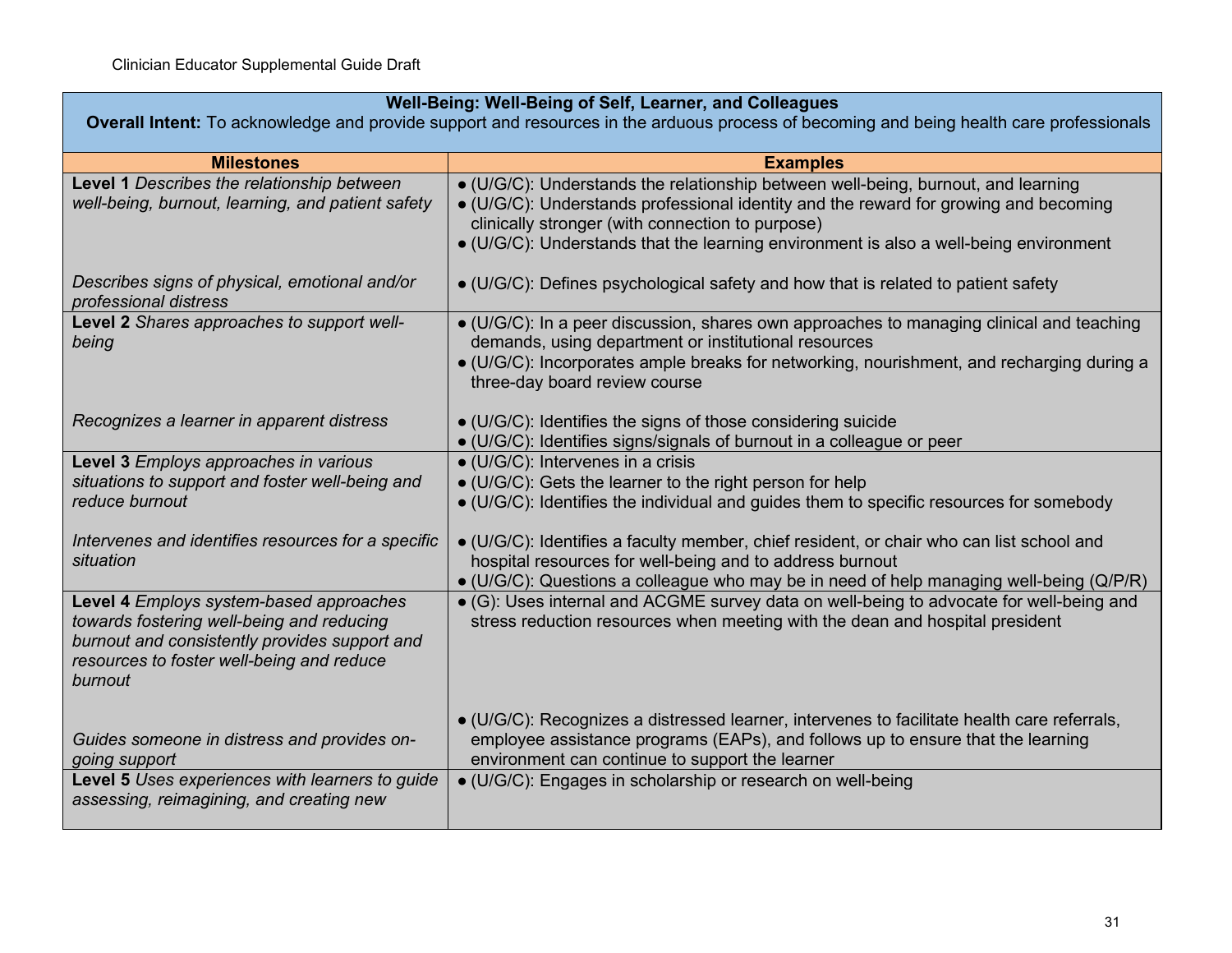| interventions and structures to support well-<br>being such that burnout occurs less frequently |                                                                                                                                                                                                                                          |
|-------------------------------------------------------------------------------------------------|------------------------------------------------------------------------------------------------------------------------------------------------------------------------------------------------------------------------------------------|
|                                                                                                 |                                                                                                                                                                                                                                          |
| Guides others in recognizing learners in distress                                               | • (U/G/C): Goes to institutional leadership to ask for environmental or physical changes to                                                                                                                                              |
| and educates in available resources                                                             | enhance the well-being of learners (i.e., higher-level advocacy)                                                                                                                                                                         |
| <b>Assessment Models or Tools</b>                                                               | • Well-being Index                                                                                                                                                                                                                       |
| <b>Notes or Resources</b>                                                                       | • NAM Action Collaborative on Clinician Wellbeing Knowledge Hub                                                                                                                                                                          |
|                                                                                                 | https://nam.edu/initiatives/clinician-resilience-and-well-being/                                                                                                                                                                         |
|                                                                                                 | • Well-Being in Academic Medicine AAMC https://www.aamc.org/news-                                                                                                                                                                        |
|                                                                                                 | insights/wellbeing/faculty                                                                                                                                                                                                               |
|                                                                                                 | . NAM Action Collaborative on Clinician Wellbeing Conceptual Framework:                                                                                                                                                                  |
|                                                                                                 | https://nam.edu/journey-construct-encompassing-conceptual-model-factors-affecting-<br>clinician-well-resilience/                                                                                                                         |
|                                                                                                 | • Linton M, Dieppe P, Medina-Lara A Review of 99 self-report measures for assessing well-<br>being in adults: exploring dimensions of well-being and developments over time BMJ<br>Open 2016;6:e010641. doi: 10.1136/bmjopen-2015-010641 |
|                                                                                                 | • Shanfelt T, Goh J, Sinsky C. The business case for investigating in physician well-being.<br>JAMA Intern Med. 2017;177(12):1826-1832. doi:10.1001/jamainternmed.2017.4340                                                              |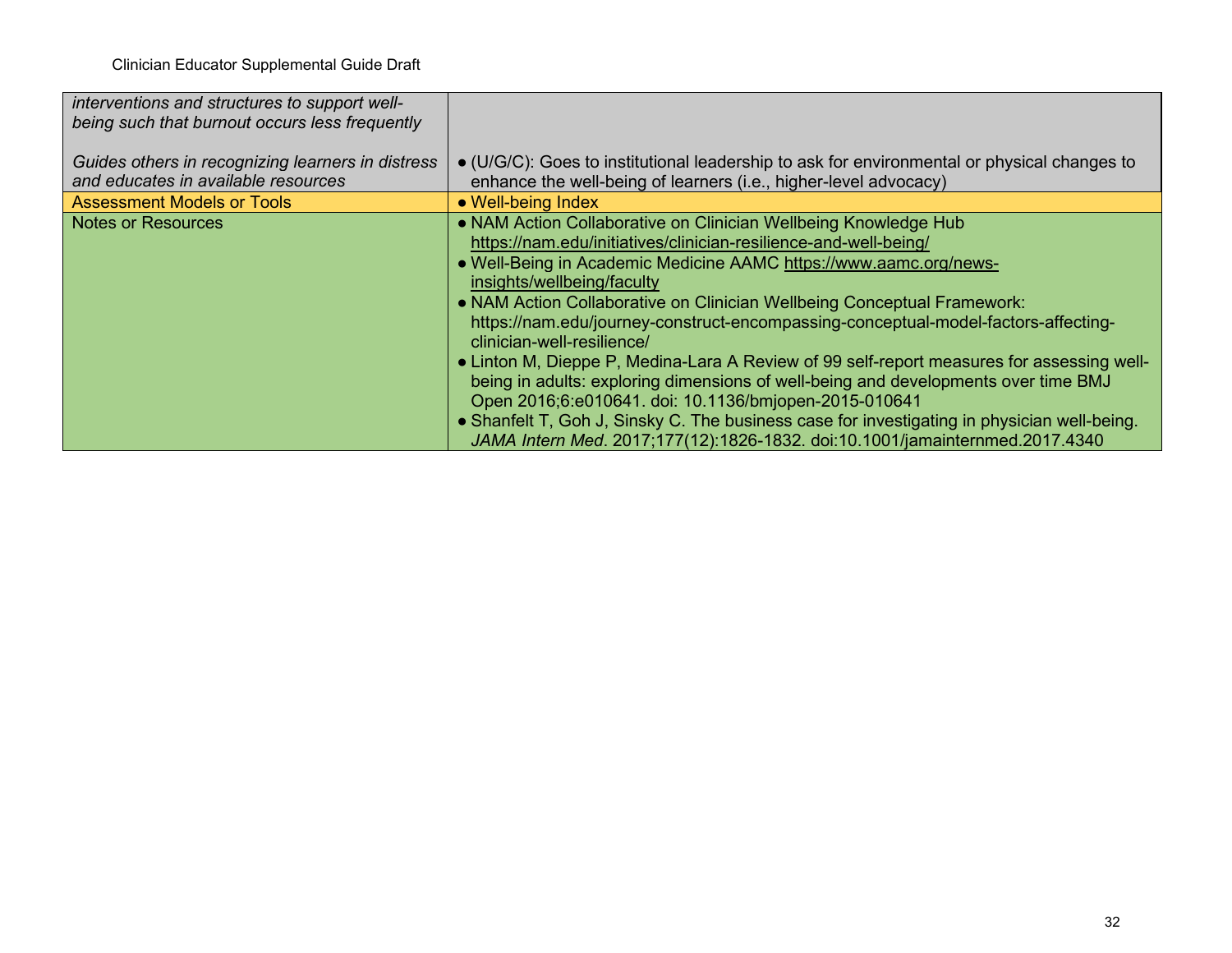| Diversity, Equity, and Inclusion (DEI)                                                                                                 |                                                                                                                                                                     |
|----------------------------------------------------------------------------------------------------------------------------------------|---------------------------------------------------------------------------------------------------------------------------------------------------------------------|
| Overall Intent: To acknowledge and address the numerous factors in diversity, equity, and inclusion that affect learners, the learning |                                                                                                                                                                     |
| environment, and patient care                                                                                                          |                                                                                                                                                                     |
| <b>Milestones</b>                                                                                                                      | <b>Examples</b>                                                                                                                                                     |
| Level 1 Defines diversity, equity, inclusion,                                                                                          | · (U/G/C): Provides examples of commitment to self-reflection and growth in DEI                                                                                     |
| racism, and oppression (structural, institutional,                                                                                     | $\bullet$ (U/G/C): Completes unconscious bias training and other professional development to                                                                        |
| interpersonal, and internalized) and their impact                                                                                      | raise self-awareness, knowledge, and skills in DEI                                                                                                                  |
| on the learning environment                                                                                                            | $\bullet$ (U/G/C): Demonstrates awareness that there are systemic disadvantages and racism                                                                          |
|                                                                                                                                        | within the healthcare system and within educational programs                                                                                                        |
| Level 2 Identifies inequities and applies                                                                                              | • (U/G/C): Serves as an ally when witnessing a microaggression                                                                                                      |
| strategies to mitigate racism and oppression                                                                                           | • (U/G/C): Creates a welcoming and inclusive environment and actively engages all                                                                                   |
| and develop a diverse, inclusive, and equitable                                                                                        | learners regardless of race, ethnicity, gender, sexual orientation, and or ability.                                                                                 |
| learning environment                                                                                                                   | $\bullet$ (U/G/C): Gives examples of systemic racism and a strategy used to address it within the                                                                   |
|                                                                                                                                        | local environment                                                                                                                                                   |
|                                                                                                                                        | • (U/G/C): Applies abystander/upstander skill set when necessary                                                                                                    |
| Level 3 AApplies best practices in diversity,                                                                                          | • (U/G/C): Advocates for allyship and DEI values in all venues including large groups,                                                                              |
| equity inclusion, and anti-oppression in one's                                                                                         | committees, and department meetings                                                                                                                                 |
| own learning environment                                                                                                               | • (U/G/C): Utilizes inclusive language to address learners, colleagues, and patients                                                                                |
| Level 4 Role models and advocates for best                                                                                             | • (U/G/C): Uses an inclusive range of images and case studies when teaching                                                                                         |
| practices in diversity, equity, and inclusion, and                                                                                     | • (U/G/C): Institutes a DEI program within an educational curriculum that is based on<br>assessment of needs                                                        |
| works to systemically address inequities in the                                                                                        | • (U/G/C): Provides examples of leading others-informally or formally-to advance DEI                                                                                |
| learning environment                                                                                                                   | initiatives                                                                                                                                                         |
|                                                                                                                                        | • (U/G/C): Uses the local Community Health Needs Assessment (CHNA) to tailor                                                                                        |
|                                                                                                                                        | educational experiences                                                                                                                                             |
|                                                                                                                                        | • (U/G/C): Collects race, language, and other community-level data to identify local<br>disparities in care and incorporate it into teaching and learning practices |
|                                                                                                                                        | • (U/G/C): Implements strategies to recruit, retain and support diversity in all forms among                                                                        |
|                                                                                                                                        | leaders, faculty and learners                                                                                                                                       |
| Level 5 Designs learning experiences that                                                                                              | • (U/G/C): Conducts ongoing DEI needs assessments for the learning environments                                                                                     |
| engage and support persons from diverse                                                                                                | • (U/G/C): Develops or replicates DEI initiatives in multiple venues                                                                                                |
| backgrounds, orientations, abilities,                                                                                                  | • (U/G/C): Measures the impact of DEI programs                                                                                                                      |
| experiences, and perspectives                                                                                                          | • (U/G/C): Recognized as an expert in DEI best practices or programs                                                                                                |
| (Not limited to the learners within their program)                                                                                     |                                                                                                                                                                     |
| <b>Assessment Models or Tools</b>                                                                                                      | • Diversity, Inclusion, Culture, and Equity (DICE): https://store.aamc.org/diversity-inclusion-                                                                     |
|                                                                                                                                        | culture-and-equity-dice.html                                                                                                                                        |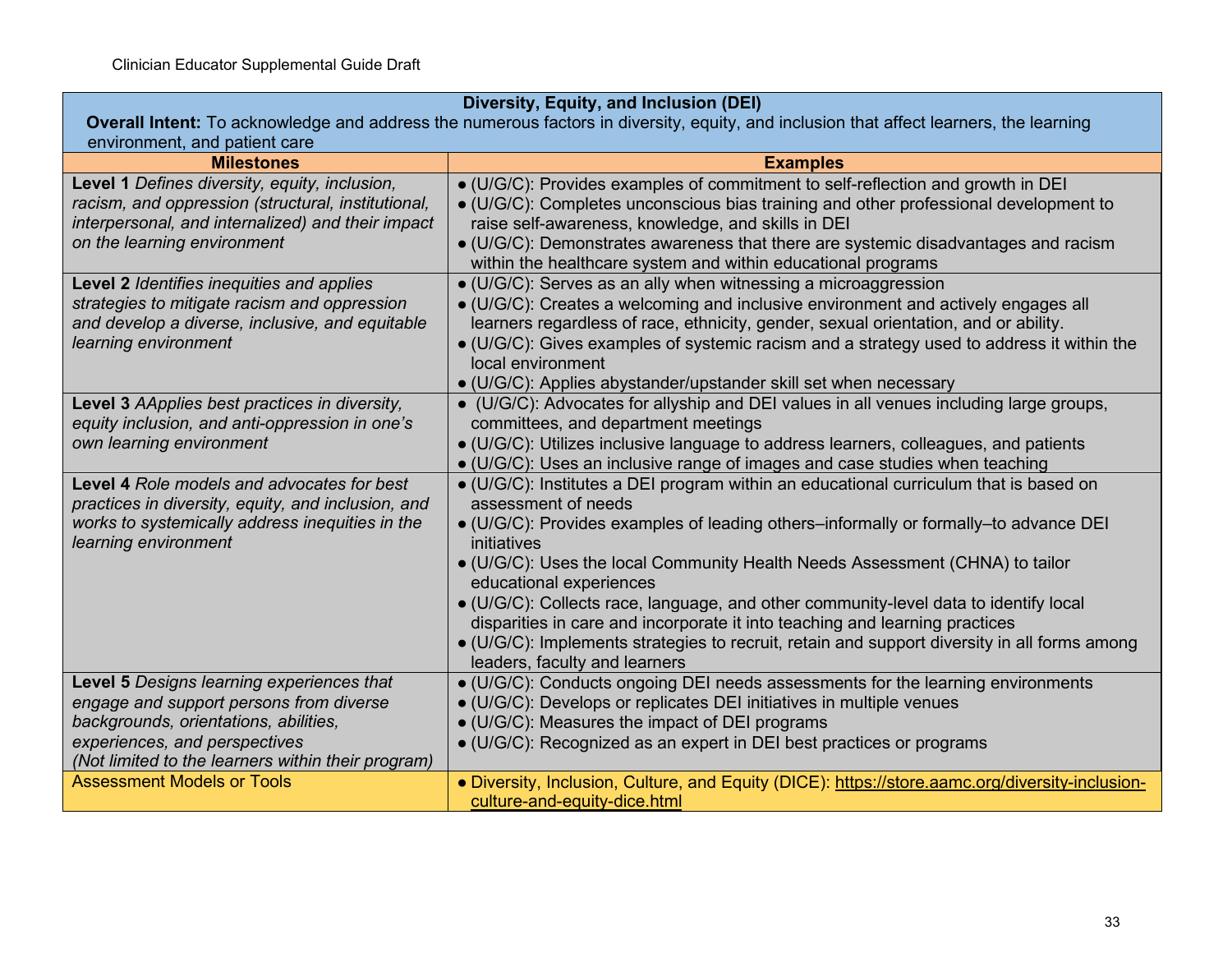|                           | • Foundational Principles of Inclusion Excellence (FPIE):<br>https://store.aamc.org/foundational-principles-of-inclusion-excellence-fpie-toolkit.html<br>. Project Implicit (self-assessment) https://implicit.harvard.edu/implicit/takeatest.html                                                                                                                                                                                                                                                                                                                  |
|---------------------------|---------------------------------------------------------------------------------------------------------------------------------------------------------------------------------------------------------------------------------------------------------------------------------------------------------------------------------------------------------------------------------------------------------------------------------------------------------------------------------------------------------------------------------------------------------------------|
| <b>Notes or Resources</b> | • AAMC Cross Continuum Competencies in DEI (forthcoming summer 2021):<br>Competencies Across the Learning Continuum Series   AAMC<br>• MedEdPORTAL collection of anti-racism resources: https://www.mededportal.org/anti-<br>racism<br>• Diversity, Inclusion, Equity, Culture Inventory (institutional or program assessment):<br>https://store.aamc.org/diversity-inclusion-culture-and-equity-dice.html<br>• ACGME Equity Matters - educational resources and community<br>https://www.acgme.org/what-we-do/diversity-equity-and-inclusion/ACGME-Equity-Matters/ |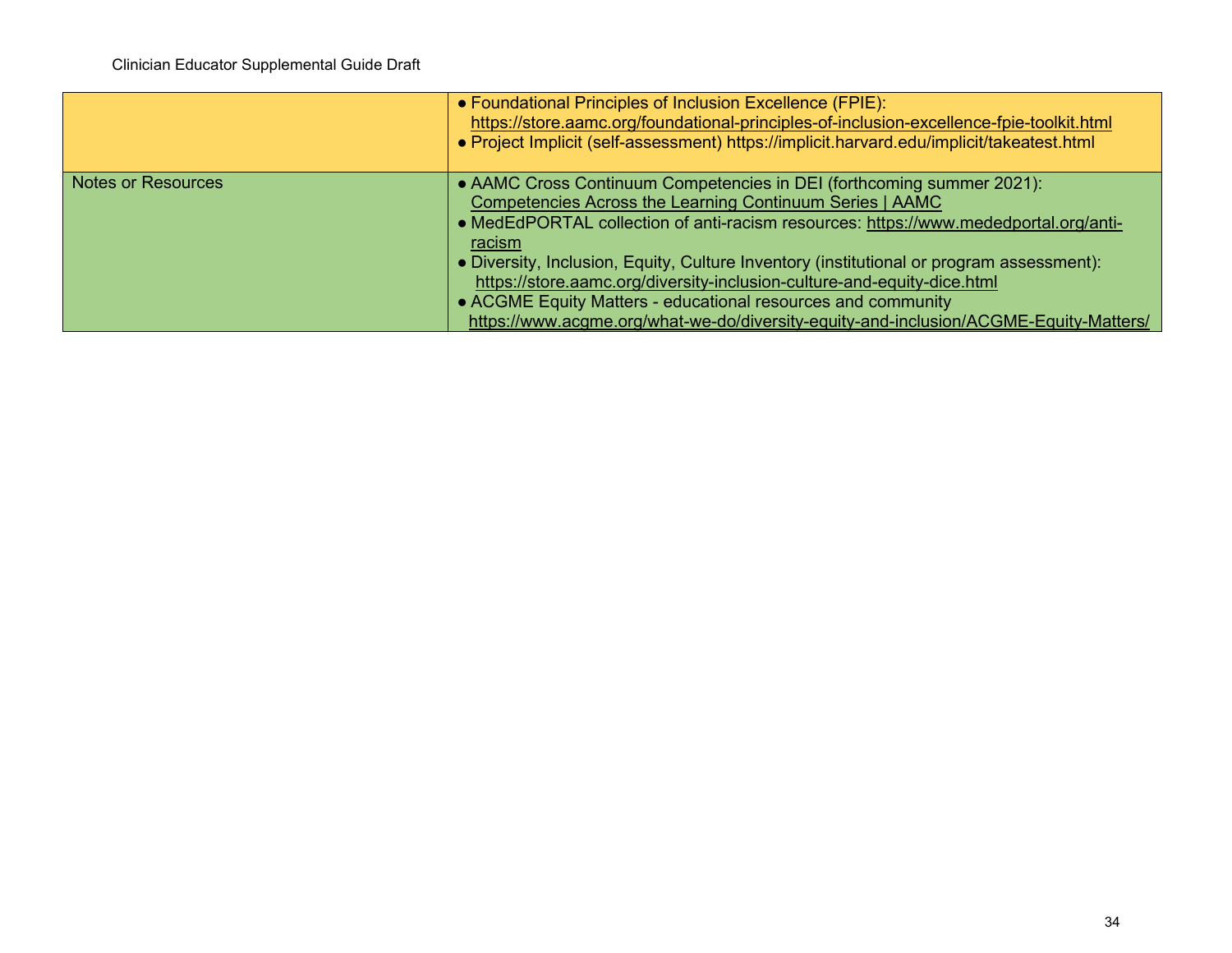|                                                                                                          | <b>Administration 1: Administration Skills</b>                                                                                                                                                                                                                                                  |
|----------------------------------------------------------------------------------------------------------|-------------------------------------------------------------------------------------------------------------------------------------------------------------------------------------------------------------------------------------------------------------------------------------------------|
| <b>Overall Intent:</b> To function efficiently and effectively within an organization                    |                                                                                                                                                                                                                                                                                                 |
| <b>Milestones</b>                                                                                        | <b>Examples</b>                                                                                                                                                                                                                                                                                 |
| Level 1 Describes administrative aspects of<br>program management                                        | • (U/G/C): Describes the recruitment life cycle and relevant timelines in medical education<br>. (U/G): Identifies the data collected in GME Track, the National GME Census database<br>(Resident Survey, Program Survey, Fellowship and Residency Electronic Interactive<br>Database (FREIDA)) |
| Describes components of legal, regulatory, and<br>accreditation functions                                | • (U/G/C): Understands the roles of licensing authorities for medical practice and who to<br>contact to initiate the process of learner licensure<br>• (U/G/C): Appreciates the distinction between learner and full licensure                                                                  |
| Level 2 Identifies best administrative practices<br>for effective program management                     | • (U/G/C): Identifies effective strategies that result in successful recruitment, including<br>virtual approaches and social media<br>· (U/G/C): Recognizes effective recruitment strategies in diversity, equity, and inclusion<br>(DEI) that meet community needs                             |
| Identifies relevant resources for legal,<br>regulatory, and accreditation functions                      | $\bullet$ (U/G/C): Compares different tools to meet program needs (e.g., interview scheduling,<br>rotation scheduling, call requirements)<br>· (U/G/C): Creates spreadsheets and can share data visually                                                                                        |
| Level 3 Employs best administrative practices<br>for effective program management                        | • (U/G/C): Employs effective strategies that result in successful recruitment<br>· (U/G/C): Chooses the most effective options/approaches<br>• (G/C): Identifies program human resources/full-time equivalency (FTE) needs                                                                      |
| Employs effective approaches to perform legal,<br>regulatory, and accreditation functions                | • (U/G/C): Responds to and elevates issues in program administration (e.g., too much<br>critical care time, absence of key experiences)<br>$\bullet$ (U/G/C): Shares data in different styles based on the audience receiving the data                                                          |
| Level 4 Consistently demonstrates best<br>practices across administrative domains                        | • (U/G): Finding funding for additional training lines; manages off-cycle learners<br>• (U/G/C): Works with and assists other program administrators in other specialties                                                                                                                       |
| Consistently integrates legal, regulatory, and<br>accreditation functions into practice                  | · (U/G): Ensures surveys are completed and in-service assessments are tracked and<br>shared appropriately<br>• (U/G): Ensures learners know program recordkeeping and information sharing with<br>external stakeholders                                                                         |
| Level 5 Leads and guides others for best<br>administrative practices for effective program<br>management | · (U/G/C): Runs mentorship program; manuscripts<br>• (U/G/C): Recognized as an authority on novel strategies for successful recruitment                                                                                                                                                         |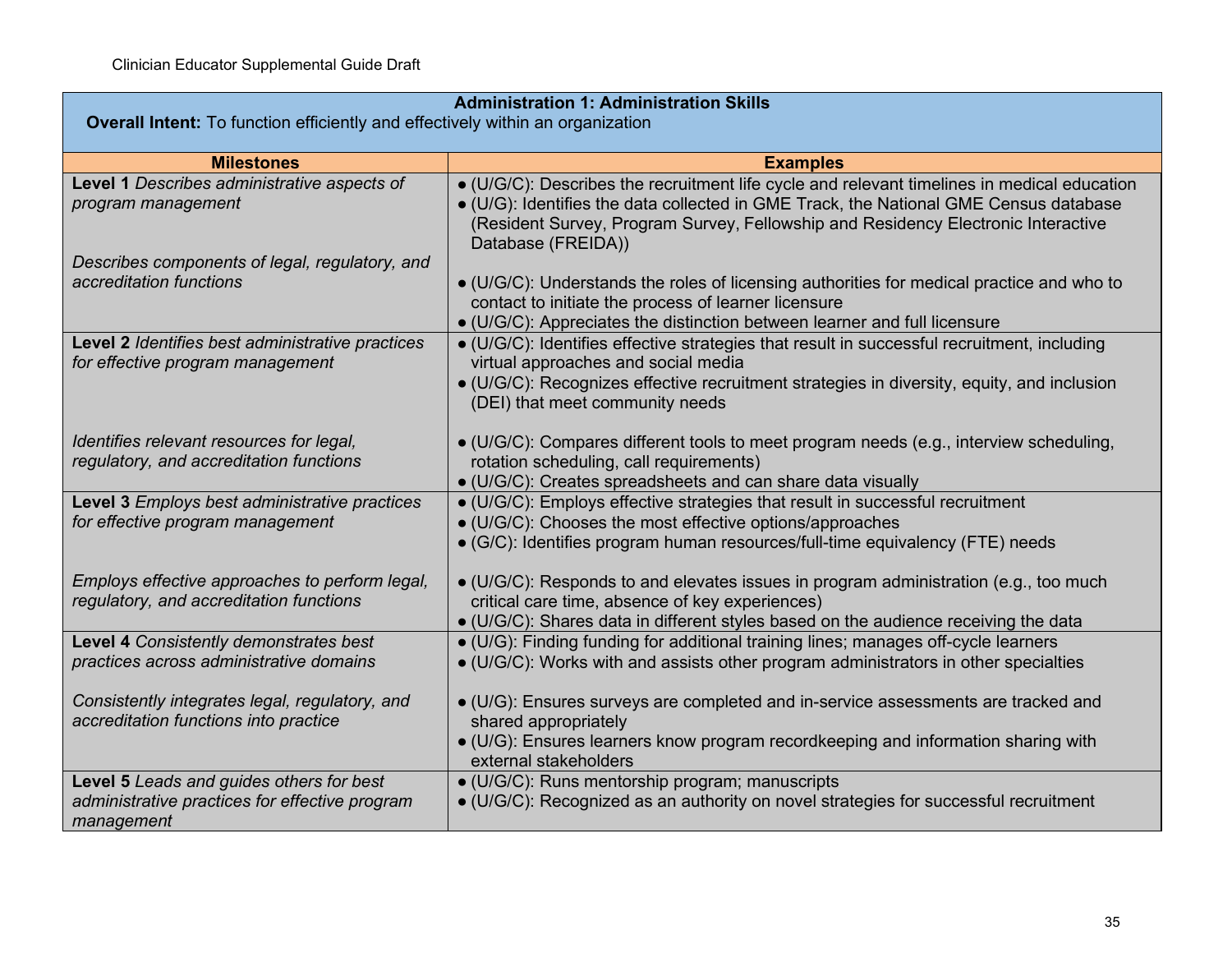г

| Leads and guides others in legal, regulatory,<br>and accreditation functions | $\bullet$ (U/G/C): Navigates efforts to instruct other program directors how to prepare a new<br>program application or for successful site visit |
|------------------------------------------------------------------------------|---------------------------------------------------------------------------------------------------------------------------------------------------|
| <b>Assessment Models or Tools</b>                                            | • Direct observation                                                                                                                              |
|                                                                              | • Educational portfolio                                                                                                                           |
|                                                                              | • Identification of program responsiveness to stakeholders                                                                                        |
|                                                                              | • Multisource feedback                                                                                                                            |
|                                                                              | • Review of learner, program surveys submitted                                                                                                    |
| <b>Notes or Resources</b>                                                    | • AAMC GME Leadership Development Certificate Program                                                                                             |
|                                                                              | https://www.aamc.org/professional-development/leadership-development/gme-leadership-                                                              |
|                                                                              | development-certificate-program                                                                                                                   |
|                                                                              | • ACGME. Program Directors' Guide to the Common Program Requirements.                                                                             |
|                                                                              | https://www.acgme.org/Portals/0/PFAssets/ProgramResources/PDGuideResidency.pdf                                                                    |
|                                                                              | • Gonzaga AMR, Appiah-Pippim J, Onumah CM, Yialamas MA. A framework for inclusive                                                                 |
|                                                                              | graduate medical education recruitment strategies: meeting the ACGME standard for a                                                               |
|                                                                              | diverse and inclusive workforce. Acad Med. 2020 May;95(5):710-716. doi:                                                                           |
|                                                                              | 10.1097/ACM.0000000000003073. PMID: 31702694.                                                                                                     |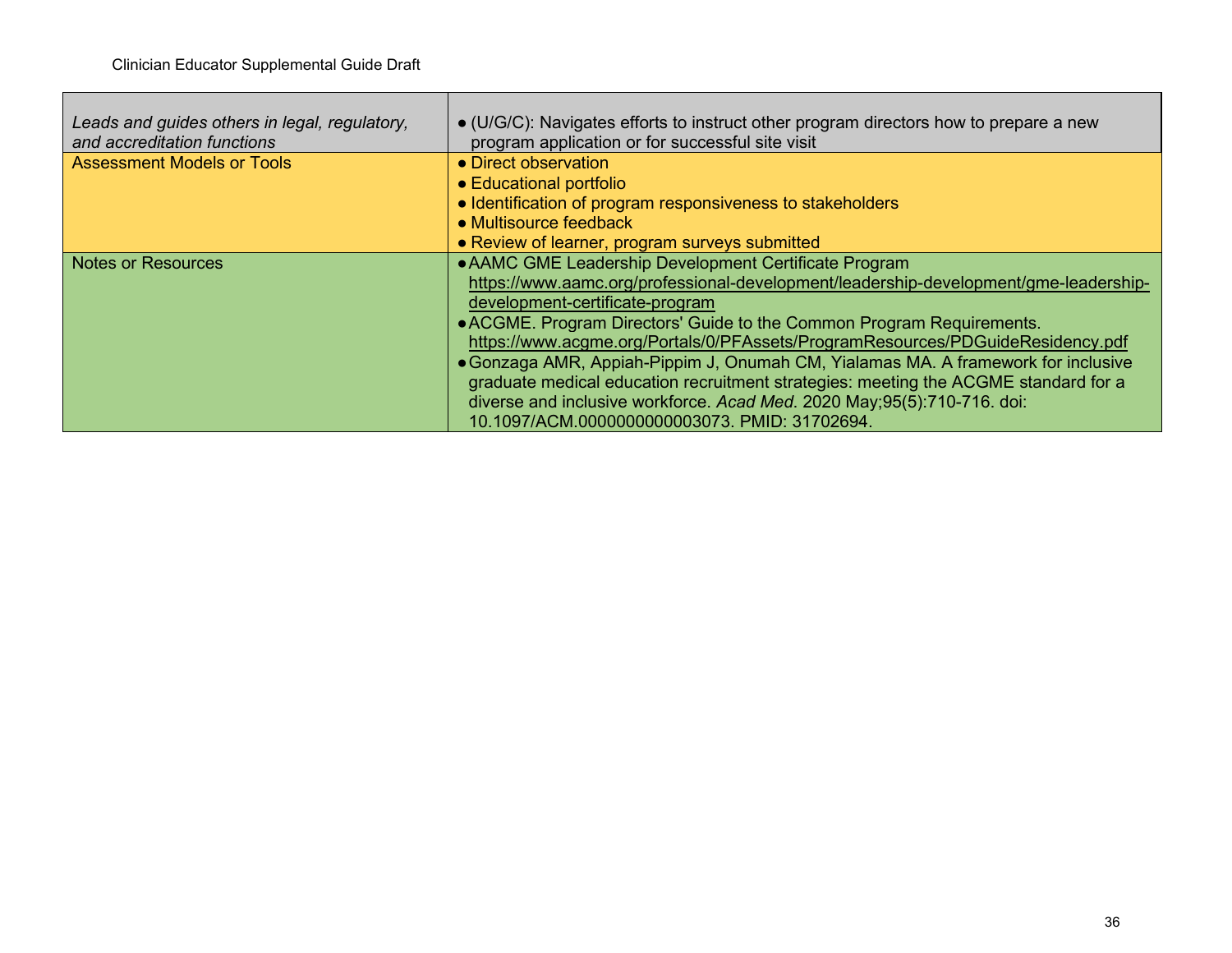| <b>Administration 2: Leadership Skills</b><br>Overall Intent: To develop individual and collegial leadership abilities to achieve program outcomes      |                                                                                                                                                                                                                                                                                                                                                                                                                                                                                                                                                                                                                                                                                                        |
|---------------------------------------------------------------------------------------------------------------------------------------------------------|--------------------------------------------------------------------------------------------------------------------------------------------------------------------------------------------------------------------------------------------------------------------------------------------------------------------------------------------------------------------------------------------------------------------------------------------------------------------------------------------------------------------------------------------------------------------------------------------------------------------------------------------------------------------------------------------------------|
|                                                                                                                                                         |                                                                                                                                                                                                                                                                                                                                                                                                                                                                                                                                                                                                                                                                                                        |
| <b>Milestones</b>                                                                                                                                       | <b>Examples</b>                                                                                                                                                                                                                                                                                                                                                                                                                                                                                                                                                                                                                                                                                        |
| Level 1 Identifies essential styles, skills, and<br>attributes for leadership                                                                           | • (U/G/C): Understands different leadership styles and how they can effectively collaborate<br>with other styles<br>• (U/G/C): Identifies specific leadership resources to understand the various leadership<br>styles                                                                                                                                                                                                                                                                                                                                                                                                                                                                                 |
| Level 2 Identifies own leadership style and                                                                                                             | • (U/G/C): Develops effective leadership attributes, with a guide or mentor                                                                                                                                                                                                                                                                                                                                                                                                                                                                                                                                                                                                                            |
| develops leadership skills with guidance                                                                                                                | • (U/G/C): Takes a leadership assessment survey, reflects on results, and applies to own<br>leadership skills                                                                                                                                                                                                                                                                                                                                                                                                                                                                                                                                                                                          |
| Level 3 Independently assesses situations and<br>determines which leadership skills are needed<br>to achieve intended outcomes in routine<br>situations | · (U/G/C): Performs a needs assessment to identify the optimal leadership style to apply in<br>a one-on-one teaching encounter for learner development<br>• (U/G/C): Identifies gaps and brings an expert in to teach leadership styles                                                                                                                                                                                                                                                                                                                                                                                                                                                                |
| Level 4 Leads others to achieve intended<br>outcomes in complex and dynamic situations                                                                  | • (U/G/C): Applies different leadership styles on an interdisciplinary team (residents/fellows,<br>medical students, nurse practitioners, physician assistants) on an inpatient medical<br>service<br>· (U/G/C): Creates a multidisciplinary work group in response to a citation from a regulatory<br>visit                                                                                                                                                                                                                                                                                                                                                                                           |
| Level 5 Leads diverse individuals and teams to<br>achieve program or system level outcomes                                                              | • (U/G/C): Demonstrates mastery of team leadership<br>• (U/G/C): Works effectively with faculty members in other disciplines and interprofessional<br>team members to manage residents/fellows during a pandemic, applying leadership skills<br>to assist in multiple areas including revenue, schedules, and negotiations relevant to the<br>health system                                                                                                                                                                                                                                                                                                                                            |
| <b>Assessment Models or Tools</b>                                                                                                                       | • Direct observation<br>• Educational portfolio<br>• Leadership or personality assessment tools (e.g., DiSC Model (Dominance, Influence,<br>Steadiness, and Conscientiousness), Meyer-Briggs Indicator)<br>• Multisource feedback<br>• Program evaluation – successful accreditation (e.g., Kellog's Logic Model, Moore or<br>Kirkpatrick's Model, pass rates, continued accreditation, team member retention)<br>• Review of a written curriculum or decision-making tool (Kern's Model for Curriculum<br>Development, SBAR ("situation, background, assessment, recommendation"), SMART<br>("specific, measurable, achievable, realistic, and timely"), and other structured<br>communication tools) |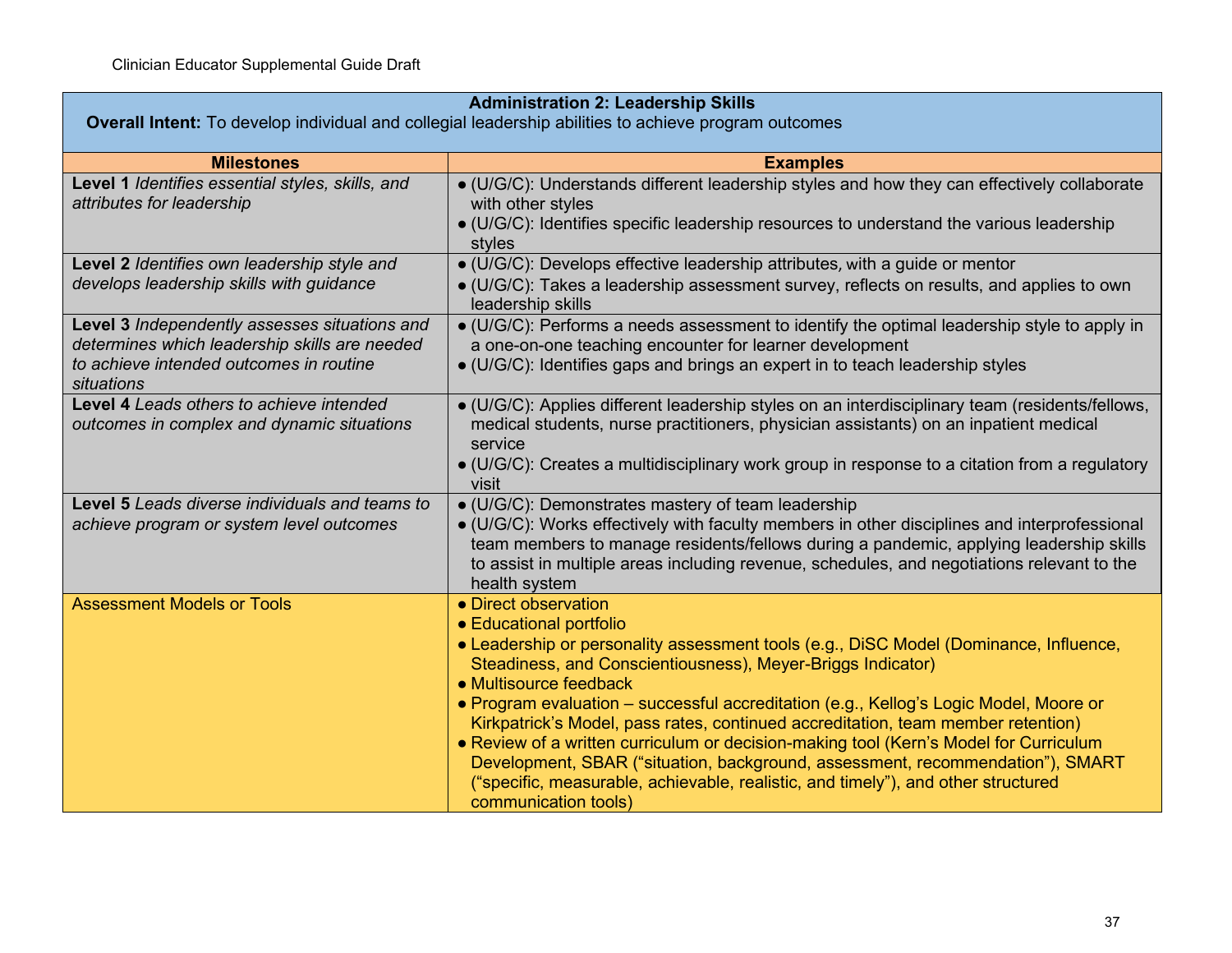| Notes or Resources | AAMC Leadership Education and Development (LEAD) Certification Program:            |
|--------------------|------------------------------------------------------------------------------------|
|                    | https://www.aamc.org/professional-development/leadership-development/lead Accessed |
|                    | 2022                                                                               |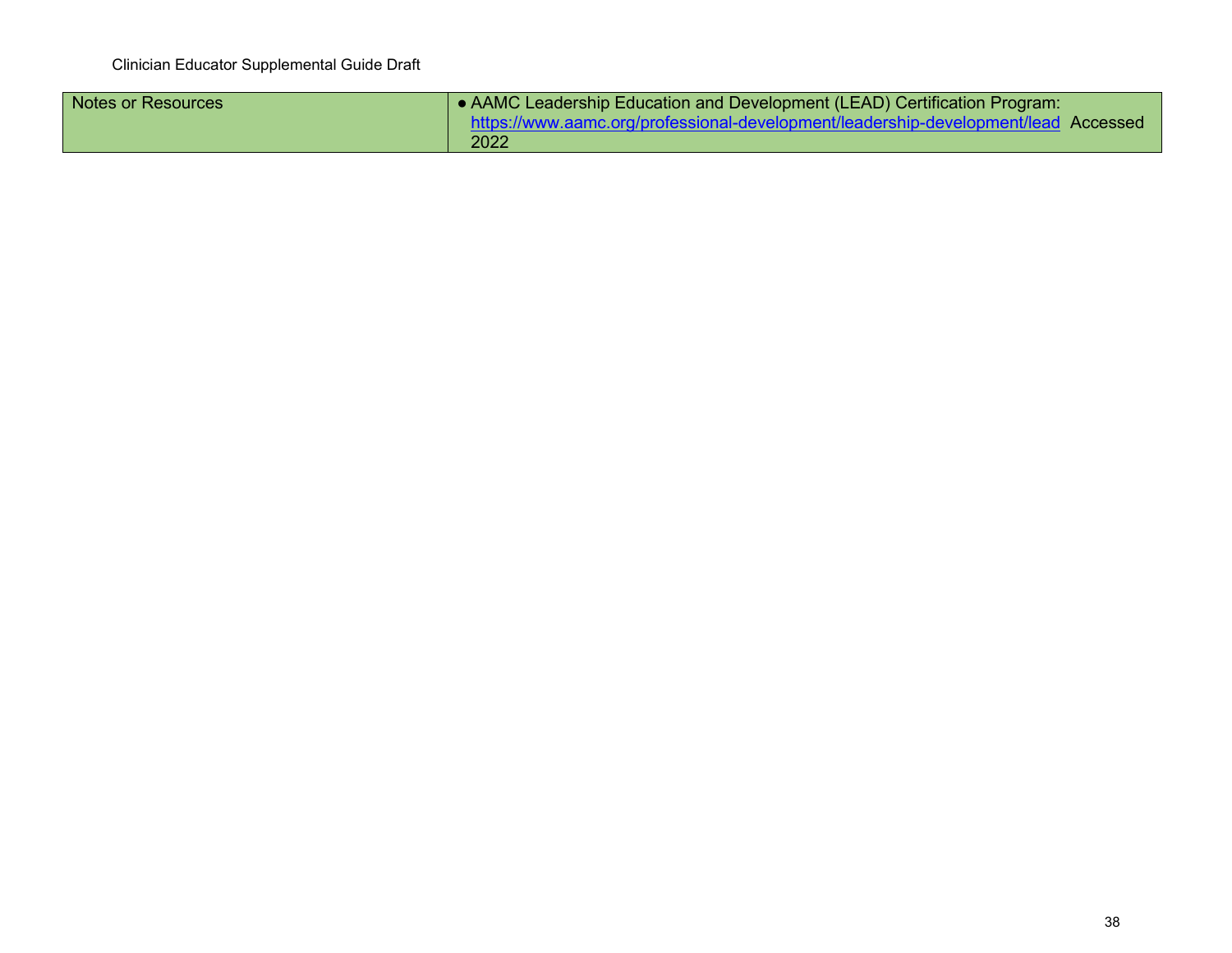| <b>Administration 3: Learning Environment</b>                                                                           |                                                                                                                                                                                                                                                                                                        |  |
|-------------------------------------------------------------------------------------------------------------------------|--------------------------------------------------------------------------------------------------------------------------------------------------------------------------------------------------------------------------------------------------------------------------------------------------------|--|
| <b>Overall Intent:</b> To foster an ideal, diverse, and inclusive environment that optimizes learning                   |                                                                                                                                                                                                                                                                                                        |  |
| <b>Milestones</b>                                                                                                       | <b>Examples</b>                                                                                                                                                                                                                                                                                        |  |
| Level 1 Describes ideal learning environments<br>and contributory behaviors                                             | • (U/G/C): Defines components of an optimal learning environment and its importance for<br>education<br>• (U/G/C): Recognizes the role of interprofessional teams to the learning environment                                                                                                          |  |
| Describes different roles and aspects of a<br>diverse and inclusive interprofessional learning<br>environment           | $\bullet$ (U/G/C): Describes the benefit of multisource feedback as well as its role in fostering the<br>learning environment                                                                                                                                                                          |  |
| Level 2 Identifies strategies for developing<br>ideal, equitable and inclusive learning<br>environments                 | • (U/G/C): Appreciates the fluidity of a learning environment and responds productively<br>• (U/G/C): Moves between different types of learning environments when necessary<br>• (U/G/C): Encourages open communication with a new team as a strategy to optimize the<br>clinical learning environment |  |
| Identifies the value of a diverse and inclusive<br>interprofessional team-based approach in the<br>learning environment | • (U/G/C): Introduces interprofessional team members                                                                                                                                                                                                                                                   |  |
| Level 3 Employs best practices in fostering<br>ideal, equitable and inclusive learning<br>environments                  | • (U/G/C): Supports the learning environment even in the face of change<br>• (U/G/C): Uses team introductions, setting expectations, and developing a safe<br>relationship to promote an ideal learning environment on a new clinical service                                                          |  |
| Engages in diverse and inclusive<br>interprofessional learning environments                                             | • (U/G/C): Integrates interprofessional into rounds to showcase the value of different<br>expertise                                                                                                                                                                                                    |  |
| Level 4 Works collaboratively and leads others<br>to foster ideal, equitable and inclusive learning<br>environments     | • (U/C/G): Identifies when changes need to be made to the learning environment                                                                                                                                                                                                                         |  |
| Navigates the complexities of a diverse and<br>inclusive interprofessional learning<br>environments                     | · (U/C/G): Creates an effective learning environment that incorporates medical<br>residents/fellows, medical students, and advanced-practice providers                                                                                                                                                 |  |
| Level 5 Leads system-level strategic efforts to<br>improve learning environments                                        | · (U/C/G): Reviews annual evaluation to identify system-level problems with a learning<br>environment and adjusts the experience to ensure optimal education<br>· (U/G/C): Assesses individuals based on their education and developing appropriate<br>onboarding resources                            |  |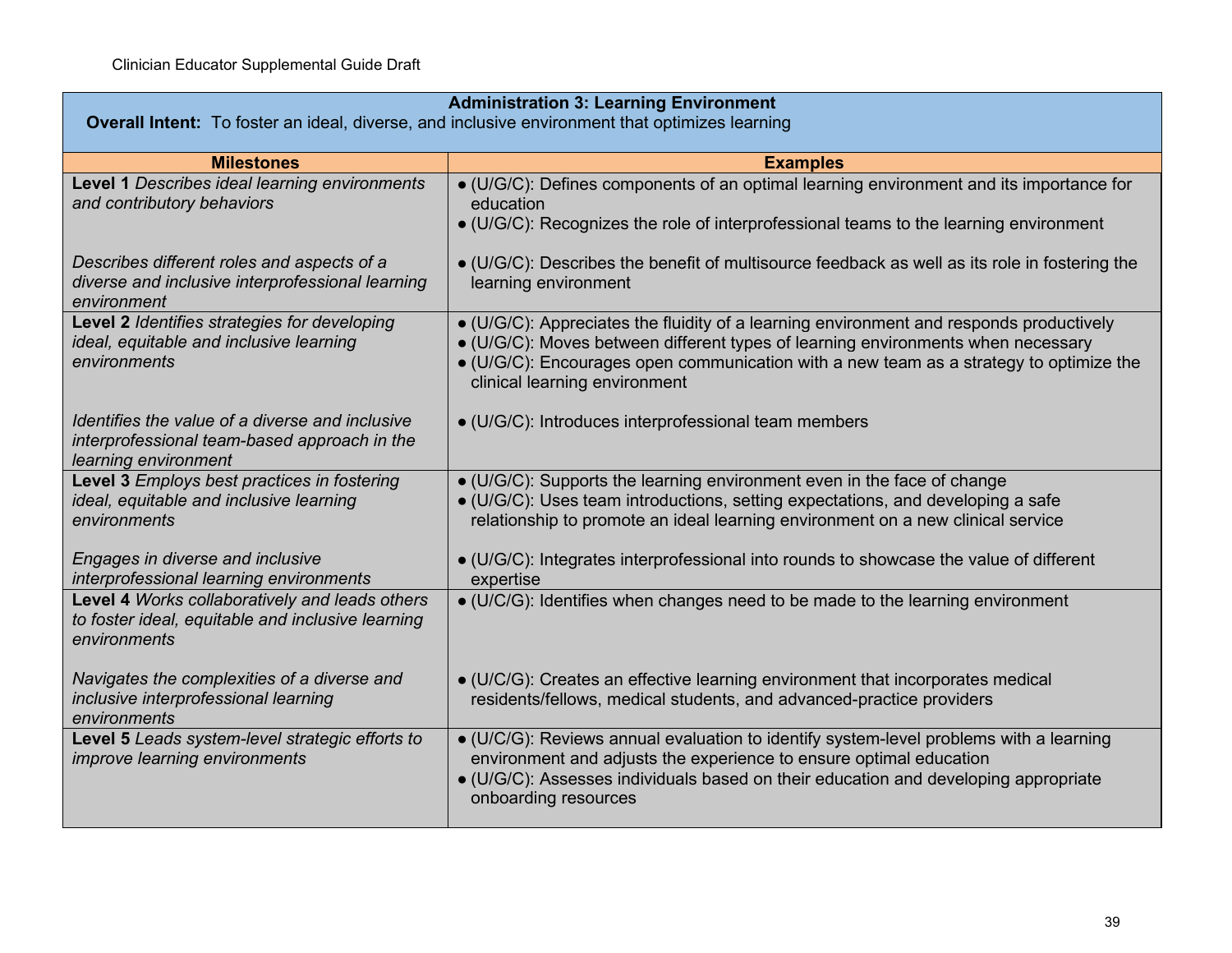| Leads others in development of diverse and<br>inclusive interprofessional learning<br>environments | • (U/G/C): Develops a program for interprofessional training in a single environment<br>• Delivers a workshop at a national meeting describing how a program changes clinic<br>workflow and teaching to incorporate families and a social worker into the learning<br>environment |
|----------------------------------------------------------------------------------------------------|-----------------------------------------------------------------------------------------------------------------------------------------------------------------------------------------------------------------------------------------------------------------------------------|
| <b>Assessment Models or Tools</b>                                                                  | • Direct observation<br>• Educational portfolio<br>• Multisource feedback                                                                                                                                                                                                         |
| <b>Notes or Resources</b>                                                                          | • Macy Foundation. Addressing harmful bias and eliminating discrimination in health<br>professions learning environments: https://macyfoundation.org/publications/conference-<br>summary-eliminating-bias-discrimination                                                          |